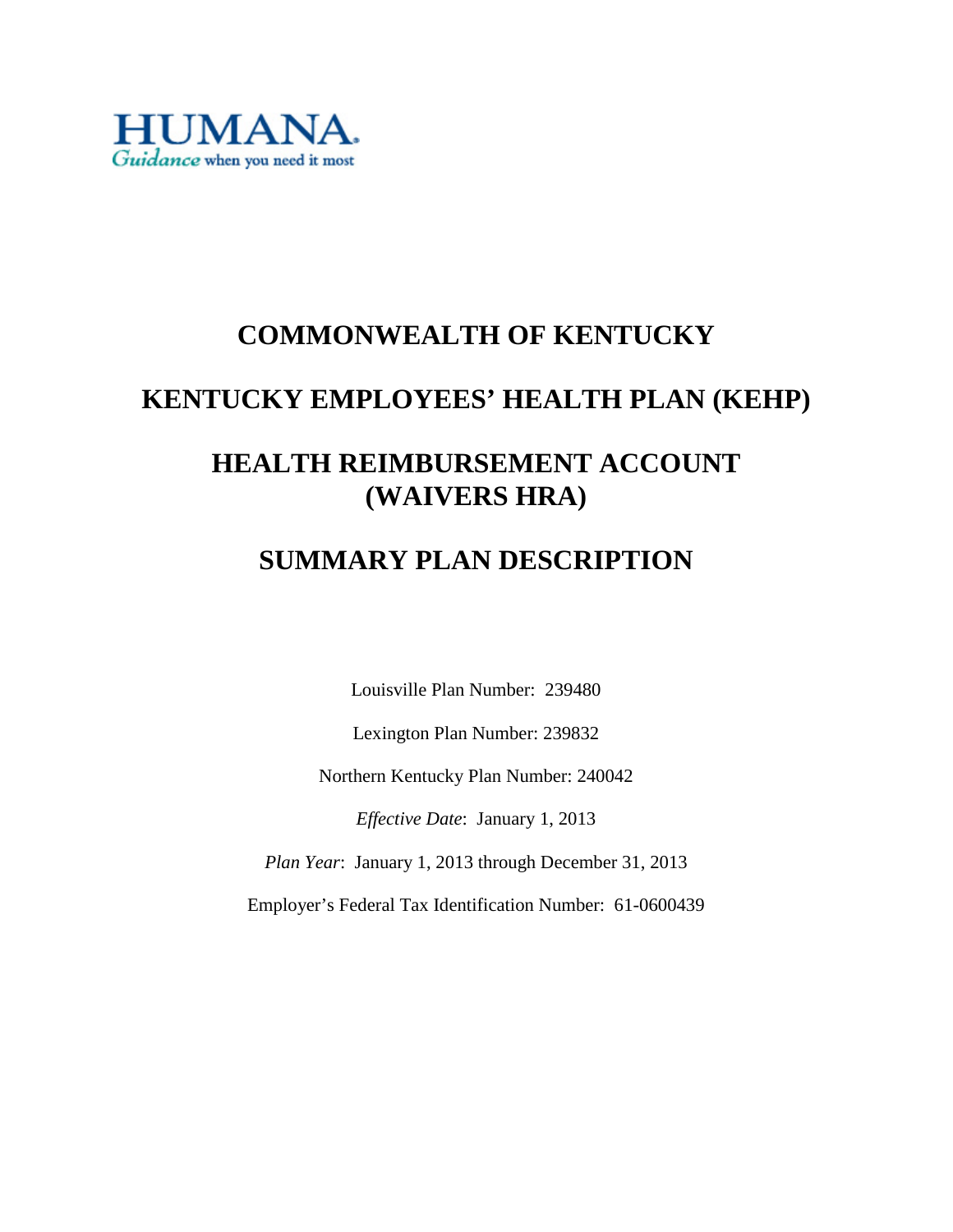### **Page Number**

| UNIFORMED SERVICES EMPLOYMENT AND REEMPLOYMENT RIGHTS ACT 11          |  |
|-----------------------------------------------------------------------|--|
|                                                                       |  |
|                                                                       |  |
|                                                                       |  |
|                                                                       |  |
|                                                                       |  |
|                                                                       |  |
|                                                                       |  |
|                                                                       |  |
|                                                                       |  |
|                                                                       |  |
|                                                                       |  |
|                                                                       |  |
|                                                                       |  |
|                                                                       |  |
|                                                                       |  |
|                                                                       |  |
| <b>IMPORTANT NOTICE FOR EMPLOYEES AND SPOUSES AGE 65 AND OVER  26</b> |  |
|                                                                       |  |
|                                                                       |  |
|                                                                       |  |
|                                                                       |  |
|                                                                       |  |
|                                                                       |  |
|                                                                       |  |
|                                                                       |  |
|                                                                       |  |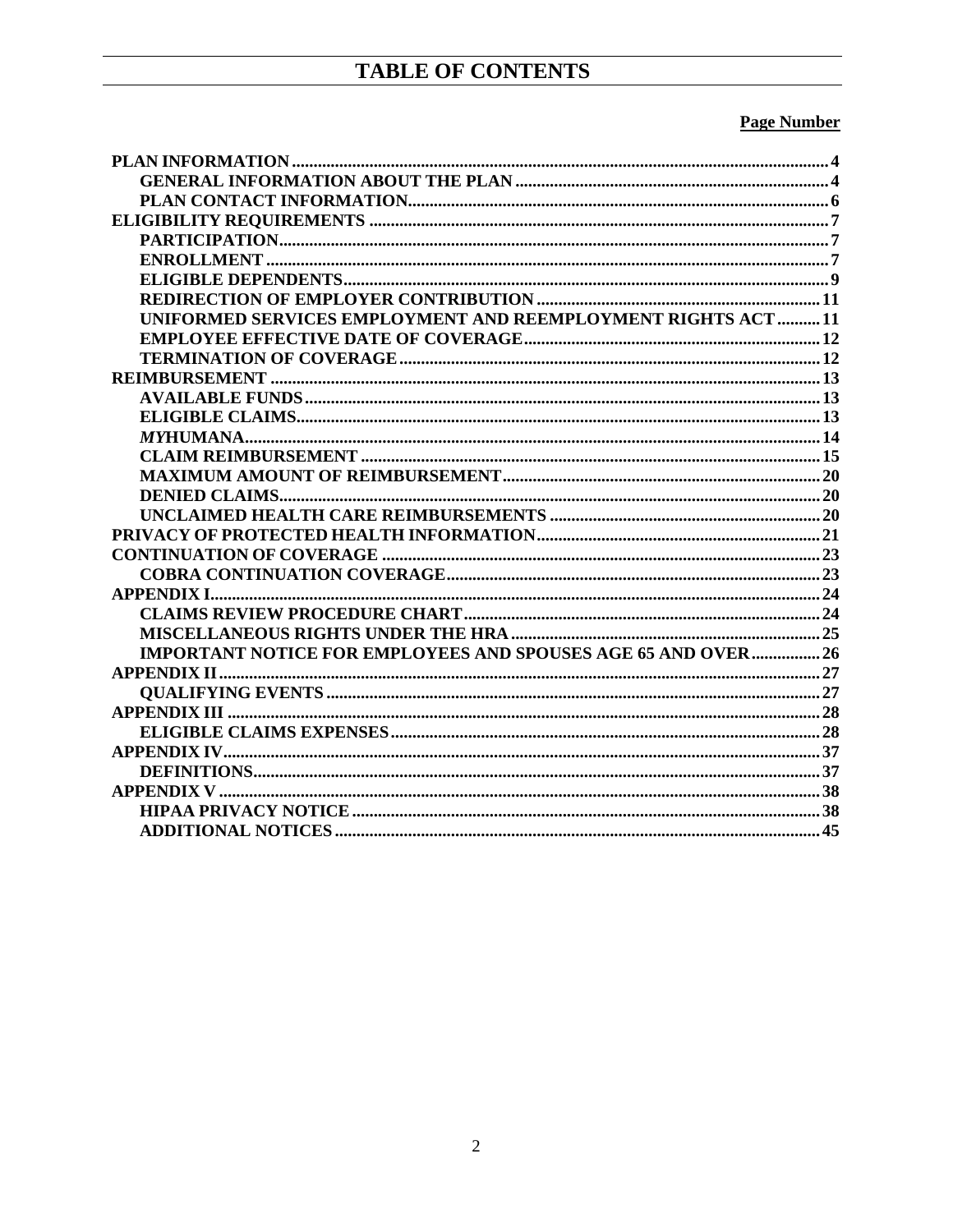

### \_\_\_\_\_\_\_\_\_\_\_\_\_\_\_\_\_\_\_\_\_\_\_\_\_\_\_\_\_\_\_\_\_\_\_\_\_\_\_\_\_\_\_\_\_\_\_\_\_\_\_\_\_\_\_\_\_\_\_\_\_\_\_\_\_\_\_\_\_\_\_\_\_\_\_\_\_\_\_\_\_\_\_\_\_ **INTRODUCTION**

The Plan Sponsor has established and continues to maintain this Commonwealth of Kentucky (KEHP) Health Reimbursement Account (the "HRA") for the benefit of its employees and their eligible *dependents* as provided in this document.

Benefits under this *Plan* are provided on a self-insured basis, which means that payment for benefits is ultimately the sole financial responsibility of the Plan Sponsor. Certain administrative services with respect to the HRA, such as claims processing, are provided under a services agreement.

Any changes in the HRA, as presented in this *Summary Plan Description*, must be properly adopted by the Plan Sponsor, and material modifications must be timely disclosed in writing and included in or attached to this document. A verbal modification of the HRA or promise having the same effect, made by any person will not be binding with respect to the HRA.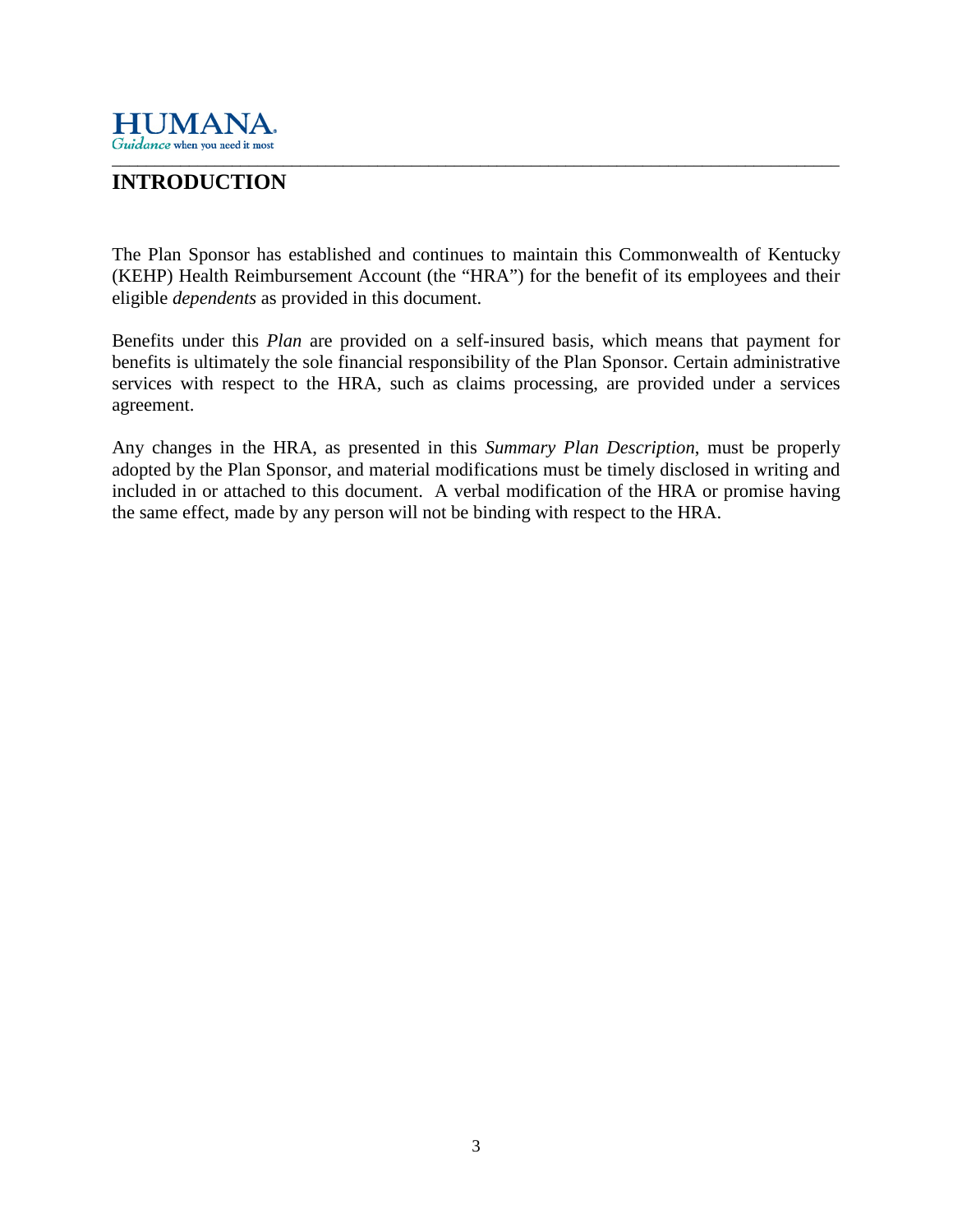# <span id="page-3-1"></span>**PLAN INFORMATION**

# <span id="page-3-0"></span>**GENERAL INFORMATION ABOUT THE PLAN**

The Commonwealth of Kentucky (the "*Employer*") has established the Commonwealth of Kentucky Health Reimbursement Account (the "HRA"). The purpose of this HRA is to reimburse *Participants* for certain unreimbursed healthcare expenses ("HRA Eligible Healthcare Expenses") incurred by the Participant and their eligible dependents. This HRA is intended to qualify as a self-insured medical reimbursement plan for purposes of Section 105 and 106 of the Internal Revenue Code ("Code").

Each summary and the attached Appendices constitute the *Summary Plan Description* for the Commonwealth of Kentucky Health Reimbursement Account. The *SPD* (collectively, the *Summary Plan Description* or "*SPD*") describes the basic features of the *Plan(s*), how they operate, and how you can get the maximum advantage from them. The *Plan*(s) are also established pursuant to plan documents into which the *SPD* has been incorporated. However, if there is a conflict between the official plan document and the *SPD*, the plan document will govern. Certain words in this Summary are italicized. Italicized words reflect important terms that are specifically defined in Appendix IV of this Summary. You should pay special attention to these terms as they play an important role in defining your rights and responsibilities under the *Plan*(s).

Participation in the *Plan*(s) does not give any Participant the right to be retained in the employ of his or her *Employer* or any other right not specified in the *Plan*. If you have any questions regarding your rights and responsibilities under the *Plan*(s), you may also contact the *Plan Administrator*.

### **GRANDFATHER CLAUSE**

This group health plan believes this Plan is a "grandfathered health plan" under the Patient Protection and Affordable Care Act (the Affordable Care Act). As permitted by the Affordable Care Act, a grandfathered health plan can preserve certain basic health coverage that was already in effect when that law was enacted. Being a grandfathered health plan means that *your* Plan may not include certain consumer protections of the Affordable Care Act that apply to other plans, for example, the requirement for the provision of preventive health services without any cost sharing. However, grandfathered health plans must comply with certain other consumer protections in the Affordable Care Act, for example, the elimination of lifetime limits on benefits.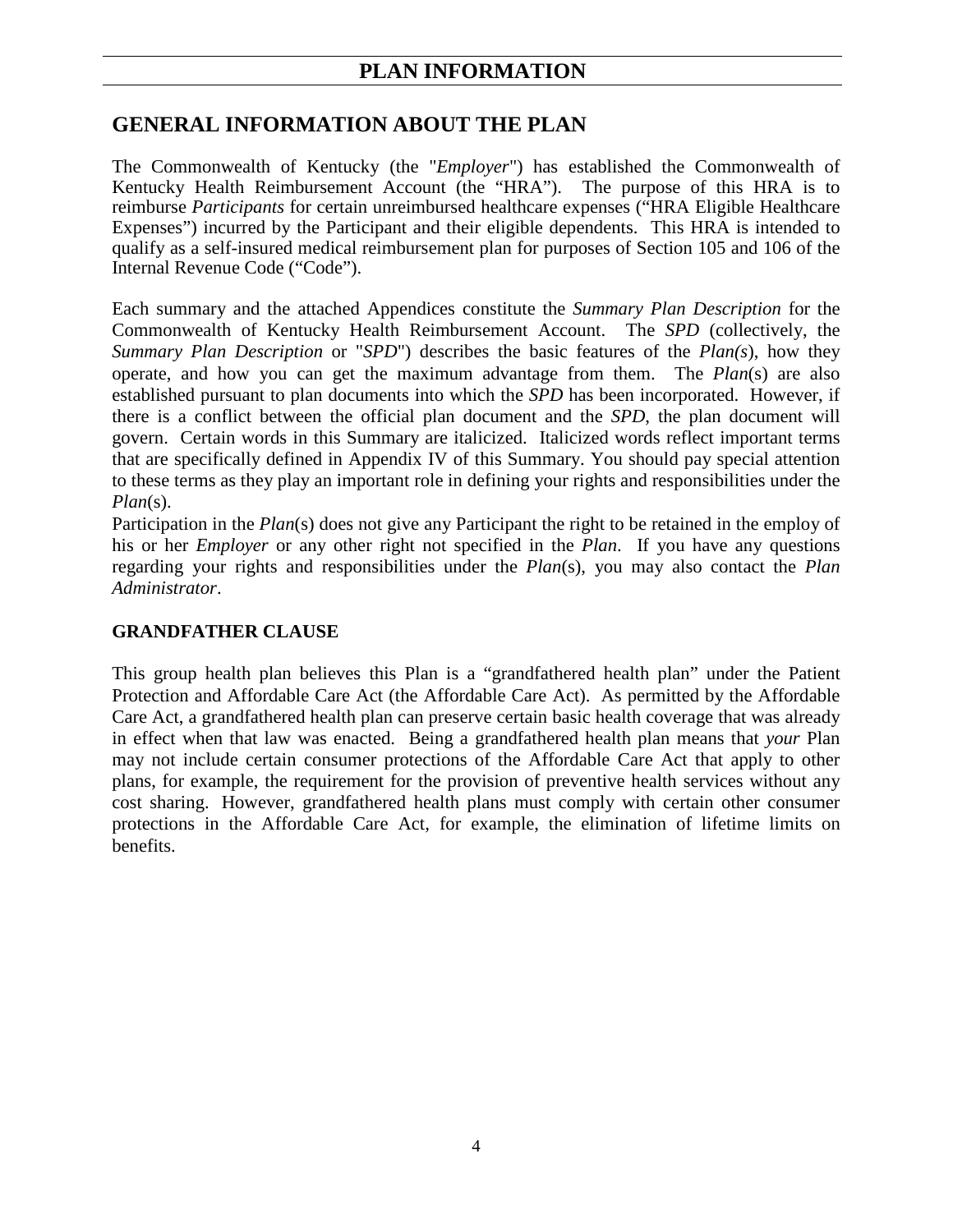# **PLAN INFORMATION (continued)**

Questions regarding which protections apply and which protections do not apply to a grandfathered health plan and what might cause a plan to change from grandfathered health plan status can be directed to the *Plan Administrator* at:

Commonwealth of Kentucky Executive Director, Office of Legal Services 501 High Street Third Floor Frankfort, KY 40601

You may also contact the U.S. Department of Health and Human Services at [www.healthreform.gov.](http://www.healthreform.gov/)

# **NOTICE ABOUT THE EARLY RETIREE REINSURANCE PROGRAM**

You are a plan participant, or are being offered the opportunity to enroll as a plan participant, in an employment-based health plan that is certified for participation in the Early Retiree Reinsurance Program. The Early Retiree Reinsurance Program is a Federal program that was established under the Affordable Care Act. Under the Early Retiree Reinsurance Program, the Federal government reimburses a plan sponsor of an employment-based health plan for some of the costs of health care benefits paid on behalf of, or by, early retirees and certain family members of early retirees participating in the employment-based plan. By law, the program expires on January 1, 2014.

Under the Early Retiree Reinsurance Program, your plan sponsor may choose to use any reimbursements it receives from this program to reduce or offset increases in plan participants' premium contributions, co-payments, deductibles, co-insurance, or other out-of-pocket costs. If the plan sponsor chooses to use the Early Retiree Reinsurance Program reimbursements in this way, you, as a plan participant, may experience changes that may be advantageous to you, in your health plan coverage terms and conditions, for so long as the reimbursements under this program are available and this plan sponsor chooses to use the reimbursements for this purpose. A plan sponsor may also use the Early Retiree Reinsurance Program reimbursements to reduce or offset increases in its own costs for maintaining your health benefits coverage, which may increase the likelihood that it will continue to offer health benefits coverage to its retirees and employees and their families.

If you have received this notice by e-mail, you are responsible for providing a copy of this notice to your family members who are participants in this plan.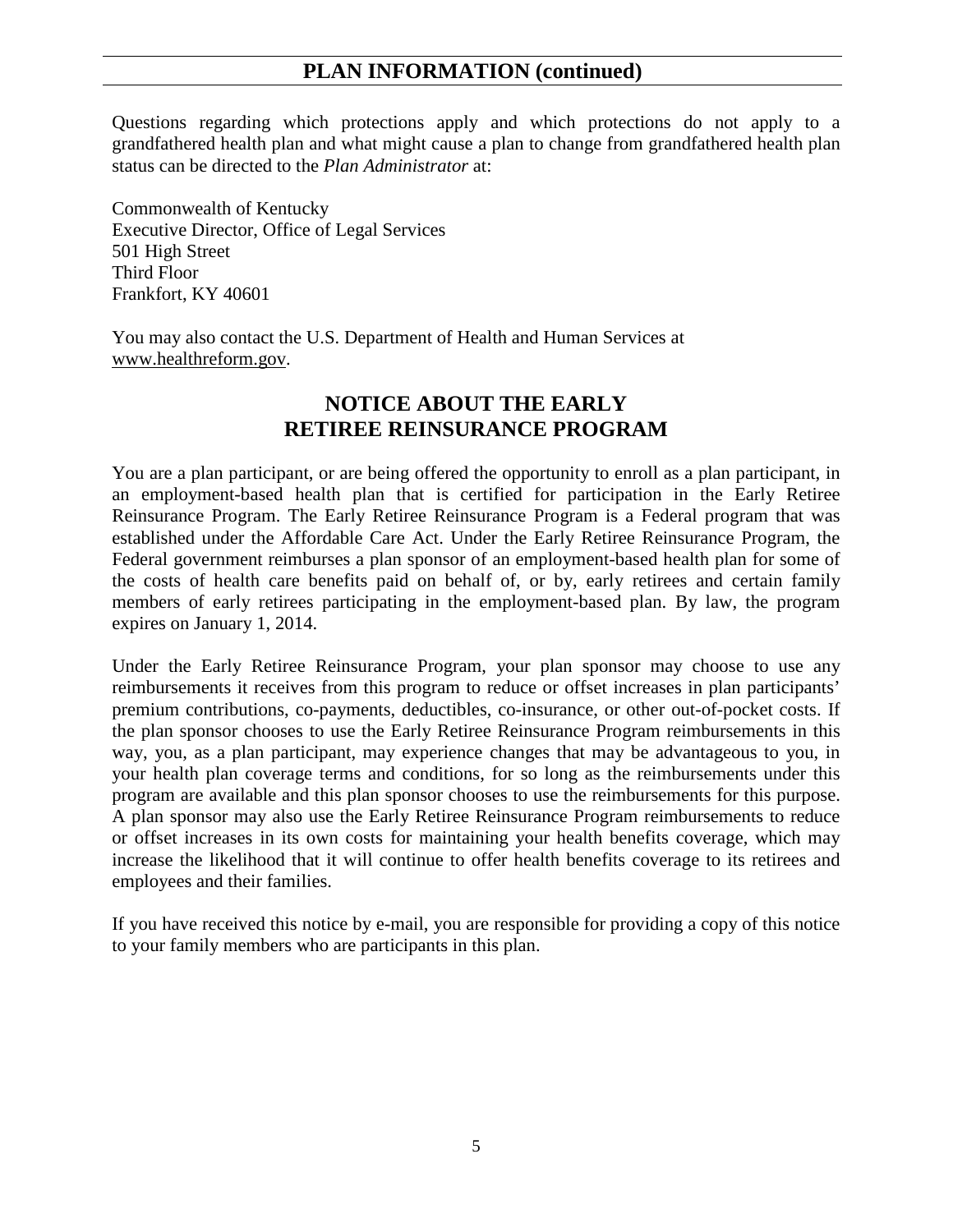### **NOTICE OF AVAILABLITY OF SUMMARY OF BENEFITS AND COVERAGE (SBC)**

Under the Affordable Care Act group health plans must provide clear, consistent and comparable information about health plan benefits and coverage to plan participants and new enrollees. The SBC is available on KEHP's website, to all applicants (at the time of application), and enrollees, at initial enrollment, and annual enrollment. For more information, please contact the Department of Employee Insurance, Member Services Branch (888) 581-8834 or kehp.ky.gov.

# <span id="page-5-0"></span>**PLAN CONTACT INFORMATION**

If you have any questions about the HRA, you should contact Humana or the *Plan Administrato*r.

### *Employer* / Plan Sponsor

Commonwealth of Kentucky Personnel Cabinet, Department of Employee Insurance 501 High Street Second Floor Frankfort, KY 40601 888-581-8834 502-564-6534

*Plan Administrator*

Commonwealth of Kentucky Personnel Cabinet, Department of Employee Insurance 501 High Street Second Floor Frankfort, KY 40601 888-581-8834 502-564-6534

Humana Attn: Humana Spending Account Administration Team PO Box 14167 Lexington KY 40512-4167 Toll Free: 1-800-604-6228 Fax: 1-800-905-1851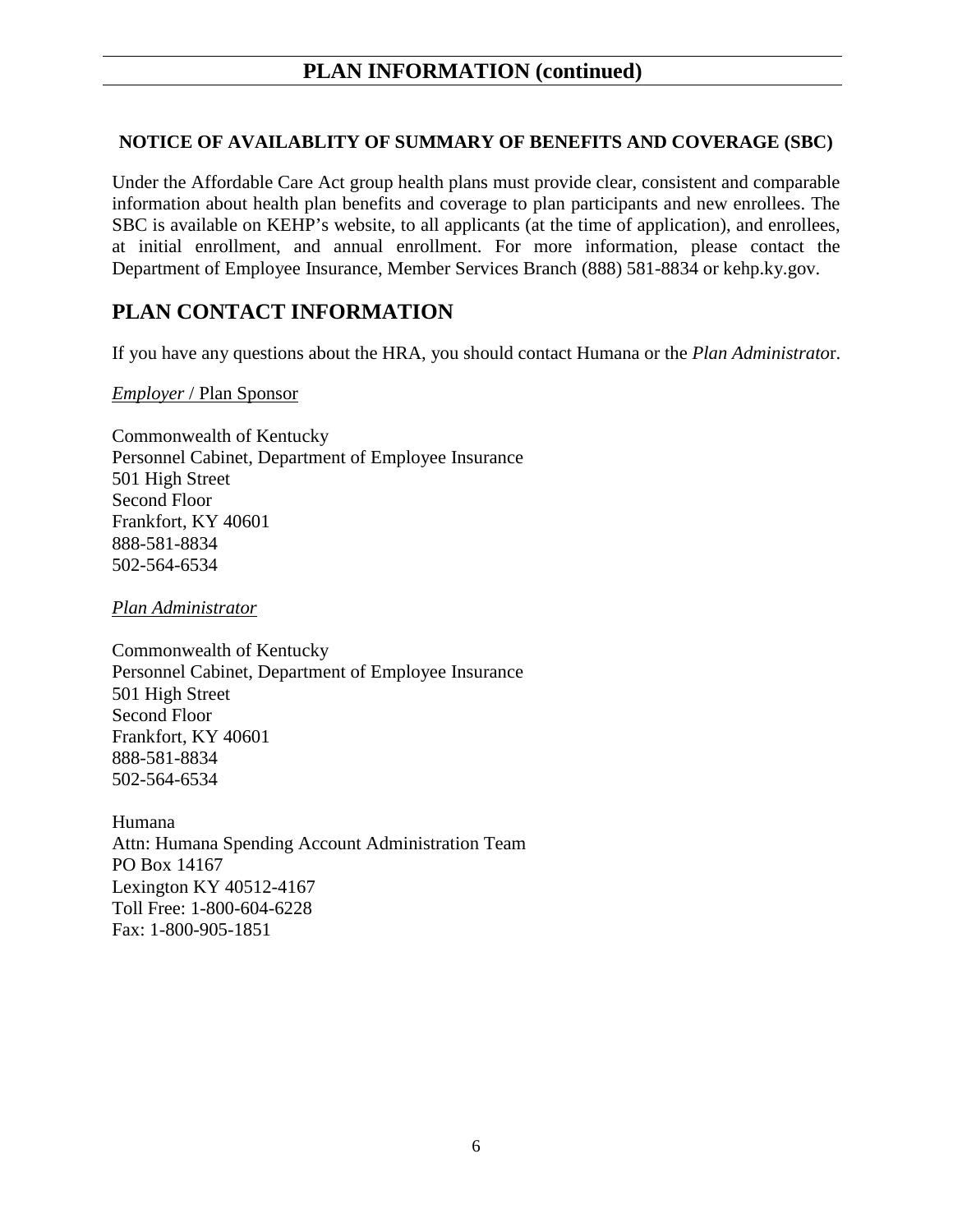# <span id="page-6-1"></span>**ELIGIBILITY REQUIREMENTS**

# <span id="page-6-0"></span>**PARTICIPATION**

You are eligible to participate in this HRA if you satisfy the below Eligibility Requirements. Eligible *employees* who become covered under this HRA are called "*Participants.*"

"Employee" shall mean a person, including an elected public official, who is regularly employed by any department, board, agency, or branch of state government, and who is a contributing member to any one (1) of the retirement systems administered by the state. See KRS 18A.225 and 18A.227.

While you are an active employee, only the *Employer* contributes to your Health Reimbursement Account (with HRA dollars). In fact, Federal laws prohibit you from contributing to your Health Reimbursement Account with any portion of a pre-tax salary reduction made under a Code Section 125 cafeteria plan. You may, however, be required to pay the "applicable premium" for continuation of HRA coverage under COBRA.

# <span id="page-6-2"></span>**ENROLLMENT**

Once you become a Participant, the *Employer* establishes a Health Reimbursement Account for you. The Health Reimbursement Account is a notional bookkeeping account that keeps a record of HRA dollars allocated to your account and reimbursements made to you under this HRA. You have no property rights to the Health Reimbursement Account. Coverage under this HRA for an Eligible Employee and Eligible Dependent(s) begins on January 1, 2013. In no event will the coverage under this HRA begin before the *effective date* of this HRA.

In accordance with KRS § 18A.2254, the annual employer contribution for the Waiver Health Reimbursement Account (HRA) is offered exclusively to Participants that decline (i.e. waive) coverage and is \$175.00 per month not to exceed \$2,100.00 per year. Employees, who are hired with an effective date of January 1, will receive \$175.00 for each month in which Participant is eligible for a health insurance benefit but declines (i.e. waive) coverage under the plan.

If a Medicare eligible employee is re-employed by any agency of the Commonwealth in a position working at least 100 hours per month (or otherwise eligible for benefits pursuant to KRS 18A.225), he or she will be eligible to re-enroll (or to remain enrolled) in the Kentucky Employees' Health Plan. While a Medicare eligible retiree is actively employed by the Commonwealth and eligible to participate in the KEHP (including the Waiver HRA), Federal law provides that he or she is **not eligible** to receive coverage from any Kentucky retirement system (including the Kentucky Retirement System, Judicial/Legislative Retirement, and Kentucky Teachers' Retirement System, etc.) that supplements the employee's Medicare coverage. According to Federal Medicare laws, a health plan (including the Waiver HRA) must pay primary to Medicare. Therefore, any health coverage the employee receives from a Kentucky-sponsored program (KEHP) must pay for Medicare-covered expenses, up to the limit of his or her coverage under the Kentucky program, before applying to Medicare for payment.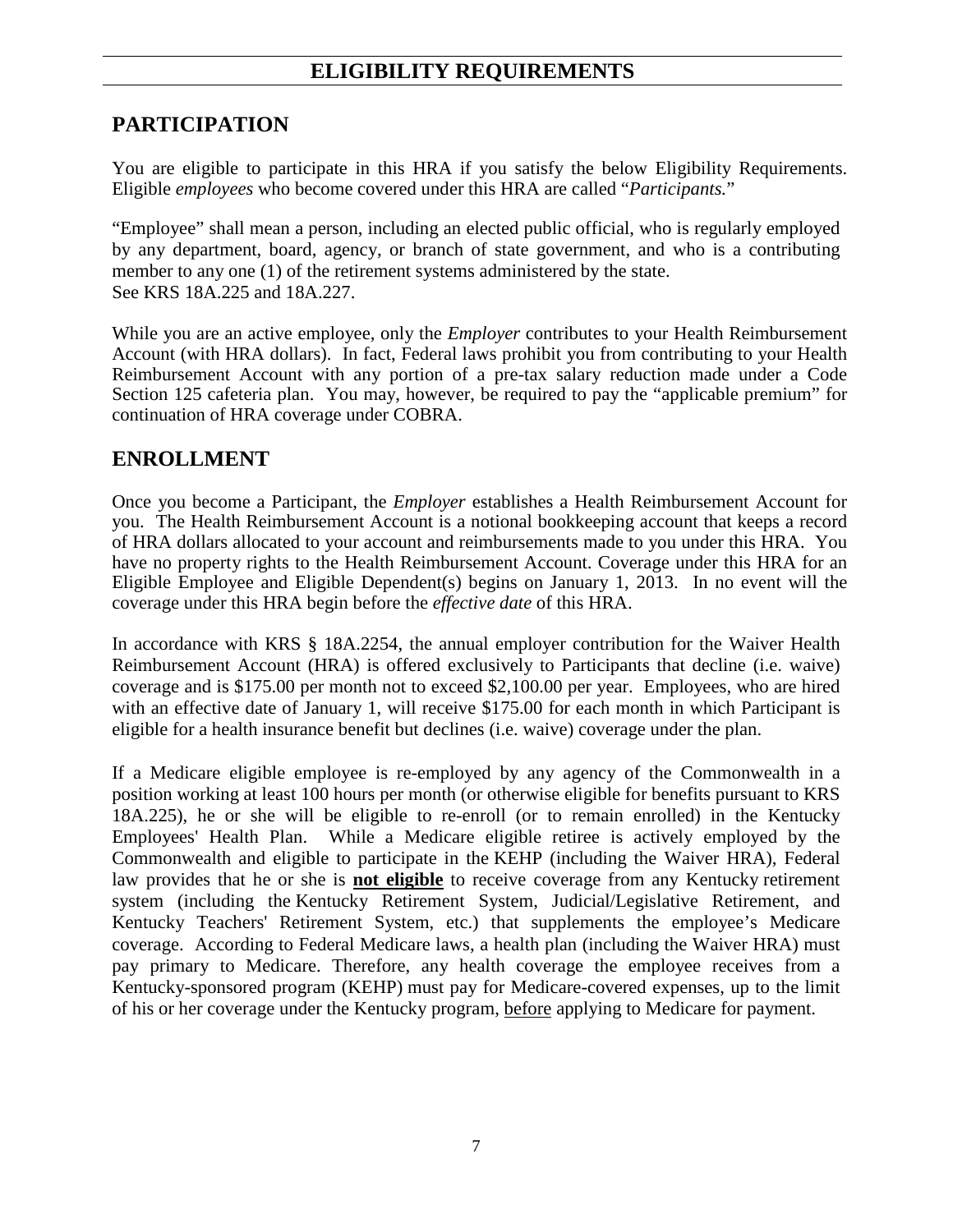# **ELIGIBILITY REQUIREMENTS (continued)**

If an employee is currently receiving Medicare supplemental coverage from one of the Kentucky retirement system(s), the employee should drop this supplemental coverage while he or she is actively employed and eligible to participate in the KEHP.

Because the KEHP's "waiver" Health Reimbursement Account is "general purpose", you also may not be eligible to receive the HRA contribution if you or your spouse participates in a Health Savings Account (HSA).

# **ELECTION CHANGES**

You can change your election under the Health Reimbursement Account (HRA) in the following situations:

- (i) For any reason during the Annual Open Enrollment Period. The election change will be effective the first day of the Plan Year following the end of the Annual Open Enrollment Period.
- (ii) Following a Qualifying Event. You may change your Health Reimbursement Account (HRA) election during the Plan Year only if you experience an applicable Qualifying Event.

Qualifying events are determined by your Employer and 'based on' 26 C.F.R. § 1.125-4 and Proposed Treasury Reg 1.125-2(a). Qualifying Events must be elected and signed by the employee 35 days from the date of the Qualifying Event, except for birth, adoption, or placement for adoption when adding the newly acquired dependent only, which are 60-days.

# **LEAVE OF ABSENCE**

Please see your Employer or Insurance Coordinator to determine what, if any, specific changes you can make during a leave of absence. If your Health Reimbursement Account coverage ceases during an FMLA leave, you may, upon returning from FMLA leave, elect to be reinstated in the Health Reimbursement Account at either

- (i) The same coverage level in effect before the FMLA leave; or
- (ii) At the same coverage level that is reduced pro-rata for the period of FMLA leave. Under either scenario, expenses incurred during the period that your Health Reimbursement Account coverage was not in effect are not eligible for reimbursement under this Health Reimbursement Account.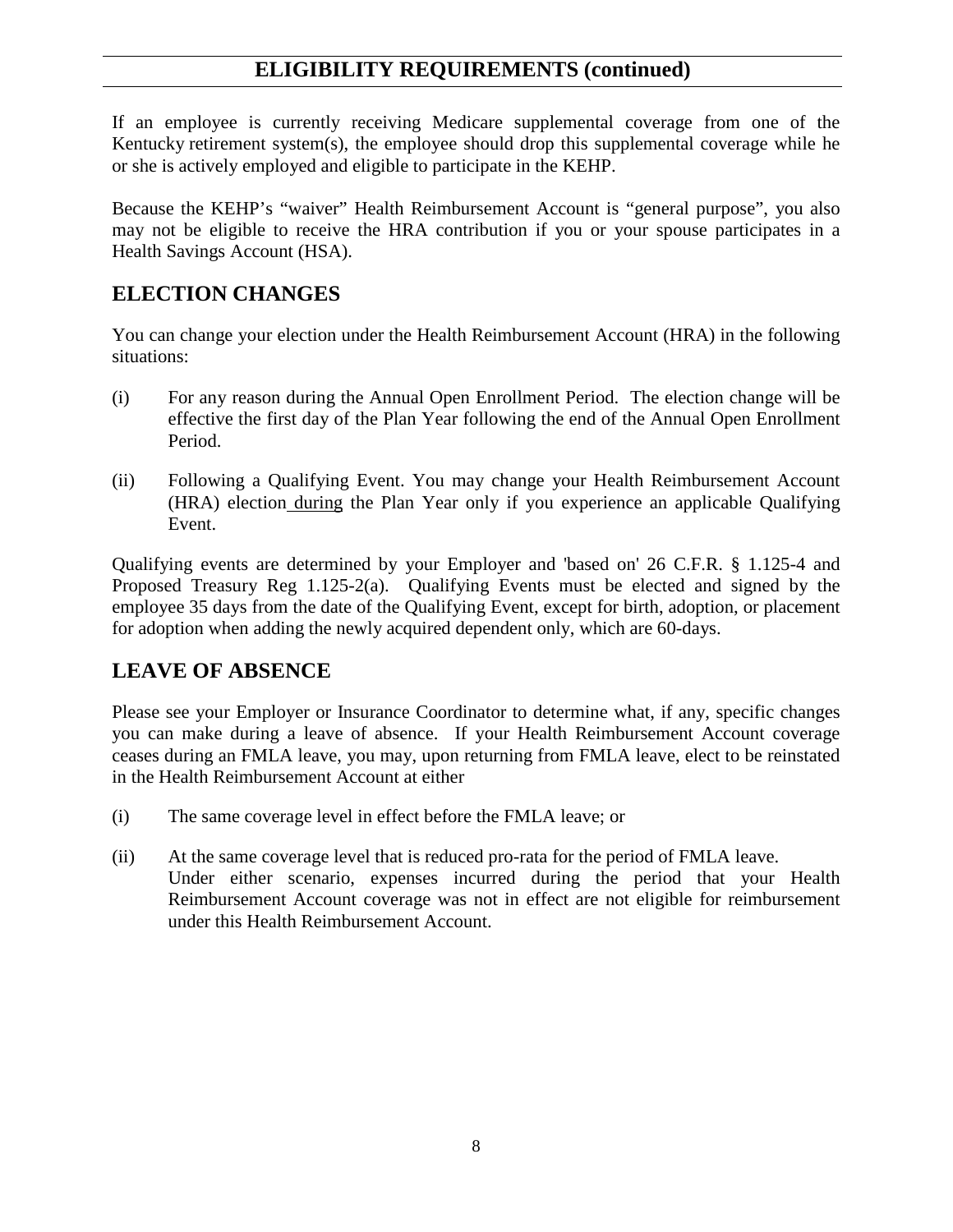# <span id="page-8-0"></span>**ELIGIBLE DEPENDENTS**

Dependent means the following:

- 1. Spouse -a person of the opposite sex to whom you are legally married.
- 2. Common Law Spouse a person of the opposite sex with whom you have established a Common Law union **in a state which recognizes Common Law marriage** (Kentucky does not recognize Common Law Marriage).
- 3. Child Age 0 to 18 in the case of a child who has not yet attained his/her 19th birthday, "child" means an individual who is:
	- a. A son, daughter, stepson, or stepdaughter of the *employee*/retiree, or
	- b. An eligible foster child of the *employee*/retiree (eligible foster child means an individual who is placed with the *employee*/retiree by an authorized placement agency or by judgment, decree, or other order of any court of competent jurisdiction), or
	- c. An adopted child of the *employee*/retiree (a legally adopted individual of the *employee*/retiree, or an individual who is lawfully placed with the *employee*/retiree for legal adoption by the *employee*/retiree, shall be treated as a child), or
	- d. A grandchild for whom the *employee*/retiree has been awarded guardianship or custody by a court of competent jurisdiction.
- 4. Child Age 19 to 25 in the case of a child who has attained his/her 19th birthday but who has not yet attained his/her 26th birthday, "child" means an individual who is:
	- a. A son, daughter, stepson, stepdaughter, eligible foster child, adopted child or a grandchild of the employee/retiree – as described above; and
	- b. Is NOT eligible to enroll in an employer-sponsored health plan offered by the child's full-time employer.
- 5. Disabled Dependent A dependent child who is totally and permanently disabled may be covered on your KEHP benefit plan beyond the end of the month in which he/she turns 26, provided the disability (a) started before his/her 26th birthday and (b) is medically-certified by a physician. A dependent child will be considered totally and permanently disabled if, in the judgment of KEHP, the written certification adequately demonstrates that the Dependent child is unable to engage in any substantial gainful activity by reason of medically determinable physical or mental impairment that can be expected to result in death or that has lasted or can be expected to last for a continuous period of not less than 12 months.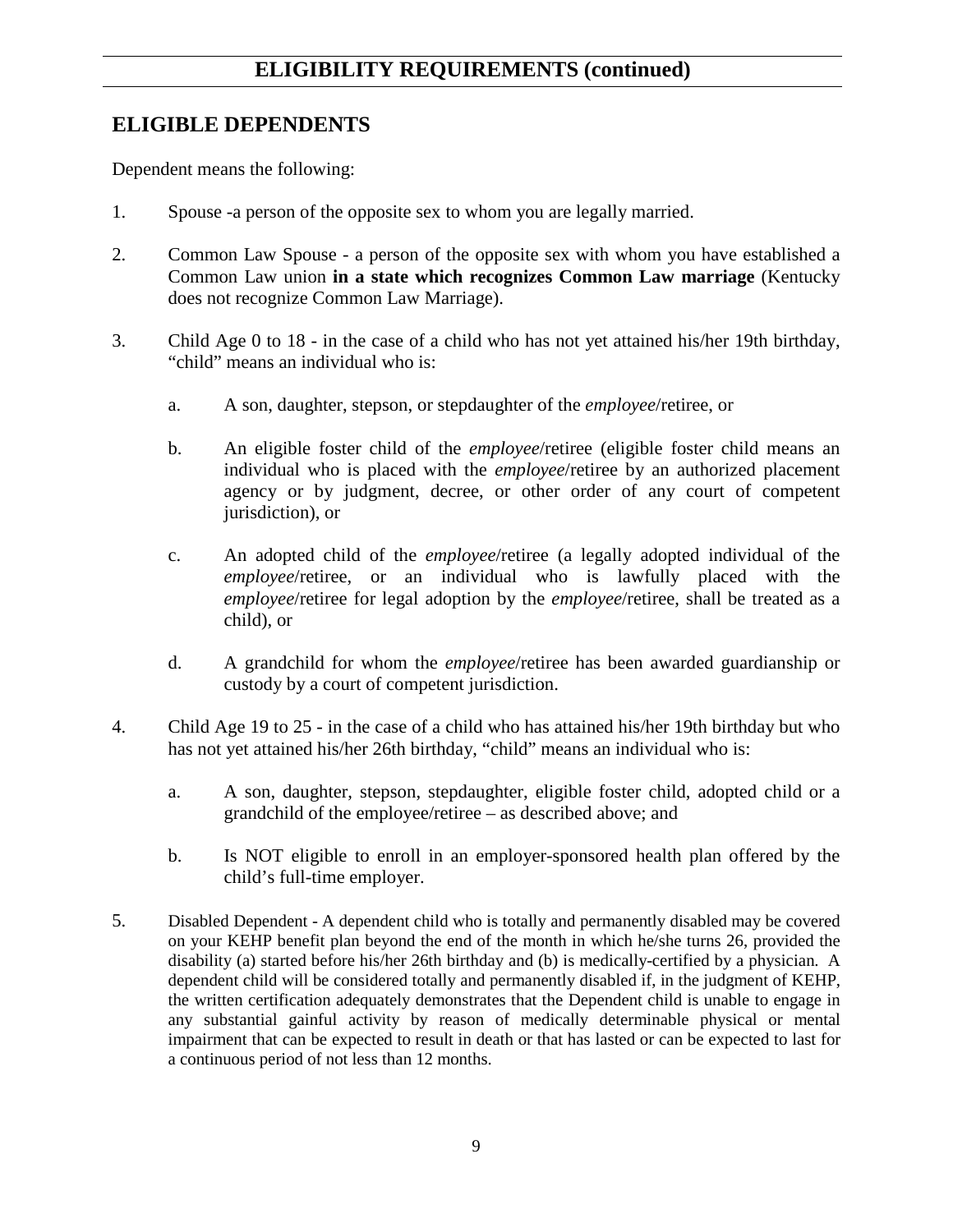### PLEASE NOTE:

• A Cross Reference Payment Option is a payment option involving two employees/retirees who are a legally married couple and enroll themselves and at least one child as a dependent in a KEHP family plan.

The KEHP requires documentation to verify a dependent's eligibility before coverage will be provided under the Plan. Examples of such documentation include but are not limited to marriage certificate, birth certificate, court documents and/or guardianship papers.

The health care reform law (Patient Protection and Affordable Care Act) generally requires group health plans that offer dependent coverage to continue making such coverage available for an adult child until age 26.

In general, a dependent under the KEHP for purposes of accident or health coverage is a dependent as defined as in Code § 152, determined without regard to subsections (b)(1), (b)(2), and (d)(1)(B) thereof, (2) any child (as defined in Code § 152(f)(1)) of the Participant who as of the end of the taxable year has not attained age 27, and (3) any child of the Participant to whom IRS Rev. Proc. 2008-48 applies (regarding certain children of divorced or separated parents who receive more than half of their support for the calendar year from one or both parents and are in the custody of one or both parents for more than half of the calendar year). Because this plan is "grandfathered" for plan year 2013, this plan is not required to extend coverage to children who are eligible for coverage under another employer's group health plan (*e.g.,* eligible under the plan of the child's own employer). This plan has interpreted this to mean the child full-time employer. A "grandfathered" plan cannot deny coverage if a child is eligible for coverage under another *parent's* group health plan, however.

A "child" is an individual who is the employee's son, daughter, stepson, or stepdaughter, and includes both a legally adopted individual of the employee and an individual lawfully placed with the employee for legal adoption by the employee. The term "child" also includes an eligible foster child, defined as a child placed with the employee by an authorized placement agency or by judgment, decree, or other order of any court of competent jurisdiction.

The definition change the age limit, residency, support, and other tests that would otherwise have to be met in order for an individual to qualify as a tax dependent under the Code do not apply to such an employee's child for purposes of the tax-favored treatment of health coverage that is available under Code §§ 105(b) and 106.

The status as a "qualifying child" or "qualifying relative" under Section 152 will continue to be relevant when determining the tax treatment of health coverage for individuals who are not an employee's spouse or child.

Individuals under a civil union or domestic partnership are not eligible for coverage under this plan. Dependent status between a Participant and dependent or other individual must not violate Federal, state or local law.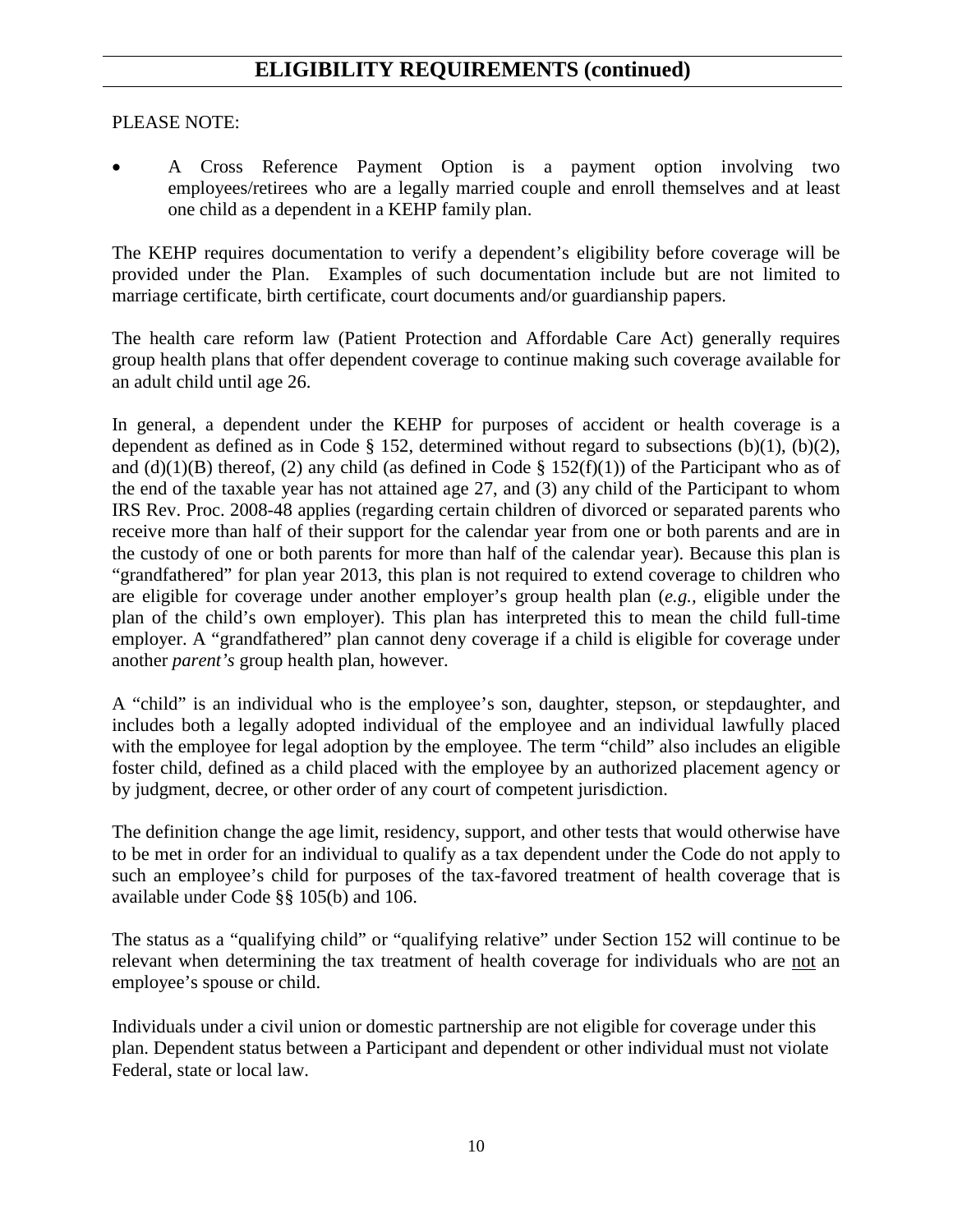# <span id="page-10-1"></span><span id="page-10-0"></span>**ELIGIBILITY REQUIREMENTS (continued)**

## **REDIRECTION OF EMPLOYER CONTRIBUTION**

A *Participant* may be eligible to redirect the employer contribution. Please contact your Employer or Insurance Coordinator for details.

# **UNIFORMED SERVICES EMPLOYMENT AND REEMPLOYMENT RIGHTS ACT (USERRA)**

### **CONTINUATION OF BENEFITS**

Effective October 13, 1994 Federal law requires that health plans must offer to continue coverage for *employees* who are absent due to service in the uniformed services and/or their *dependents*. Coverage may continue for up to twenty-four (24) months after the date the *employee* is first absent due to uniformed service.

### **ELIGIBILITY**

An *employee* is eligible for continuation under USERRA if absent from employment because of voluntary or involuntary performance of duty in the Armed Forces, Army National Guard, Air National Guard, the commissioned corps of the Public Health Service or any other category of persons designated by the President of the United States of America in a time of war or national emergency. Duty includes absence for active duty, active duty for training, initial active duty for training, inactive duty training, full-time National Guard duty and for the purpose of an examination to determine fitness for duty.

An *employee's dependent* who has coverage under this *Plan* immediately prior to the date of the *employee's* covered absence are eligible to elect continuation under USERRA.

#### **PREMIUM PAYMENT**

If continuation of *Plan* coverage is elected under USERRA, the *employee* or *dependent* is responsible for payment of the applicable cost of coverage. If the *employee* is absent for 30 days or less, the cost will be the amount the *employee* would otherwise pay for coverage. For absences exceeding 30 days, the cost may be up to 102% of the cost of coverage under this *Plan*. This includes the *employee's* share and any portion previously paid by the *employer*.

#### **DURATION OF COVERAGE**

Elected continuation coverage under USERRA will continue until the earlier of:

- 24 months beginning the first day of absence from employment due to service in the uniformed services; or
- The day after the *employee* fails to apply for, or return to employment, as required by USERRA, after completion of a period of service.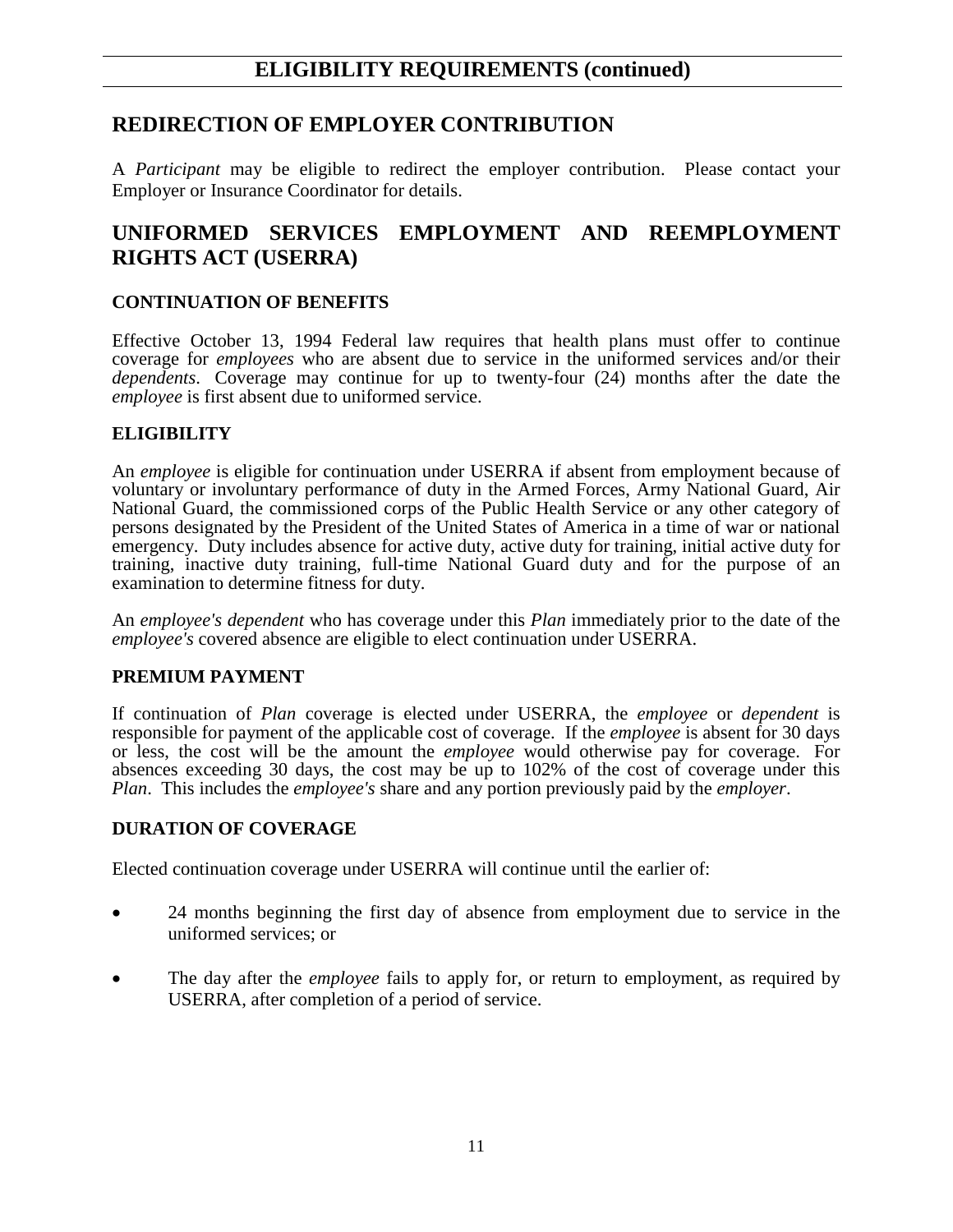# <span id="page-11-0"></span>**ELIGIBILITY REQUIREMENTS (continued)**

Under Federal law, the period of coverage available under USERRA shall run concurrently with the COBRA period available to an *employee* and/or eligible *dependents*.

### **OTHER INFORMATION**

*Employees* should contact their *employer* with any questions regarding coverage normally available during a military leave of absence or continuation coverage and notify the *employer* of any changes in marital status, or a change of address.

# **EMPLOYEE EFFECTIVE DATE OF COVERAGE**

You must enroll on forms acceptable to the Plan Sponsor

- 1. If your completed enrollment forms are signed by you within thirty five (35) days after *your* hire date, *your* coverage is effective on the 1st day of the 2nd month following the month of hire. Your coverage may be effective at a later date as determined by the Plan Sponsor.
- 2. If your completed enrollment forms are signed by *you* more than thirty five (35) days after *your* hire date , *you* are a *late applicant* and you will not be eligible for coverage under this Plan until the next annual open enrollment period or until you experience a permitted *qualifying event*. *Your* coverage is effective as determined by the Plan Sponsor.

# <span id="page-11-1"></span>**TERMINATION OF COVERAGE**

Participation in the HRA ends on the day employment terminates or the day the employee becomes ineligible for participation, whichever comes first. However, you may be eligible to continue participation under this HRA in accordance with Federal law beyond the date that participation would otherwise end. Your COBRA continuation rights and responsibilities are described in the Continuation of Coverage section. All HRA dollars that are not applied towards Eligible Healthcare Expenses incurred before your termination date are forfeited.

Although the *Employer* expects to maintain the HRA indefinitely, it has the right to modify or terminate the program at any time for any reason. All modifications/terminations effectuated by the *Employer* will be applied to all *Participants* except as otherwise stated.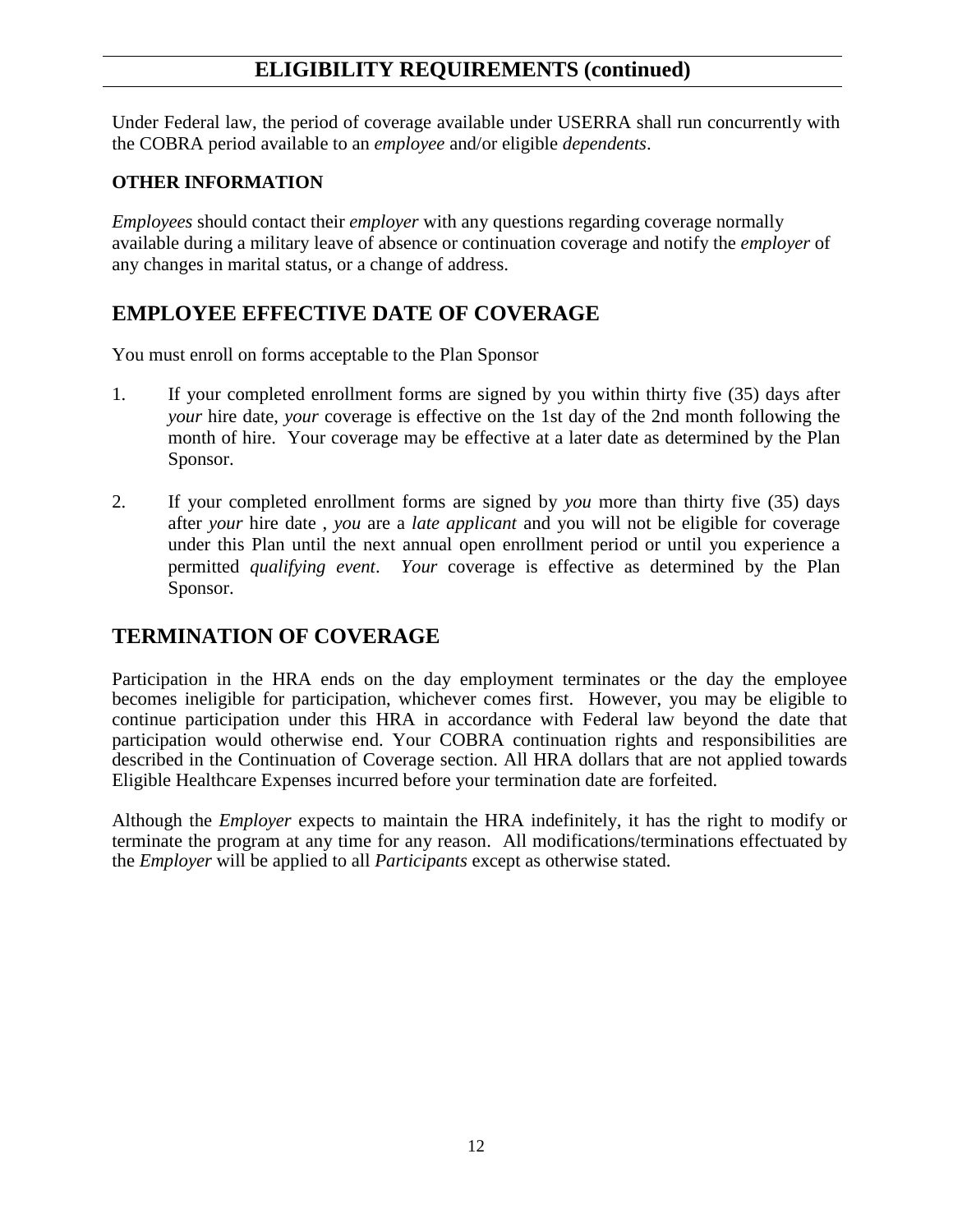# <span id="page-12-1"></span><span id="page-12-0"></span>**AVAILABLE FUNDS**

Each *Plan Year*, the *Employer* allocates a specified notional amount of HRA dollars to your Health Reimbursement Account. The amount of HRA dollars allocated to your Health Reimbursement Account is determined at the sole discretion of the *Employer*. Nevertheless, the annual amount of HRA dollars allocated to each Participant's Health Reimbursement Account will be determined in a uniform and non-discriminatory manner in comparison to other similarly situated *employees*.

The Commonwealth of Kentucky Health Reimbursement Account does not contain a Maximum Account Balance. HRA dollars remaining in the Health Reimbursement Account at the end of the Plan Year will roll over to the next Plan Year, if you continue to waive health insurance coverage and you remain eligible to receive the funds. You must re-enroll each year to receive coverage.

Under no circumstances can an employee receive more than \$175.00 per month and \$2,100.00 per plan year.

### <span id="page-12-2"></span>**ELIGIBLE CLAIMS**

Only healthcare expenses that have not been or will not be reimbursed by any other source may be Eligible Healthcare Expenses (to the extent all other conditions for Eligible Healthcare Expenses have been satisfied). As such, this HRA does not coordinate benefits with any other group or individual health coverage except as provided herein.

"HRA Eligible Healthcare Expenses" are healthcare expenses *incurred* by you or your eligible dependents that satisfy all of the conditions described below. All expenses that are not within the scope of "HRA Eligible Healthcare Expenses" described below are excluded. The following expenses are eligible for reimbursement under this HRA *Plan* (provided all other terms and conditions of the HRA have been satisfied):

| Medical                                                   | Preventive Health Care                  |
|-----------------------------------------------------------|-----------------------------------------|
| Prescriptions                                             | Prescribed Over the Counter Medications |
| Vision                                                    | Dental                                  |
| Durable Medical Equipment                                 |                                         |
| Insulin                                                   |                                         |
| Over-the-Counter Code Section 213(d) products $&$ devices |                                         |

The list above is a general categorical list for eligible expenses. To obtain a detailed sample list, visit Humana's website at www.myhumana.com or call 877-KYSPIRIT (877-597-7474) to obtain a list of eligible expenses. This list is subject to change.

NOTE: Effective January 1, 2011, HRA funds may no longer be used to purchase Over-the-Counter medications (OTCs). You may be able to obtain reimbursement with a receipt and prescription.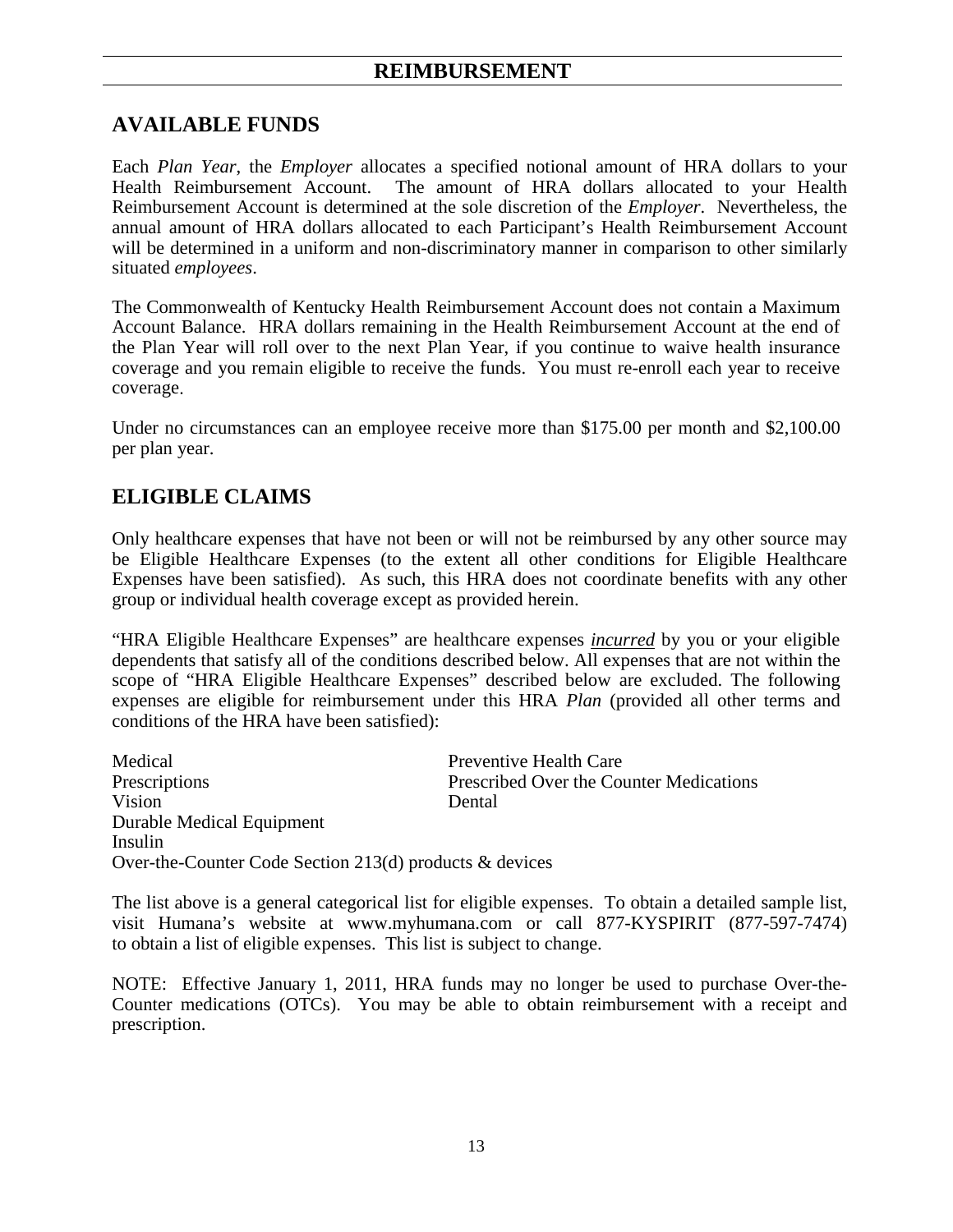#### <span id="page-13-0"></span>*MY***HUMANA**

*My*Humana is personal, password-protected access on Humana's home page that provides information and tools to help covered persons make informed decisions. Go to www.humana.com and click on "Log or Register" to receive step by step instructions on how to set up your MyHumana page. After you have set up your page, log on at www.humana.com, anytime to check the status of your HRA account. You can also find financial tools to help with budgeting for health care and more.

MyHumana Mobile allows you quick access to important information using your mobile device's browser. If you log in to MyHumana Mobile, using your existing MyHumana login and password, you can access:

- The urgent care center finder;
- Your member ID card detail information; and
- Your spending account balance and transaction information.

"Incurred" means the date the service or treatment is provided; not when the expense arising from the service or treatment is paid. Thus, an expense that has been paid but not incurred (e.g. prepayment to a physician) will not be reimbursed until the services or treatment giving rise to the expense has been provided. In no event will the following expenses be eligible for reimbursement:

- Any expense that is not a Code Section 213(d) expense;
- Over-the-Counter drugs or medicines that have not been prescribed;
- Any expenses incurred for qualified long term care services;
- Expenses incurred prior to the date that coverage under this HRA becomes effective;
- Expenses incurred after the date that coverage under this HRA ends;
- Expenses that have been reimbursed by another plan or for which you plan to seek reimbursement under another health plan.

To the extent that Eligible Healthcare Expenses are covered both by this HRA and by an *Employer* administrated FSA in which the employee participates, Eligible Healthcare Expenses are first reimbursed from the FSA and then the HRA.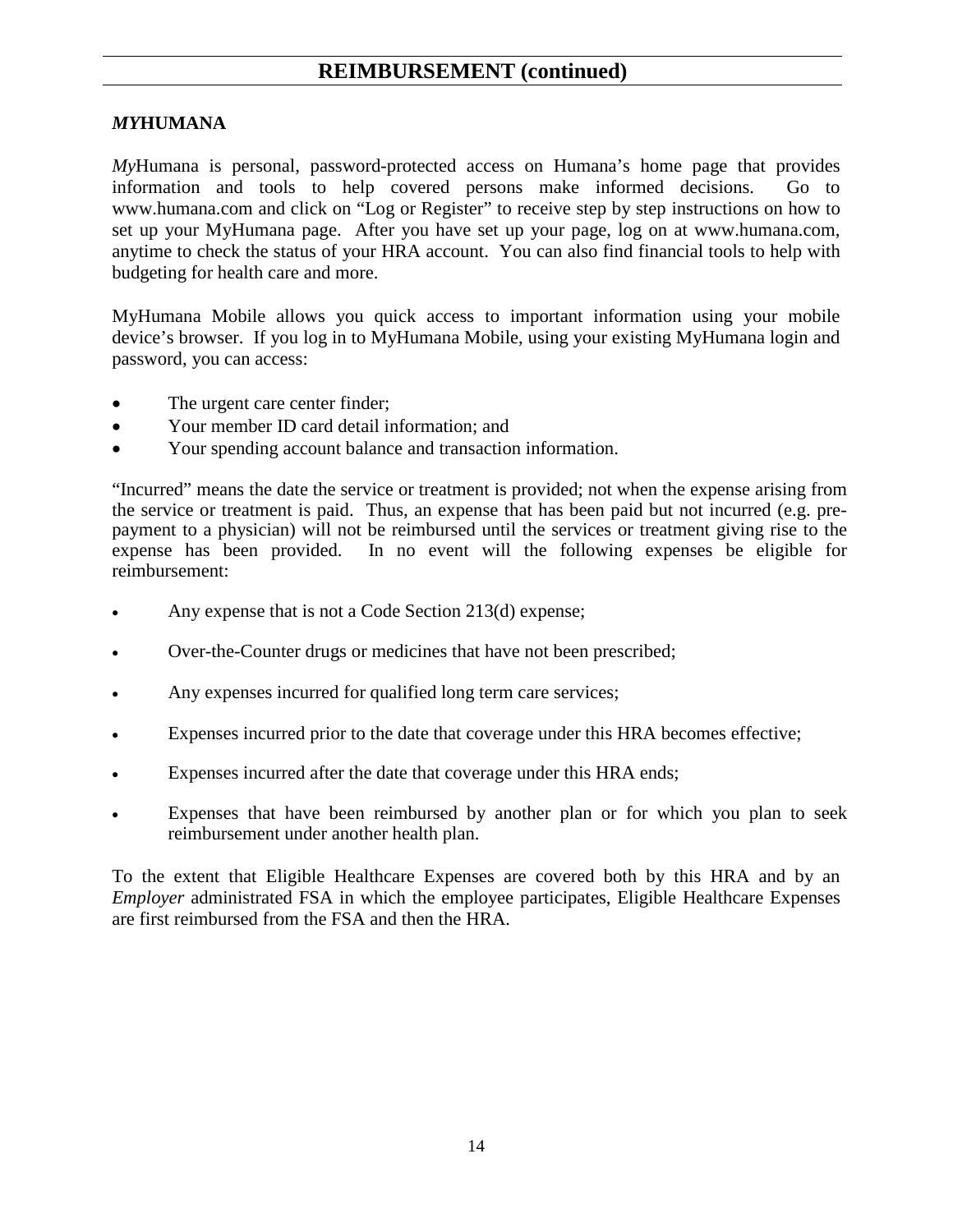# <span id="page-14-0"></span>**CLAIM REIMBURSEMENT**

Under this HRA, you have two reimbursement options. You can complete and submit a written claim for reimbursement (see "Paper Claims" below for more information). Alternatively, you can use a Humana*Access* card (see "Electronic Payment Card" below for more information) to pay the expense. In order to be eligible for the Humana*Access* card, you must agree to abide by the terms and conditions of the Electronic Payment Card Program (the "Program") as set forth herein and in the Humana*Access* Cardholder Agreement (the "Cardholder Agreement") including limitations as to card usage, the *Plan*'s right to withhold and offset for ineligible claims, etc. The following is a summary of how both options work.

HRA claim is deemed filed when it is received by Humana. If your claim for reimbursement is approved, you will be provided reimbursement as soon as reasonably possible following the determination.

In some instances, *your* insurer (if Humana) may submit the EOB on *your* behalf. In that situation, *you* certify when *you* incur the expense that the expense has not been reimbursed by any other source and that *you* will not seek reimbursement from any other source. *You* may submit requests for reimbursement of Eligible Healthcare Expenses at any time prior to the end of the HRA Run Out Period. The HRA Run Out Period for active *employees* is 90 days after the end of the *plan year*.

If it is later determined that you and/or your eligible Dependent(s) received an overpayment or a payment was made in error (e.g., you were reimbursed for an expense under the HRA that is later paid for by your health plan) you will be required to refund the overpayment or erroneous reimbursement to the HRA.

If you do not refund the overpayment or erroneous payment the Plan reserves the right to offset future reimbursement equal to the overpayment or erroneous payment or, if that is not feasible, to withhold such funds from your pay. If all other attempts to recoup the overpayment/erroneous payment are unsuccessful, the Plan Administrator may treat the overpayment as a bad debt, which may have income tax implications for you. In addition, if the Plan Administrator determines that you have submitted a fraudulent claim, the Plan Administrator may terminate your coverage under this HRA.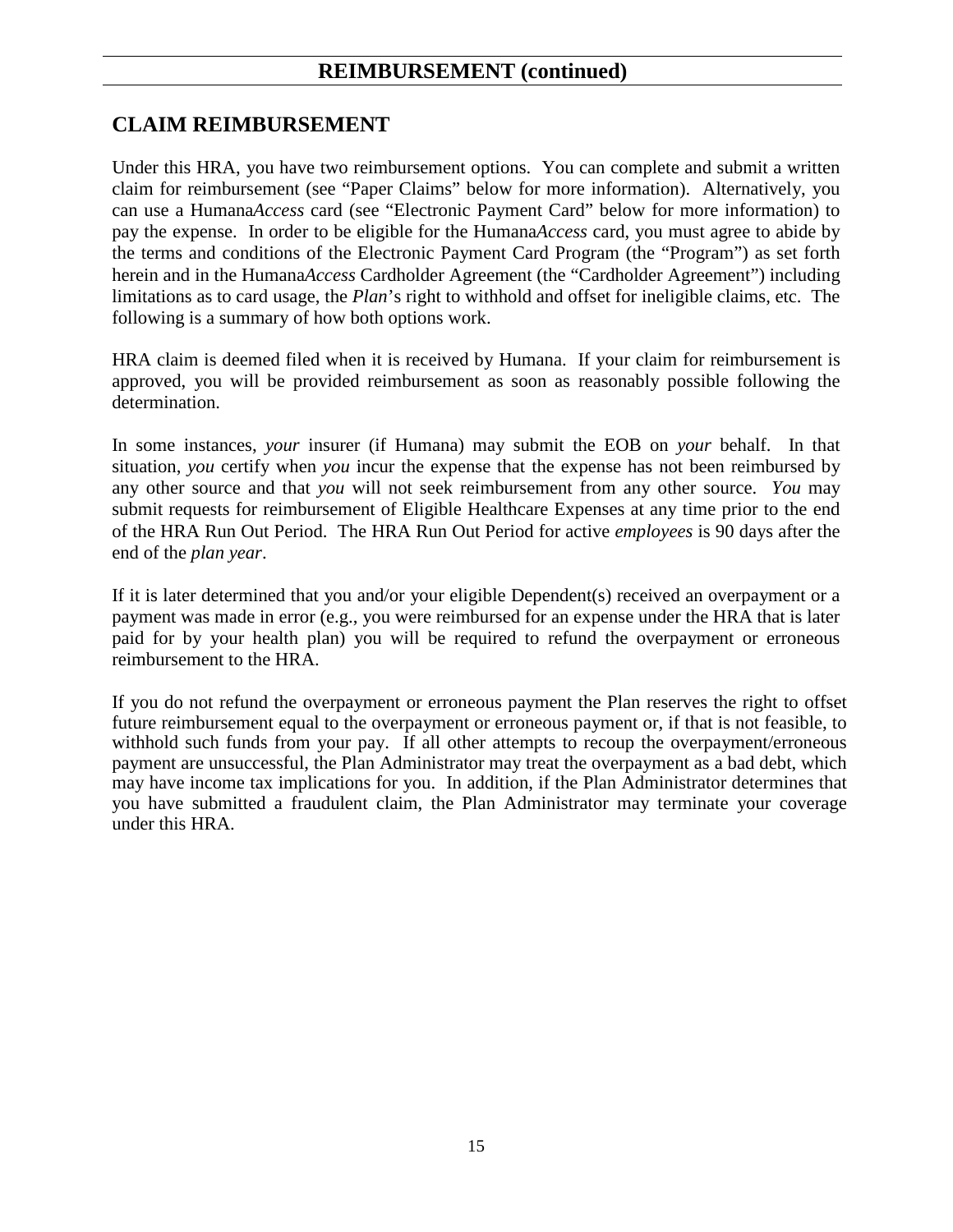### PAPER CLAIMS

When you incur an Eligible Healthcare Expense, you file a claim with Humana by completing and mailing or faxing a Request for Reimbursement Form. Forms can be mailed to P.O. Box 14167, Lexington, KY 40512-4167 or faxed to 1-800-905-1851. You may obtain a Request for Reimbursement Form from Humana or print a copy from the KEHP website at www.kehp.ky.gov. You must include with your Request for Reimbursement Form a written statement from an independent third party (e.g., a receipt, EOB, etc.) associated with each expense that indicates the following:

- (i) The nature of the expense (e.g. what type of service or treatment was provided).
- (ii) If the expense is for a prescribed over- the- counter drug, the written statement must indicate the name of the drug;
- (iii) The date the expense was incurred; and
- (iv) The amount of the expense.

Humana will process the claim once it receives the Request for Reimbursement Form from you. Reimbursement for expenses that are determined to be Eligible Healthcare Expenses will be made as soon as possible after receiving the claim and processing it. If the expense is determined to not be an Eligible Healthcare Expense, you will receive notification of this determination. You must submit all claims for reimbursement for Eligible Healthcare Expenses during the *Plan Year* in which they were incurred or during the Run Out Period.

### ELECTRONIC PAYMENT CARD

The Humana*Access* card allows you to pay for Eligible Healthcare Expenses at the time that you incur the expense.

1. In order to be eligible for the Humana*Access* card, you must agree to abide by the terms and conditions of the Program as set forth herein and in the Humana*Access* Cardholder Agreement (the "Cardholder Agreement") including limitations as to card usage, the *Plan*'s right to withhold and offset for ineligible claims, etc.

You must agree to abide by the terms of the Program both during the Initial Election Period and during each Annual Open Enrollment Period. A Cardholder Agreement will be provided to you. The Cardholder Agreement is part of the terms and conditions of your *Plan* and this *SPD*.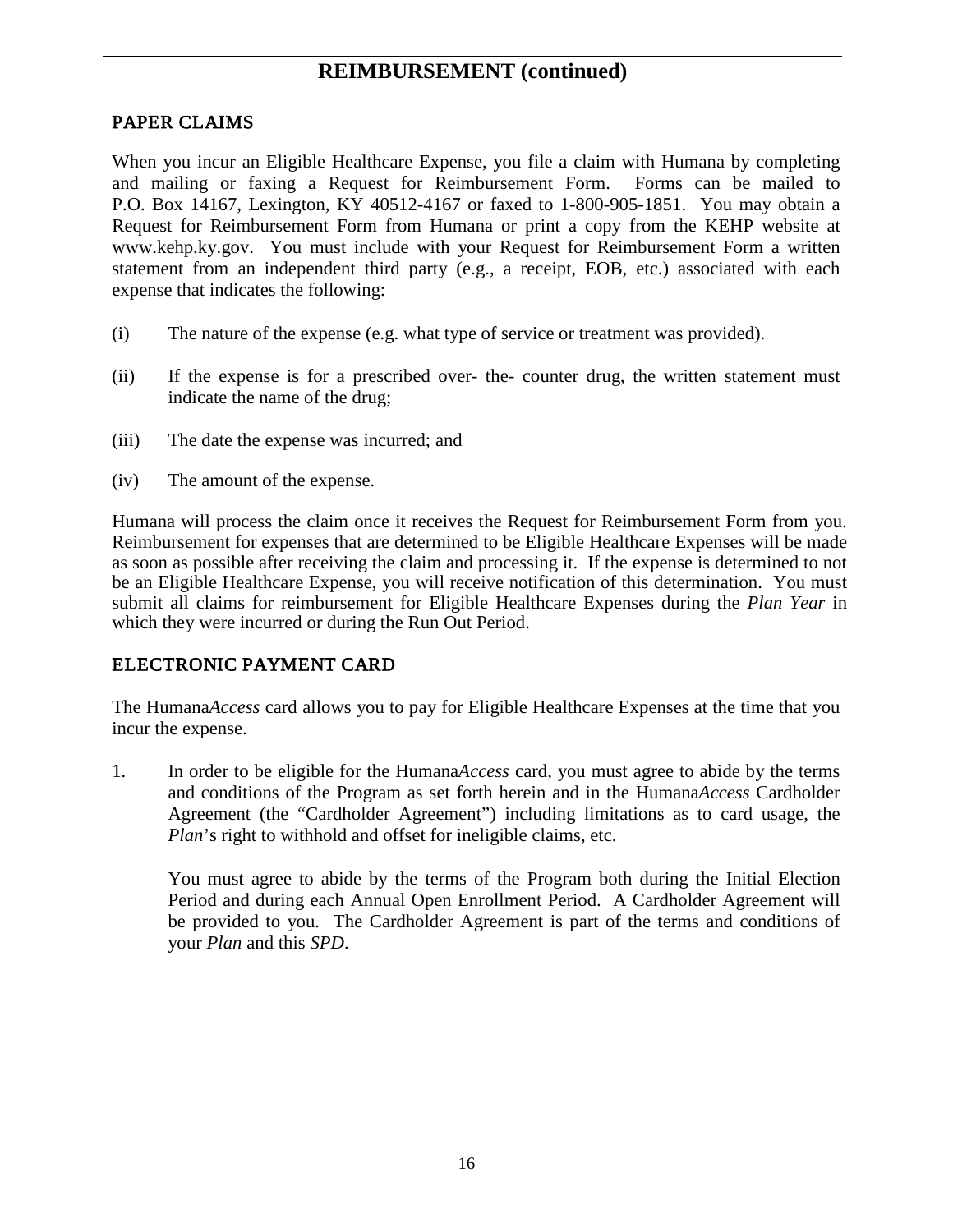2. The card will be turned off when employment or coverage terminates. The card will be turned off if you fail to provide the correct documentation to Humana, when necessary to substantiate claims. If Humana does not receive substantiation (verification) from you within thirty (30) days after you swipe the Humana*Access* card, then Humana will request this substantiation from you. If substantiation is not received within 30 more days (for a total of 60 days from the initial Humana*Access* card swipe), then claims processing will be suspended. This suspension of claims will include the use of the Humana*Access* card as well as reimbursements for paper claims.

The card will be turned off when you terminate employment or when coverage under the *Plan* ends.

- 3. As specified in the Cardholder Agreement, you certify during the applicable Election Period that the amounts in your HRA will only be used for Eligible Healthcare Expenses (i.e. healthcare expenses incurred by you, your *spouse*, and your dependents).You also certify that you have not been reimbursed for the expense and that you will not seek reimbursement for the expense from any other source. Failure to abide by this certification will result in termination of the Humana*Access* card use privileges.
- 4. Use of the Humana*Access* card for HRA expenses is limited to merchants who are health care providers (doctors, pharmacies, etc.). As set forth in the Cardholder Agreement, you may be able to use the Humana*Access* card at a regular retail store – e.g., a supermarket, grocery store, or discount store with a pharmacy – if the facility has installed the Inventory Information Approval System (IIAS). If the IIAS system is not installed at a regular retail store, you will need to submit HRA expenses for reimbursement using a paper claim.
- 5. When you incur an Eligible Healthcare Expense at a doctor's office or pharmacy, such as a co-payment or prescription drug expense, you swipe the Humana*Access* card at the provider's office much like you would a typical credit card. The provider is paid for the expense up to the maximum reimbursement amount available under the HRA (or as otherwise limited by the Program) at the time that you swipe the Humana*Access* card. Every time you swipe the Humana*Access* card, you certify to the *Plan* that the expense for which payment under the HRA is being made is an Eligible Healthcare Expense and that you have not been reimbursed from any other source nor will you seek reimbursement from another source.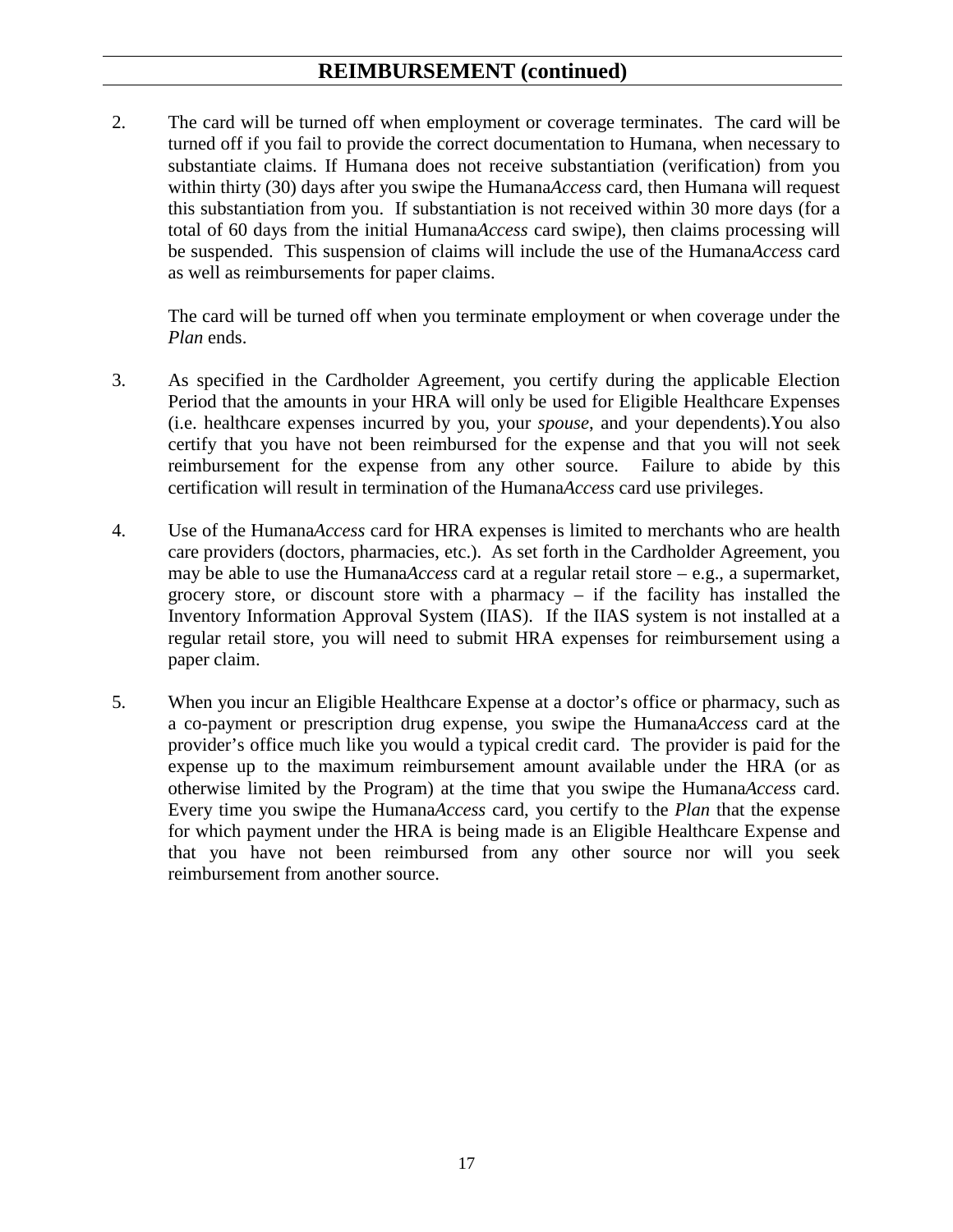- 6. You must obtain and retain a receipt/third party statement each time you swipe the Humana*Access* card. You must obtain a third party statement from the health care provider (e.g., receipt, invoice, etc.) that includes the following information each time you swipe the Humana*Access* card:
	- The nature of the expense (e.g., what type of service or treatment was provided).
	- The date the expense was incurred.
	- The amount of the expense.

You must retain this receipt for one year following the close of the *Plan year* in which the expense is incurred. Even though payment is made under the card arrangement, you may be required to submit a written third party statement (except as otherwise provided in the Cardholder Agreement). You will receive a letter from the Claims Administrator that a third party statement is needed. You must provide the third party statement to the Claims Administrator within 45 days (or such longer period provided in the letter from the Claims Administrator) of the request.

7. There may be situations in which you will not be required to provide the written statement to the claims administrator. More detail as to which situations apply under your *Plan* is specified in the Cardholder Agreement.

Note: You should still obtain the third party receipt when you incur an expense and swipe the Humana*Access* card, even if you think it will not be needed, in the event the receipt is requested by the Claims Administrator.

8. Pay at the pharmacy with your Visa Humana*Access* Card.

Here are the steps to take when paying at the pharmacy:

- When you pick up your prescription, present your primary insurance card so your pharmacist can identify your copayment/coinsurance amount and bill your insurer.
- Ask your pharmacist to follow the instructions on the Humana*Access* card to submit a second claim to Humana, which takes only a few minutes.
- Then swipe your Humana*Access* card through the credit card machine, to make the payment.
- Select "credit" not "debit" for your transaction.
- Sign and save the receipt.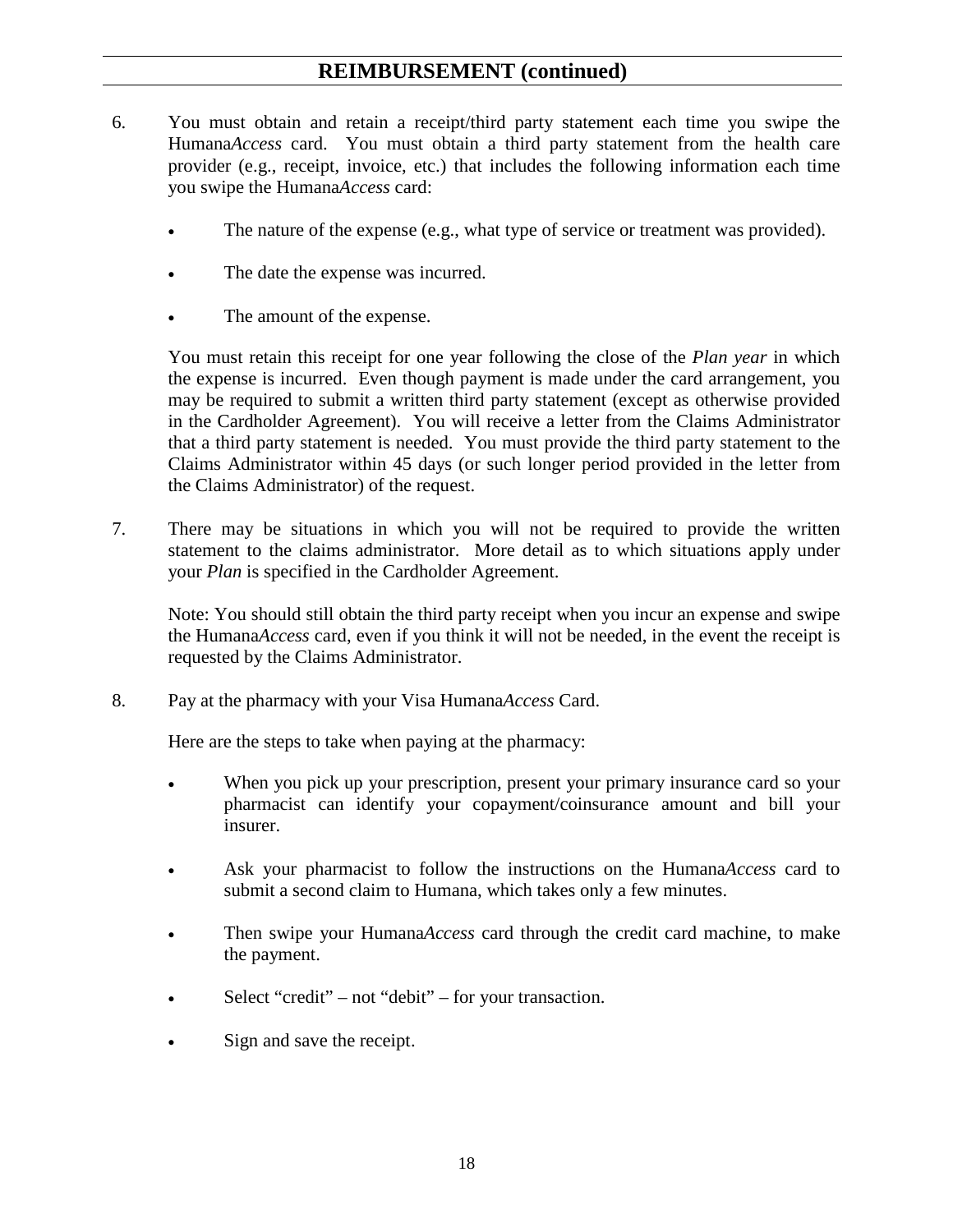- 9. You must pay back any improperly paid claims. If you are unable to provide adequate or timely substantiation as requested by the Claims Administrator, you must repay the *Plan* for the unsubstantiated expense. The deadline for repaying the *Plan* is set forth in the Cardholder Agreement. If you do not repay the *Plan* within the applicable time period, the Humana*Access* card will be turned off and an amount equal to the unsubstantiated expense may be offset against future eligible claims under the HRA. The Plan further reserves the right to withhold the amount of any unsubstantiated expenses from your paycheck and to take any additional steps deemed necessary to properly account for any unsubstantiated expenses.
- 10. You can use either the Humana*Access* card or the paper claims approach. You have the choice as to how to submit your eligible claims. If you elect not to use the Humana*Access* card, you may also submit claims under the Paper Claims approach discussed above. Claims for which the Humana*Access* card has been used cannot be submitted as Paper Claims.
- 11. This plan reserves the right to initiate the following correction procedures to recoup money from participants for claims that are improperly paid from the health HRA (i.e., a claim that qualifies for after-the-fact-substantiation for which proper substantiation is not subsequently provided).
	- **Deny Access to the Humana***Access* **card**. To ensure that no further violations occur, the Humana*Access* card must be deactivated until the amount of the improper payment is recovered. In the meantime, the participant must request reimbursements through other methods (e.g., by submitting paper claims).
	- **Require Repayment**. The employer may "demand" that the participant repay the improper payment. A letter to the participant will be sent identifying the amount, the reasons for requiring repayment, and the timeframe in which the repayment must be made.
	- **Withhold From Pay.** If the demand for repayment is unsuccessful, then an amount equal to the improper payment must be withheld from the participant's pay or other compensation, to the full extent permitted under applicable law.
	- **Offset.** If the improper payment is still outstanding and amounts are not available to be withheld, then the employer is to apply a substitution or offset approach against subsequent valid claims, up to the amount of the improper payment.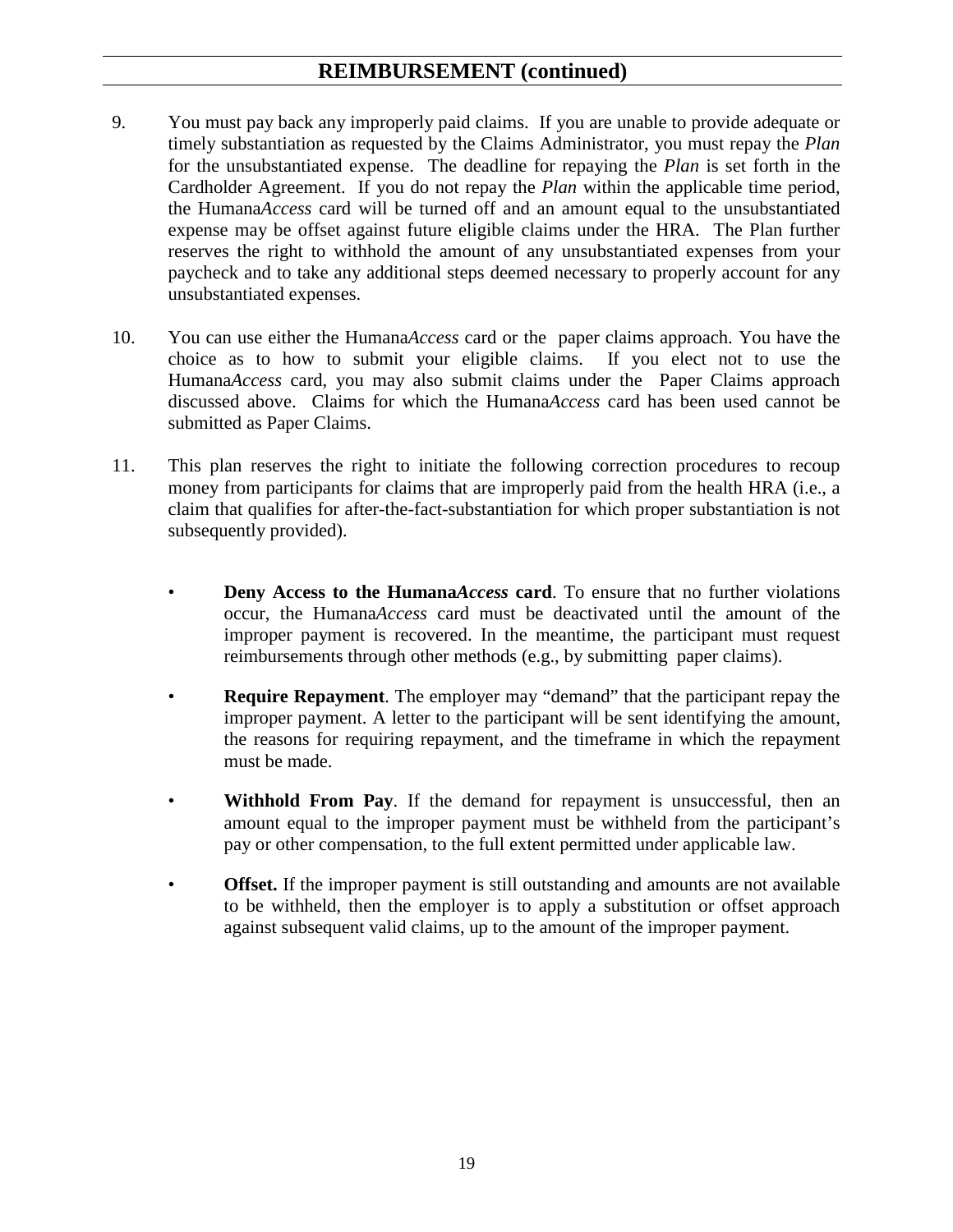<span id="page-19-0"></span>• **Treat Payment as Other Business Indebtedness**. If the above correction efforts prove unsuccessful, then the employee remains indebted to the employer for the amount of the improper payment. In that event, and consistent with its business practices, the employer may treat the payment as it would treat any other business indebtedness.

# **MAXIMUM AMOUNT OF REIMBURSEMENT**

The maximum reimbursement amount that you can receive is equal to your Health Reimbursement Account balance at the time the request for reimbursement is processed.

### <span id="page-19-1"></span>**DENIED CLAIMS**

If your claim for benefits is denied, you will have the right to a full and fair review process. Refer to Appendix I of this *SPD* for a detailed summary of the Claims Procedures under this *Plan*.

# <span id="page-19-2"></span>**UNCLAIMED HEALTH CARE REIMBURSEMENTS**

Any funds that you are not entitled to carry over will be forfeited and returned to the *employer*.

The Carry Over amount will be allocated to your Health Reimbursement Account by Humana after the HRA Run Out Period. Please view the Reimbursement section of this *Summary Plan Description* to determine the Health Reimbursement Account limits for your Health Reimbursement Account.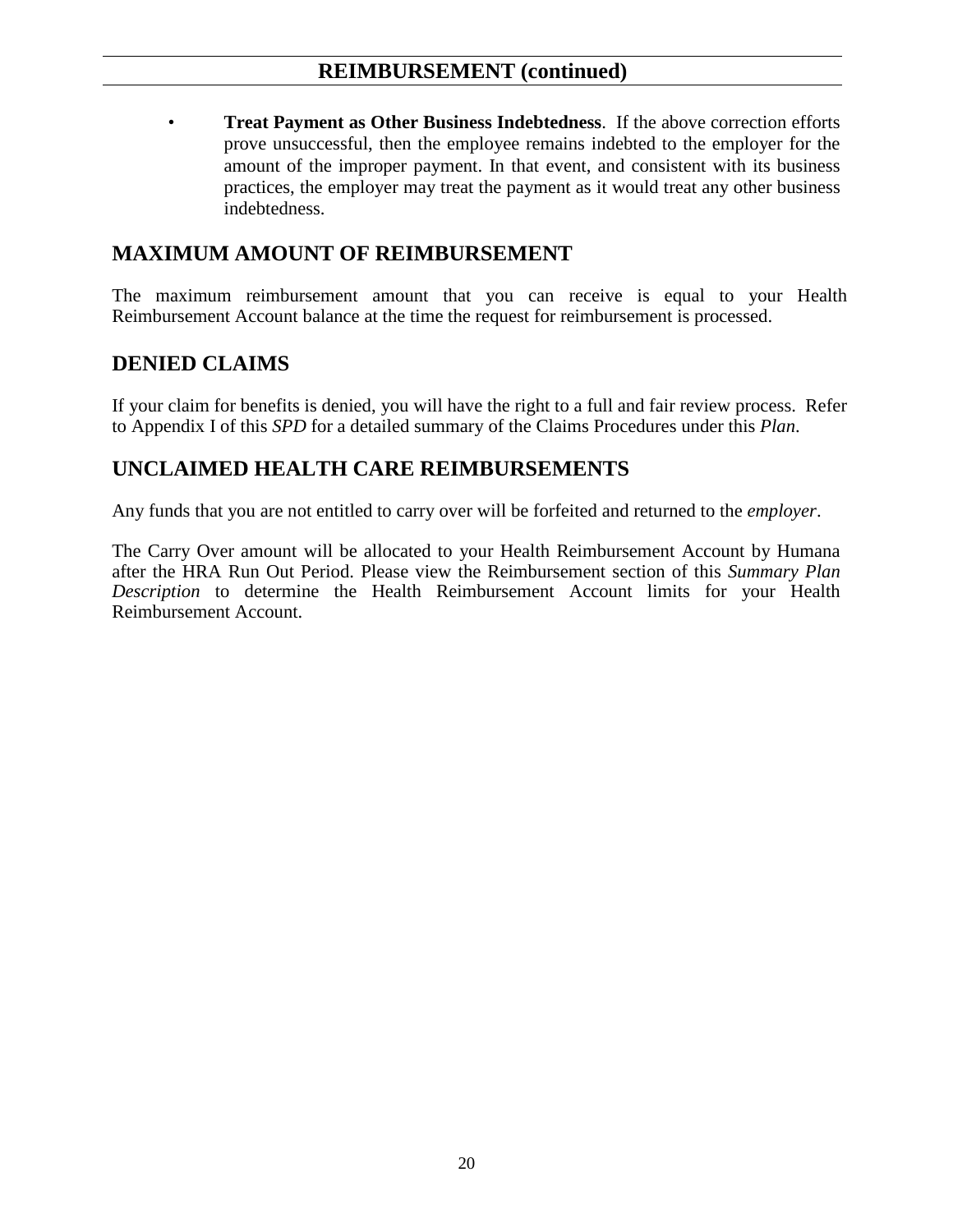# **PRIVACY OF PROTECTED HEALTH INFORMATION**

### <span id="page-20-0"></span>**PRIVACY OF PROTECTED HEALTH INFORMATION**

This *Plan* is required by law to maintain the privacy of *your protected health information* in all forms including written, oral and electronically maintained, stored and transmitted information and to provide individuals with notice of this *Plan's* legal duties and privacy practices with respect to *protected health information*.

This *Plan* has policies and procedures specifically designed to protect *your* health information when it is in electronic format. This includes administrative, physical and technical safeguards to ensure that *your* health information cannot be inappropriately accessed while it is stored and transmitted to Humana and others that support this *Plan*.

In order for this *Plan* to operate, it may be necessary from time to time for health care professionals, the *Plan Administrator*, individuals who perform Plan-related functions under the auspices of the *Plan Administrator*, Humana and other service *providers* that have been engaged to assist this *Plan* in discharging its obligations with respect to delivery of benefits, to have access to what is referred to as *protected health information*.

A *covered person* will be deemed to have consented to use of *protected health information* about him or her for the sole purpose of health care operations by virtue of enrollment in this *Plan*. This *Plan* must obtain authorization from a *covered person* to use *protected health information* for any other purpose.

Individually identifiable health information will only be used or disclosed for purposes of *Plan* operation or benefits delivery. In that regard, only the minimum necessary disclosure will be allowed. The *Plan Administrator*, Humana, and other entities given access to *protected health information*, as permitted by applicable law, will safeguard *protected health information* to ensure that the information is not improperly disclosed.

Disclosure of *protected health information* is improper if it is not allowed by law or if it is made for any purpose other than *Plan* operation or benefits delivery without authorization. Disclosure for *Plan* purposes to persons authorized to receive *protected health information* may be proper, so long as the disclosure is allowed by law and appropriate under the circumstances. Improper disclosure includes disclosure to the *employer* for employment purposes, *employee* representatives, consultants, attorneys, relatives, etc. who have not executed appropriate agreements effective to authorize such disclosure.

Humana will afford access to *protected health information* in its possession only as necessary to discharge its obligations as a service *provider*, within the restrictions noted above. Information received by Humana is information received on behalf of this *Plan*.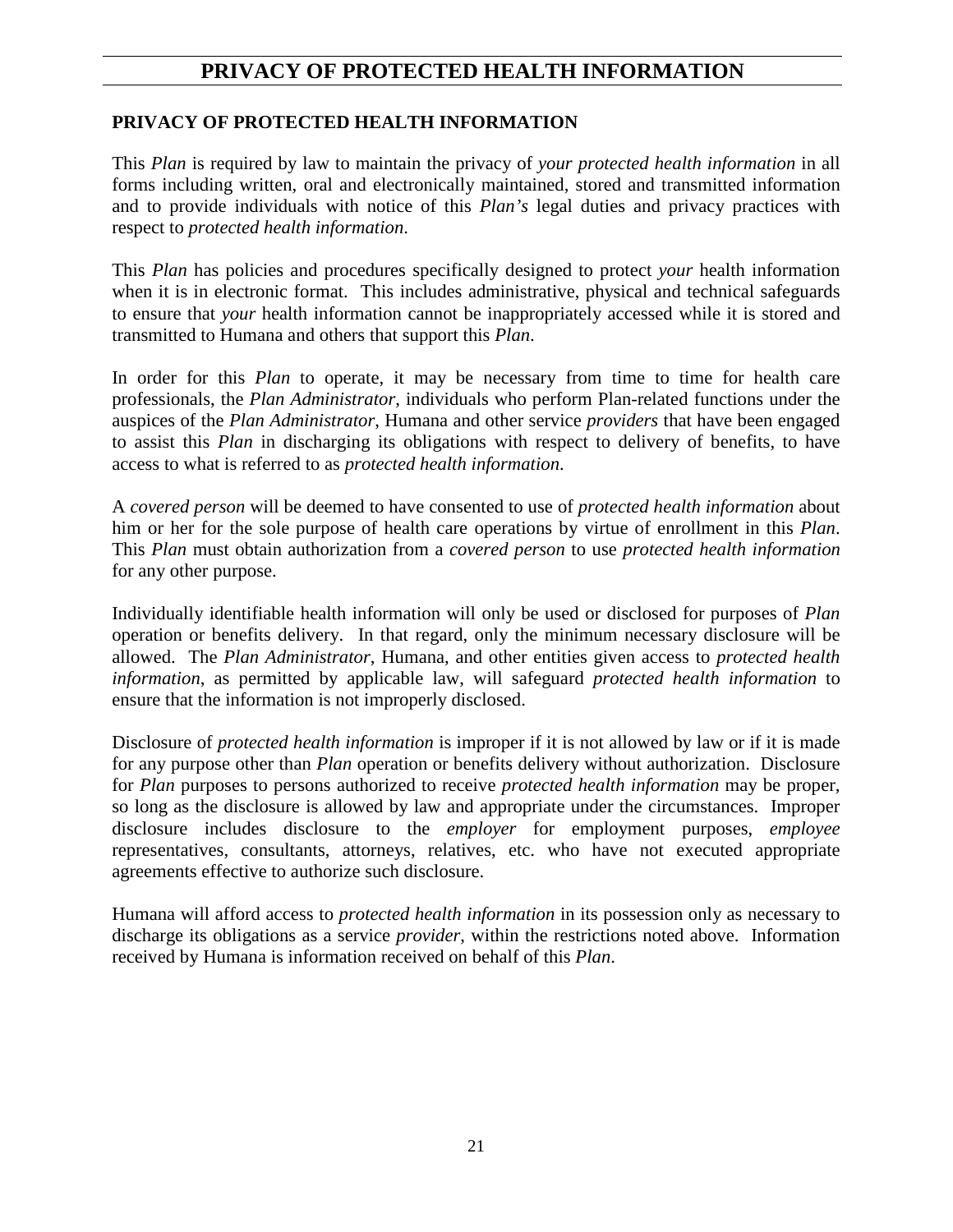# **PRIVACY OF PROTECTED HEALTH INFORMATION (continued)**

Humana will afford access to *protected health information* as reasonably directed in writing by the *Plan Administrator*, which shall only be made with due regard for confidentiality. In that regard, Humana has been directed that disclosure of *protected health information* may be made to the person(s) identified by the *Plan Administrator*.

Individuals who have access to *protected health information* in connection with their performance of Plan-related functions under the auspices of the *Plan Administrator* will be trained in these privacy policies and relevant procedures prior to being granted any access to *protected health information*. Humana and other *Plan* service *providers* will be required to safeguard *protected health information* against improper disclosure through contractual arrangements.

In addition, *you* should know that the *employer*/*Plan Sponsor* may legally have access, on an asneeded basis, to limited health information for the purpose of determining *Plan* costs, contributions, *Plan* design, and whether *Plan* modifications are warranted. In addition, Federal regulators such as the Department of Health and Human Services and the Department of Labor may legally require access to *protected health information* to police Federal legal requirements about privacy.

*Covered persons* may have access to *protected health information* about them that is in the possession of this *Plan*, and they may make changes to correct errors. *Covered persons* are also entitled to an accounting of all disclosures that may be made by any person who acquires access to *protected health information* concerning them and uses it other than for *Plan* operation or benefits delivery. In this regard, please contact the *Plan Administrator*.

*Covered persons* are urged to contact the originating health care professional with respect to medical information that may have been acquired from them, as those items of information are relevant to medical care and treatment. And finally, *covered persons* may consent to disclosure of *protected health information*, as they please.

Please see the Kentucky Employees' Health Plan Notice of Privacy Practices and HIPAA Privacy and Security Policies for additional information.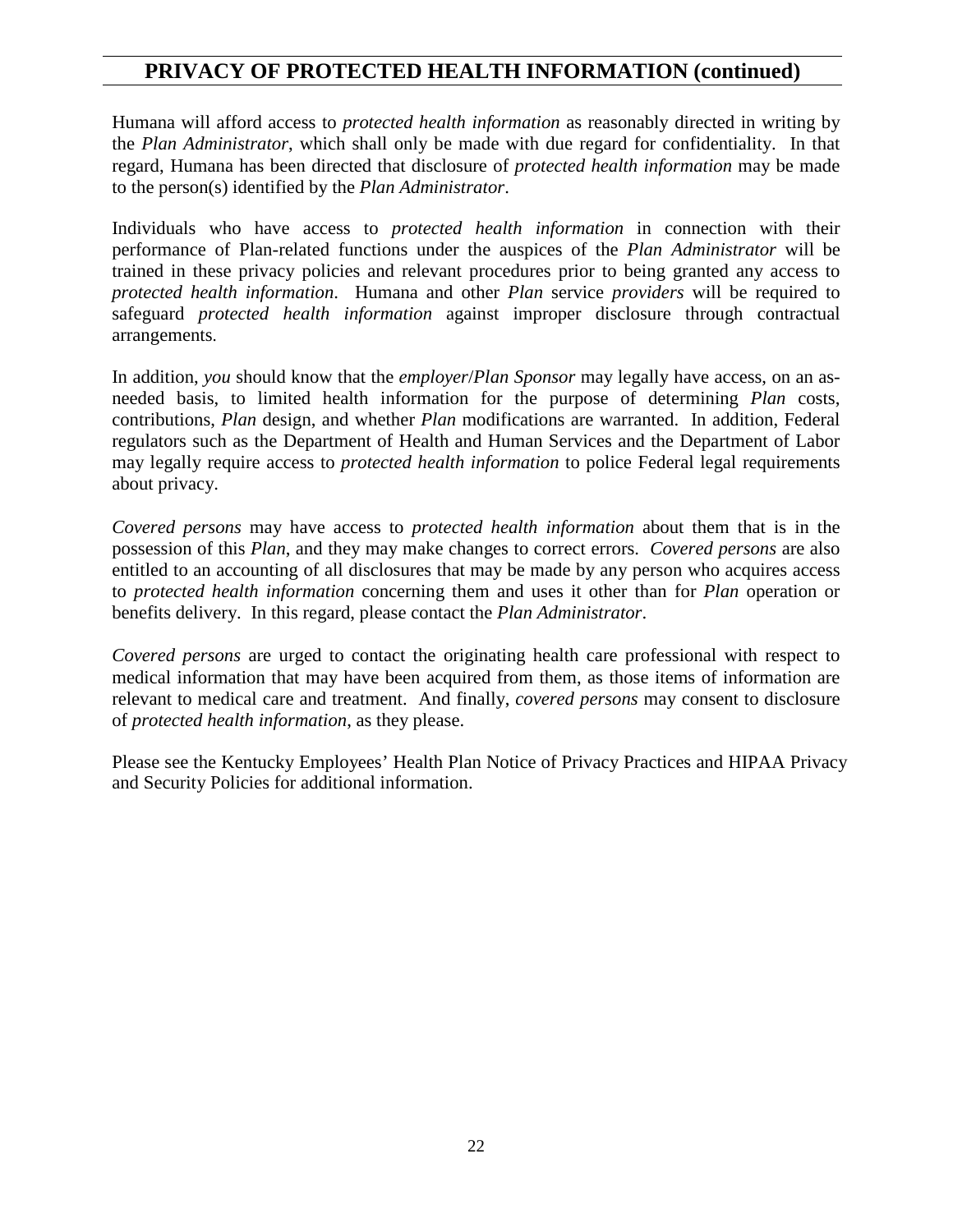# <span id="page-22-1"></span>**CONTINUATION OF COVERAGE**

# <span id="page-22-0"></span>**COBRA CONTINUATION COVERAGE**

A Federal Law called **Consolidated Omnibus Budget Reconciliation Act** (**COBRA**) requires most private and governmental Employers sponsoring Group Health Plans to offer Employees and their families the opportunity for a temporary extension of health care coverage (called "Continuation of Coverage") at group rates in certain instances where coverage under the Plans that would otherwise end. These rules apply to this HRA unless the Employer sponsoring the HRA is not subject to these rules (e.g., the Employer is a "small Employer" or the HRA is a church Plan). The Plan Administrator can tell you whether the Employer is subject to Federal COBRA continuation rules (and thus subject to the following rules). These rules are intended to summarize the continuation rights set forth under Federal Law. If the Federal Law changes, only the rights provided under the applicable Federal Law will apply. To the extent that any greater rights are set forth herein, they shall not apply. For additional information regarding your COBRA Continuation of Coverage, please contact the Plan Administrator.

### **WHEN COVERAGE MAY BE CONTINUED UNDER COBRA**

If you are a Participant or a Covered Dependent under the HRA, then you may continue your coverage under the HRA if you elect COBRA Continuation of Coverage under the Consumer Healthcare Plan.

You must elect COBRA Continuation of Coverage under the Consumer Healthcare Plan in order to be eligible to continue coverage under the HRA. See the Consumer Healthcare Plan Summary Plan Description for more information regarding your right to elect COBRA Continuation of Coverage.

### **TYPE OF COVERAGE**

If you choose Continuation of Coverage, you are entitled to the level of coverage under the HRA in effect for you immediately preceding the qualifying event. At the beginning of each Plan Year that COBRA is in effect, you will be entitled to an increase in your Health Reimbursement Account Balance equal to the sum of the HRA dollars allocated to similarly situated active Participants (subject to any restrictions applicable to similarly situated active Participants) so long as you continue to pay the applicable premium.

### **COST**

For the period of Continuation of Coverage, the cost of such coverage will not exceed 102% of the "applicable premium", as determined by the Plan Administrator, or 150% of the "applicable premium" during any disability extension to which you may be entitled, as determined by the Social Security Administration. The Plan Administrator will notify you of the applicable premium. The notice you receive will describe the premium payment requirements under the Plan (e.g., who you pay the premium to, etc.).

### **WHEN CONTINUATION OF COVERAGE ENDS**

Continuation of Coverage under this HRA will continue for as long as Continuation of Coverage continues under the Consumer Healthcare Plan. See the Consumer Healthcare Plan Summary Plan Description or certificate of coverage for a description of duration of COBRA Continuation of Coverage.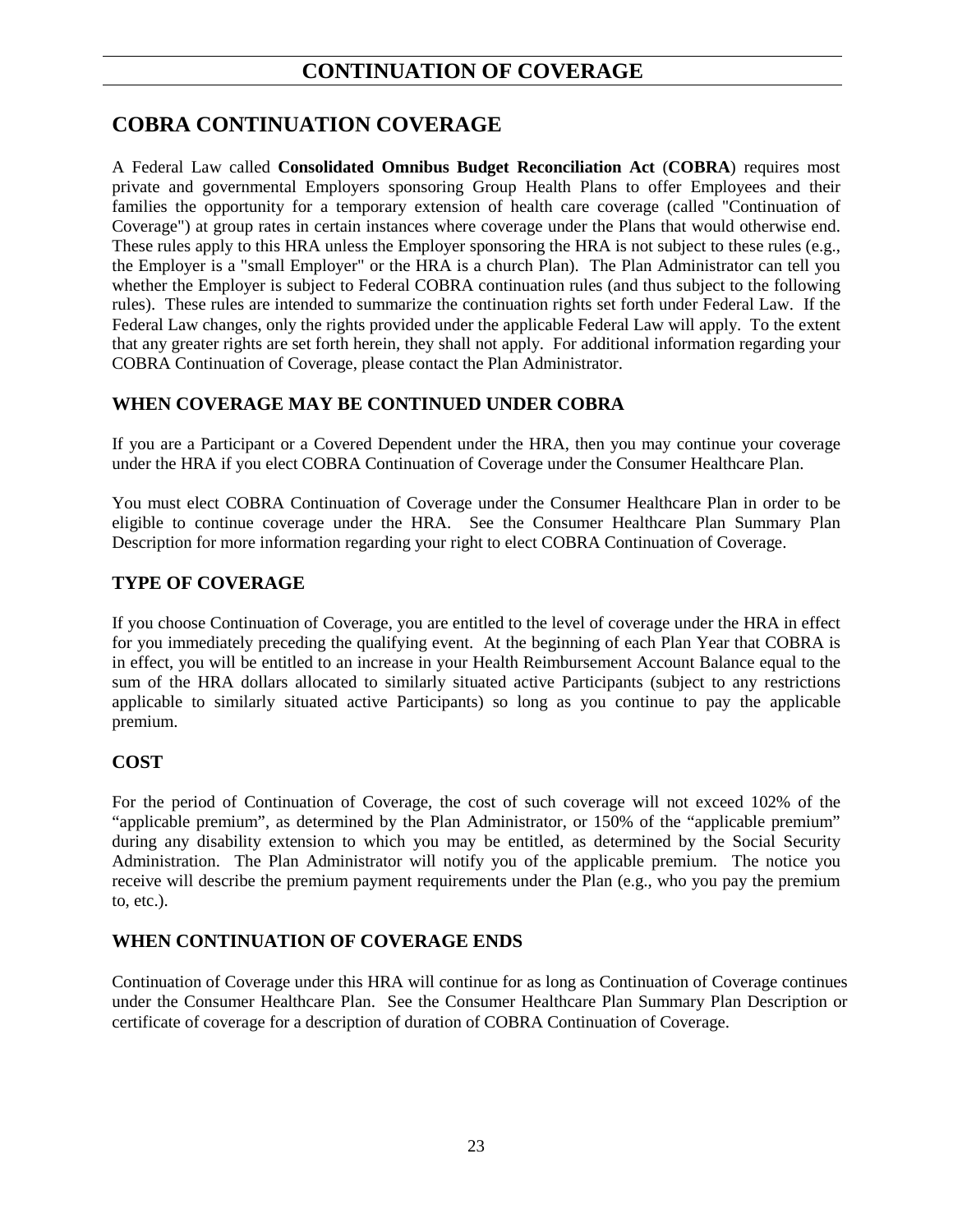# <span id="page-23-1"></span><span id="page-23-0"></span>.**CLAIMS REVIEW PROCEDURE CHART**

The *Effective Date* of this Appendix I is January 1, 2013. It should replace and supersede any other Appendix I with an earlier date.

The *Plan* has established the following claims review procedure in the event you are denied a benefit under this *Plan*.

- **Step 1:** Notice is received from Humana. If your claim is denied, you will receive written notice from Humana that your claim is denied as soon as reasonably possible, but no later than 30 days after receipt of the claim. For reasons beyond the control of Humana, Humana may take up to an additional 15 days to review your claim. You will be provided written notice of the need for additional time prior to the end of the 30-day period. If the reason for the additional time is that you need to provide additional information, you will have 45 days from the notice of the extension to obtain that information. The time period during which the Humana must make a decision will be suspended until the earlier of the date that you provide the information or the end of the 45-day period.
- **Step 2:** Review your notice carefully. Once you have received your notice from Humana, review it carefully. The notice will contain:
	- The reason(s) for the denial and the *Plan* provisions on which the denial is based;
	- A description of any additional information necessary for you to perfect your claim, why the information is necessary, and your time limit for submitting the information;
	- A description of the *Plan*'s appeal procedures and the time limits applicable to such procedures; and
	- A right to request all documentation relevant to your claim.
- **Step 3:** If you disagree with the decision, file an Appeal. If you do not agree with the decision of the Humana and you wish to appeal, you must file your appeal no later than 180 days after receipt of the notice described in Step 1. You should submit all information identified in the notice of denial as necessary to perfect your claim and any additional information that you believe would support your claim.
- **Step 4:** Notice of Denial is received from Humana. If the claim is again denied, you will be notified in writing as soon as possible but no later than 30 days after receipt of the appeal by Humana.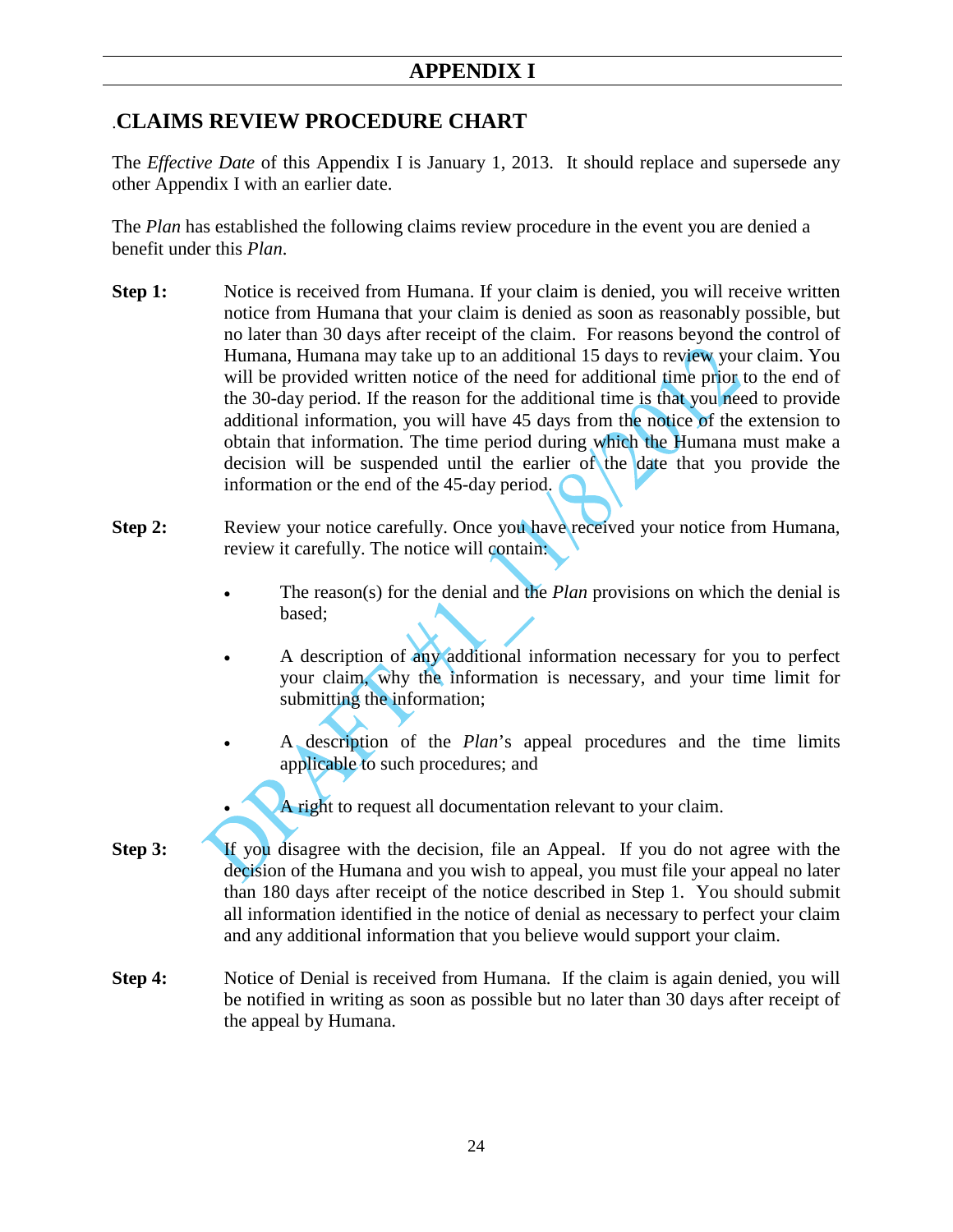# **APPENDIX I**

- **Step 5:** Review your notice carefully. You should take the same action that you took in Step 2 described above. The notice will contain the same type of information that is provided in the first notice of denial provided by Humana.
- **Step 6:** If you still disagree with Humana's decision, file a 2<sup>nd</sup> Level Appeal with the *Plan Administrator*. If you still do not agree with Humana's decision and you wish to appeal, you must file a written appeal with the *Plan Administrator* within the time period set forth in the first level appeal denial notice from Humana. You should gather any additional information that is identified in the notice as necessary to perfect your claim and any other information that you believe would support your claim.

If the *Plan Administrator* denies your 2<sup>nd</sup> Level Appeal, you will receive notice within 30 days after the *Plan Administrator* receives your claim. The notice will contain the same type of information that was referenced in Step 1 above.

Other important information regarding your appeals

- Each level of appeal will be independent from the previous level (i.e., the same person(s) or subordinates of the same person(s) involved in a prior level of appeal will not be involved in the appeal);
- On each level of appeal, the claims reviewer will review relevant information that you submit even if it is new information.
- To the extent these claims review and appeals procedures are carried out in compliance with applicable Federal rules and regulations, you cannot proceed to external review or file suit in Federal Court until you have exhausted these appeals procedures.

# <span id="page-24-0"></span>**MISCELLANEOUS RIGHTS UNDER THE HRA**

# **CONTINUE GROUP HEALTH PLAN COVERAGE**

You may continue health care coverage for yourself, *Spouse* or Dependent children if there is a loss of coverage under the *Plan* as a result of a *qualifying event*. You or your eligible Dependents will have to pay for such coverage. You should review the relevant sections of the HRA Summary for more information concerning your COBRA continuation coverage rights.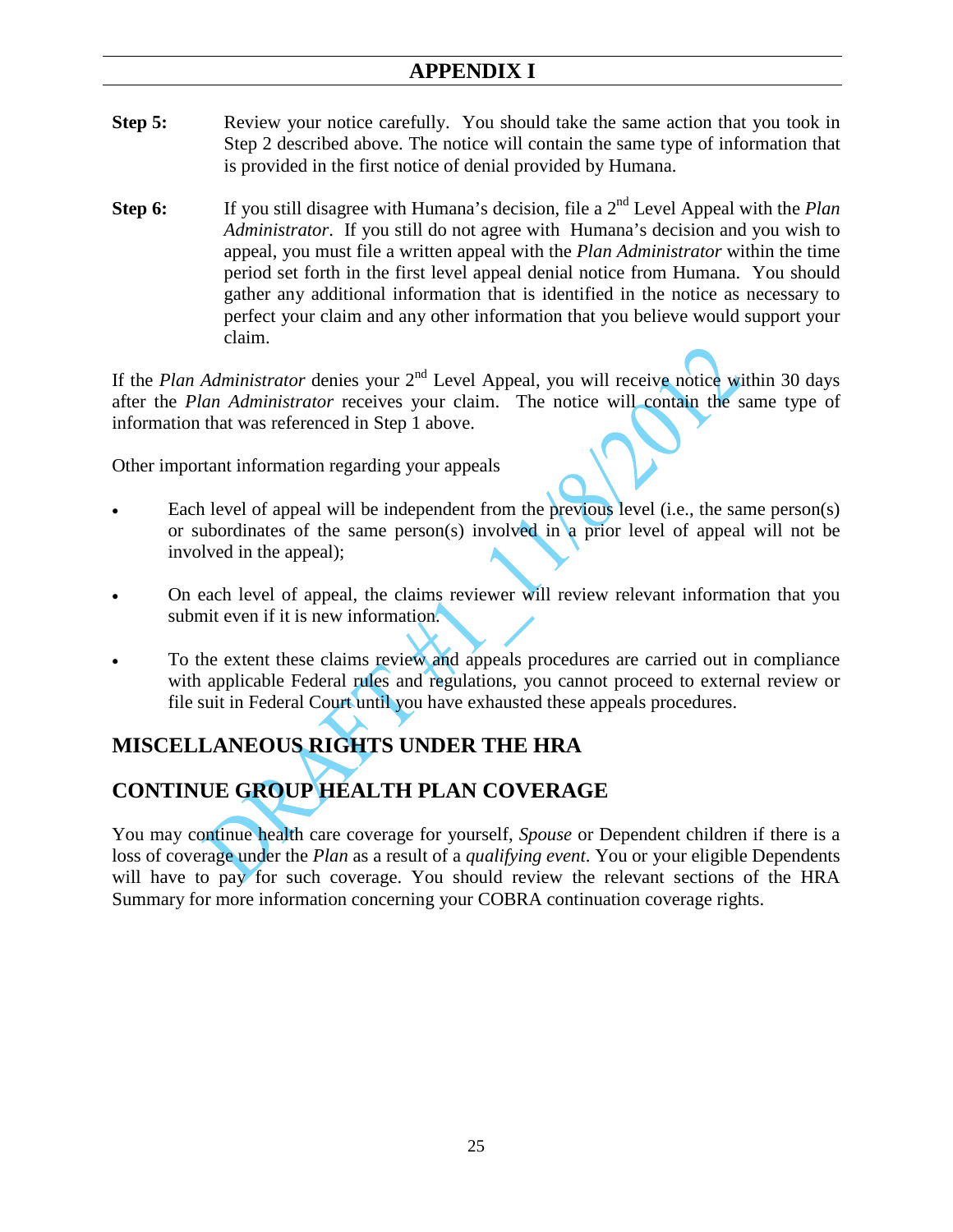### <span id="page-25-0"></span>**MEDICARE AND MEDICARE SECONDARY PAYER**

Federal law may affect *your* coverage under this *Plan*. The *Medicare* as Secondary Payer rules were enacted by an amendment to the Social Security Act. Also, additional rules which specifically affect how a large group health plan provides coverage to employees (or their spouses) over age 65 were added to the Social Security Act and to the Internal Revenue Code. Health reimbursement Accounts are considered "group health plans" under Federal law.

Generally, the health care plan of an employer that has at least 20 employees must operate in compliance with these rules in providing plan coverage to plan participants who have "current employment status" and are *Medicare* beneficiaries, age 65 and over.

Persons who have "current employment status" with an employer are generally employees who are actively working and also persons who are NOT actively working as follows:

- Individuals receiving disability benefits from an employer for up to 6 months; or
- Individuals who retain employment rights and have not been terminated by the employer and for whom the employer continues to provide coverage under this *Plan*. (For example, employees who are on an approved leave of absence).

If *you* are a person with "current employment status" who is age 65 and over (or the *dependent spouse* age 65 and over of an *employee* of any age), *your* coverage under this *Plan* will be provided on the same terms and conditions as are applicable to *employees* (or *dependent spouses*) who are under the age of 65. *Your* rights under this *Plan* do not change because *you* (or *your dependent spouse*) are eligible for *Medicare* coverage on the basis of age, as long as *you* have "current employment status" with *your employer*.

*You* have the option to reject plan coverage offered by *your employer*, as does any eligible *employee*. If *you* reject coverage under *your employer's Plan*, coverage is terminated and *your employer* is not permitted to offer *you* coverage that supplements *Medicare covered services*. This includes any Medicare Supplement coverage that may be available to you as a result of your retirement through a Kentucky Retirement System.

If *you* (or *your dependent spouse*) obtain *Medicare* coverage on the basis of age, and not due to disability or end-stage renal disease, this *Plan* will consider its coverage to be primary to *Medicare* when *you* have elected coverage under this *Plan* and have "current employment status".

If you are Medicare eligible and maintain a KEHP health plan or an HRA, please be advised that your health plan and HRA are primary (i.e. pay before) Medicare for Medicare covered expenses.

If *you* have any questions about how coverage under this *Plan* relates to *Medicare* coverage, please contact *your Medicare* office.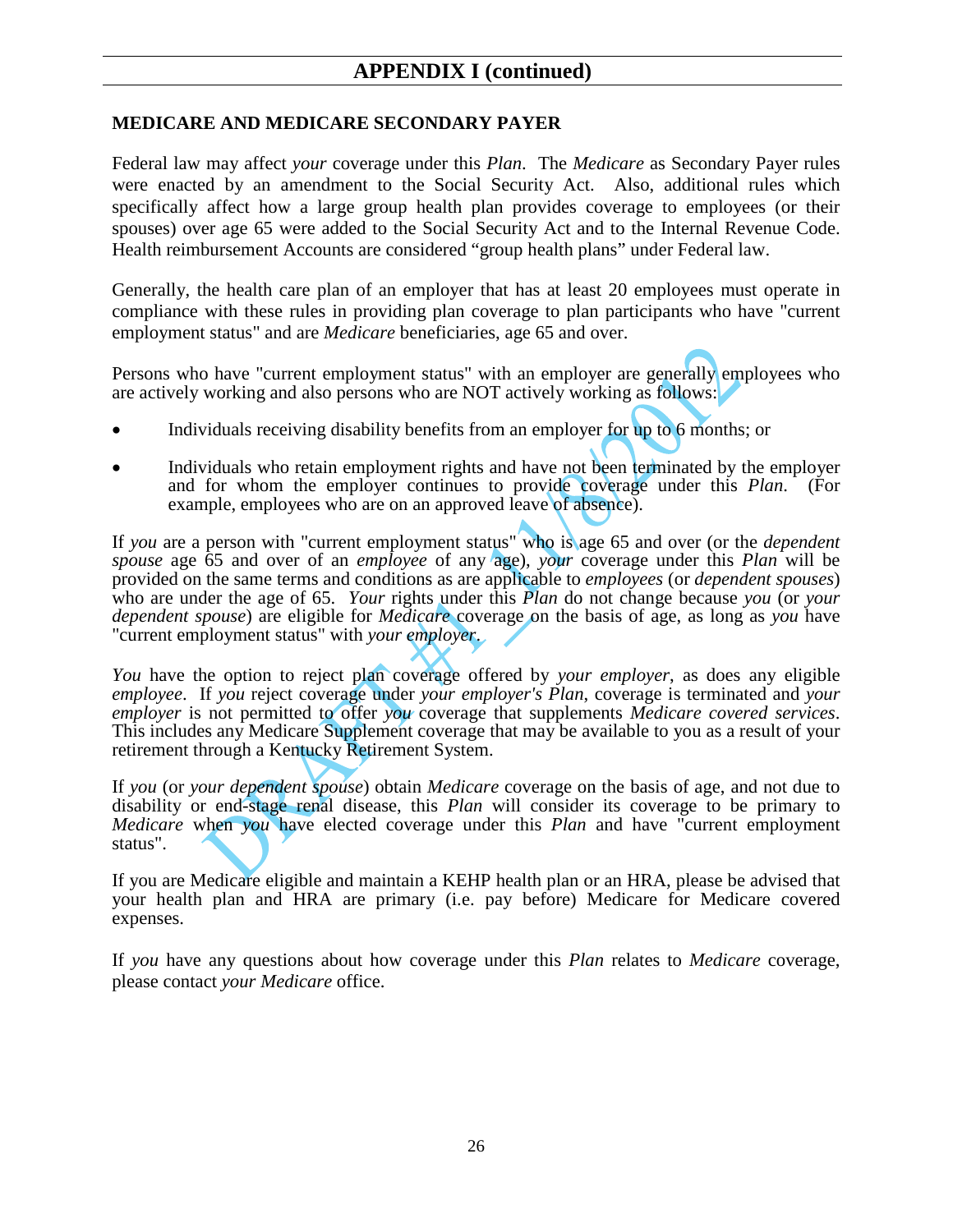# <span id="page-26-0"></span>**QUALIFYING EVENTS**

The *Effective Date* of this Appendix II is January 1, 2013. It should replace and supersede any other Appendix II with an earlier date.

This Plan has adopted qualifying events (i.e. election changes) "based on" 26 C.F.R § 1-125-4 and Prop. Treas. Reg. § 1.125-2(a)(1). Please contact your employer or insurance coordinator for additional information concerning this Plan's qualifying events.

### **Effective Dates**

Effective dates for the various mid-year election changes are as follows:

### **Health Reimbursement Account (HRA)**

- A. Events allowing enrollment in a Health Plan
	- 1 Birth, Adoption, placement for adoption = Date of the event.
	- 2. Marriage, loss of other coverage, court or administrative orders for dependent(s), expiration of COBRA =  $1<sup>st</sup>$  day of the  $1<sup>st</sup>$  month from the employee signature date.
	- 3. Different open enrollment =  $1<sup>st</sup>$  day of the  $1<sup>st</sup>$  month (match effective date of other employer's plan).
	- 4. Returning from Military Leave  $=$  Date of return to work or day after TRICARE ends (employee's option).
- B. Events allowing contributions to cease (for reasons other than enrolling in the plan).
	- 1. Termination of employment = Date of termination of employment.
	- 2. Death  $=$  Date of death.
	- 3. Different open enrollment  $=$  Last day of the month (match other employer's plan).
	- 4. Start Military Leave = Date of the event.

All Qualifying Events must be signed by the employee 35 days from the date of the Qualifying Event, except for birth, adoption, or placement for adoption when adding the newly acquired dependent only, which are 60-days. Qualifying Events dealing with loss of other group coverage or gaining other group coverage may be signed by the employee prior to the Qualifying Event date. In any case, a requested change due to a Qualifying Event will not be effective prior to the event taking place.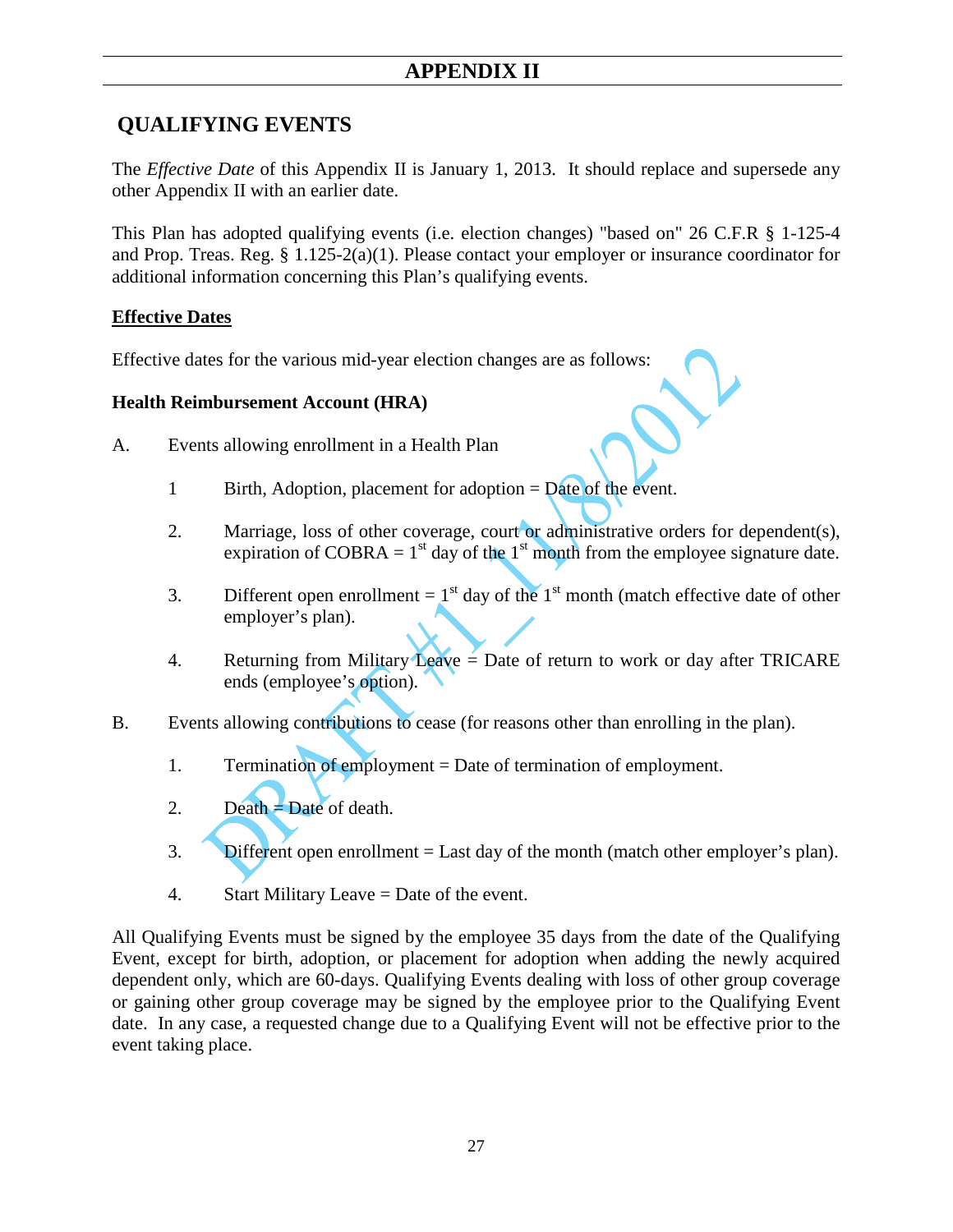# <span id="page-27-0"></span>**ELIGIBLE CLAIMS EXPENSES**

The *Effective Date* of this Appendix III is January 1, 2013. It should replace and supersede any other Appendix III with an earlier date. The Plan has established a list of eligible claim expenses to illustrate the expenses eligible under this Plan.

Note: This is only a list of examples.

### *MY***HUMANA**

Visit Humana's website at www.myhumana.com or call 877-KYSPIRIT (877-597-7474) for additional information regarding the list of eligible expenses outlined.

*My*Humana is personal, password-protected access on Humana's home page that provides information and tools to help covered persons make informed decisions. Go to [www.humana.com](http://www.humana.com/) and click on "Log in or Register" to receive step by step instructions on how to set up *your My*Humana page. After you have set up your page, log on at www.humana.com, anytime to check the status of your HRA account. You can also find financial tools to help with budgeting for health care and more.

- The urgent care center finder;
- *Your* member ID card detail information; and
- *Your* spending account balance and transaction information.

In addition the IRS could allow or disallow items depending on facts or circumstances. For a complete listing on non-reimbursed qualified expenses, refer to Internal Revenue Service (IRS) Publication 502. This publication is available at *your* public library or from the IRS.

### **Assistance for the Handicapped:**

Allowable Expenses

- Cost of guide for a blind person
- Cost of note-taker for a deaf child in school
- Cost of Braille books and magazines in excess of cost of regular editions
- Seeing eye dog (cost of buying, training, and maintaining)
- Hearing-trained cat or other animal to assist deaf person (cost of buying, training, and maintaining)
- Household visual alert system for deaf person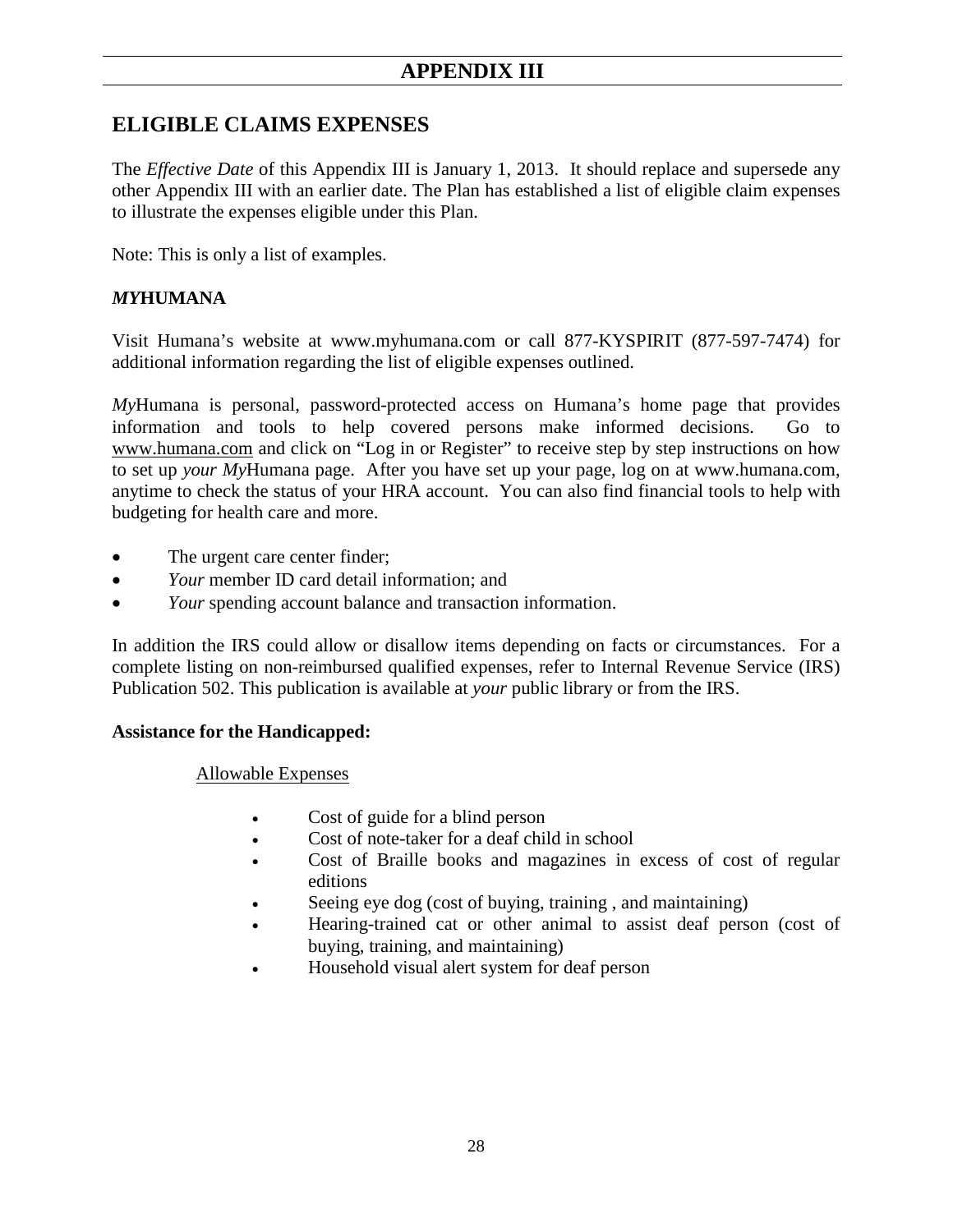# **APPENDIX III (continued)**

- Excess cost of specifically equipping automobile for handicapped person over the cost of ordinary automobile; device for lifting handicapped person into automobile
- Special devices, such as tape recorder and typewriter, for a blind person

### **Dental and Orthodontic Care:**

### Allowable Expenses

- Dental care
- Artificial teeth/Dentures
- Cost of fluoridation of home water supply advised by dentist
- Braces, orthodontic services

### Specifically Disallowed

- Teeth bleaching
- Tooth bonding that is not medically necessary

### **Fees/Services:**

#### Allowable Expenses

- Physician's fees
- Obstetrical expenses
- Hospital services
- Nursing services for care of a specific medical ailment
- Cost of a nurse's room and board when nurse's services qualify
- The Social Security tax paid with respect to wages of a nurse when nurse's services qualify
- Surgical or diagnostic services
- Legal sterilization
- Cosmetic surgery or procedures that treat a deformity caused by an accident or trauma, disease or an abnormality at birth
- Services of chiropractors and osteopaths
- Anesthesiologist's fees
- Dermatologist's fees
- Gynecologist's fees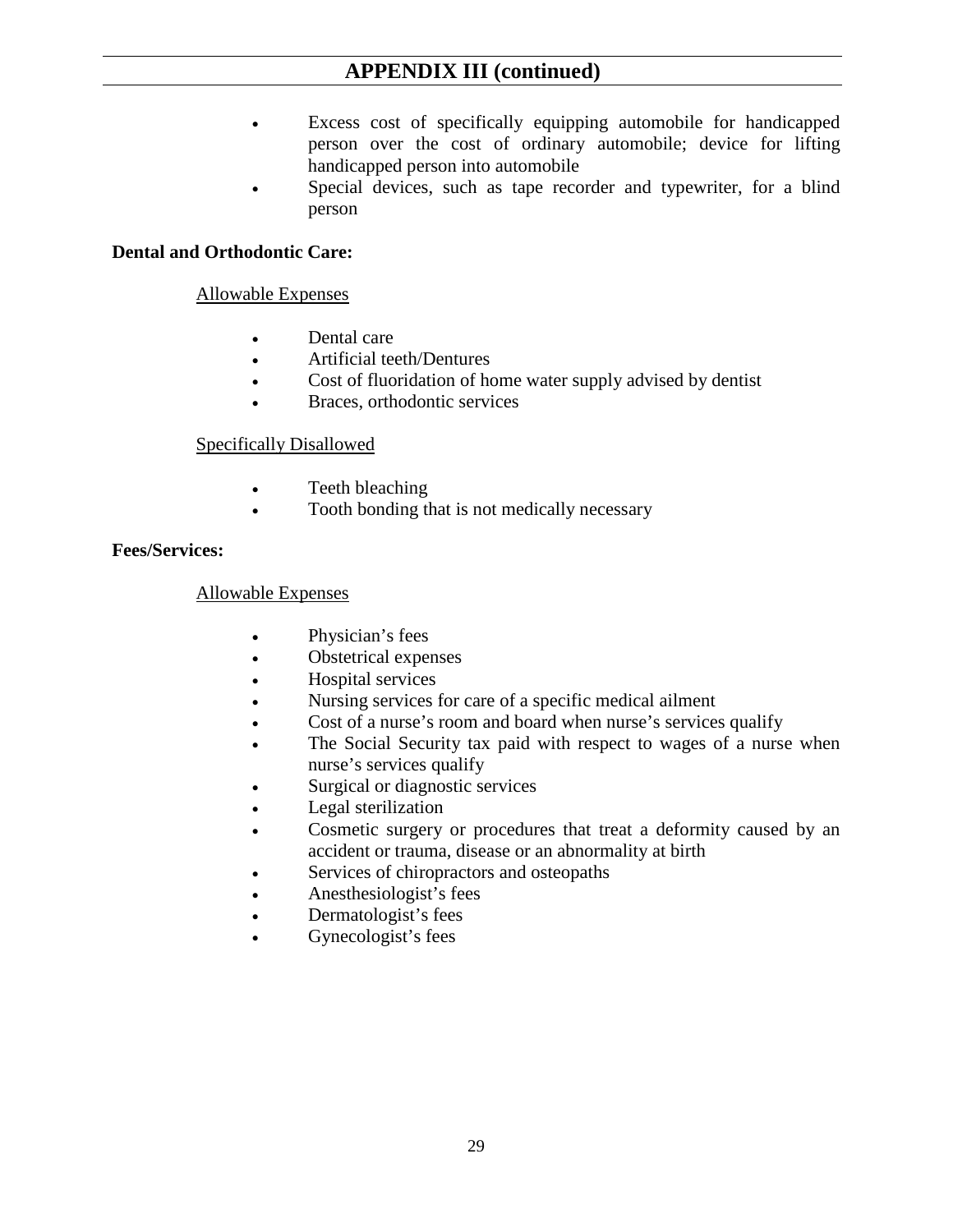### Specifically Disallowed

- Cosmetic surgery or procedures that improve the patient's appearance but do not meaningfully promote the proper function of the body or prevent or treat an illness or a disease
- Payments to domestic help, companion, baby-sitter, chauffeur, etc., who primarily renders services of a non-medical nature
- Nursemaids or practical nurses who render general care for healthy infants
- Fees for exercise, athletic, or health club membership, when there is no specific health reason for membership
- Payments for child care
- Marriage counseling provided by a member of the clergy

### **Hearing Care:**

### Allowable Expenses

- Hearing aids
- Batteries for operation of hearing aids

### **Medical Equipment:**

### Allowable Expenses

- Wheelchair or automate (cost of operating/maintaining)
- Crutches (purchased or rented)
- Special mattress and plywood boards prescribed to alleviate arthritis
- Oxygen equipment and oxygen used to relieve breathing problems that result from a medical condition
- Artificial limbs
- Support hose (if medically necessary)
- Wigs (where necessary for mental health or individual who loses hair because of disease)
- Excess cost of orthopedic shoes over the cost of ordinary shoes

### Specifically Disallowed

- Wigs, when not medically necessary for mental health
- Vacuum cleaner purchased by an individual with dust allergy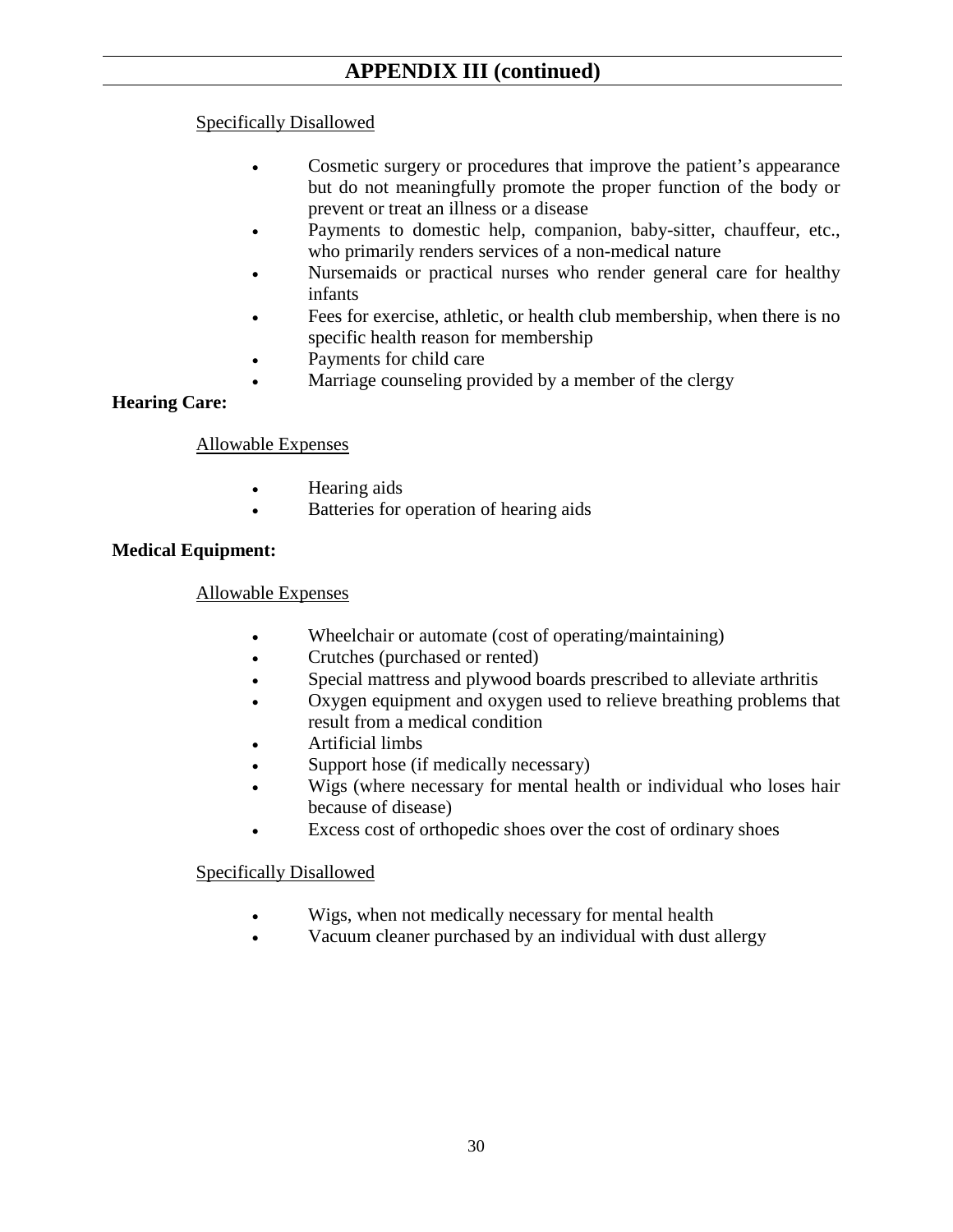### **Miscellaneous Charges:**

### Allowable Expenses

- X-rays
- Expenses of services connected with donating an organ
- Cost of computer storage of medical records
- Cost of special diet, but only if it is medically necessary and only to the extent that costs exceed that of a normal diet
- Transportation expenses primarily for, and essential to, medical care including bus, taxi, train, plane fares, ambulance services, parking fees, and tolls
- Lodging expenses (not provided in a hospital or similar institution) while away from home if all of the following requirements are met:
	- Lodging is primarily for and essential to medical care.
	- Medical care is provided by a doctor in a licensed hospital or in a medical care facility related to, or the equivalent of, a licensed hospital.
	- Lodging is not lavish or extravagant under the circumstances.
	- There is no significant element of personal pleasure, recreation, or vacation in the travel away from home. The amount included in medical expensed cannot exceed \$50 for each night for each person. Lodging is included for a person for whom transportation expenses are a medical expense because that person is traveling with the person receiving medical care. For example, if a parent is traveling with a sick child, up to \$100 per night is included as a medical expense for lodging (meals are not deductible).
- Amounts paid for meals during inpatient care at hospital or similar institution, if the main reason for being there is to receive medical care

### Specifically Disallowed

- Expenses of divorce when doctor or psychiatrist recommends divorce
- Cost of toiletries, cosmetics, and sundry items (e.g., soap, toothbrushes)
- Cost of special foods taken as a substitute for regular diet, when the special diet is not medically necessary or cost is not in excess of a normal diet
- Maternity clothes
- Diaper service
- Distilled water purchased to avoid drinking fluoridated city water supply
- Installation of power steering in an automobile
- Pajamas purchased to wear in hospital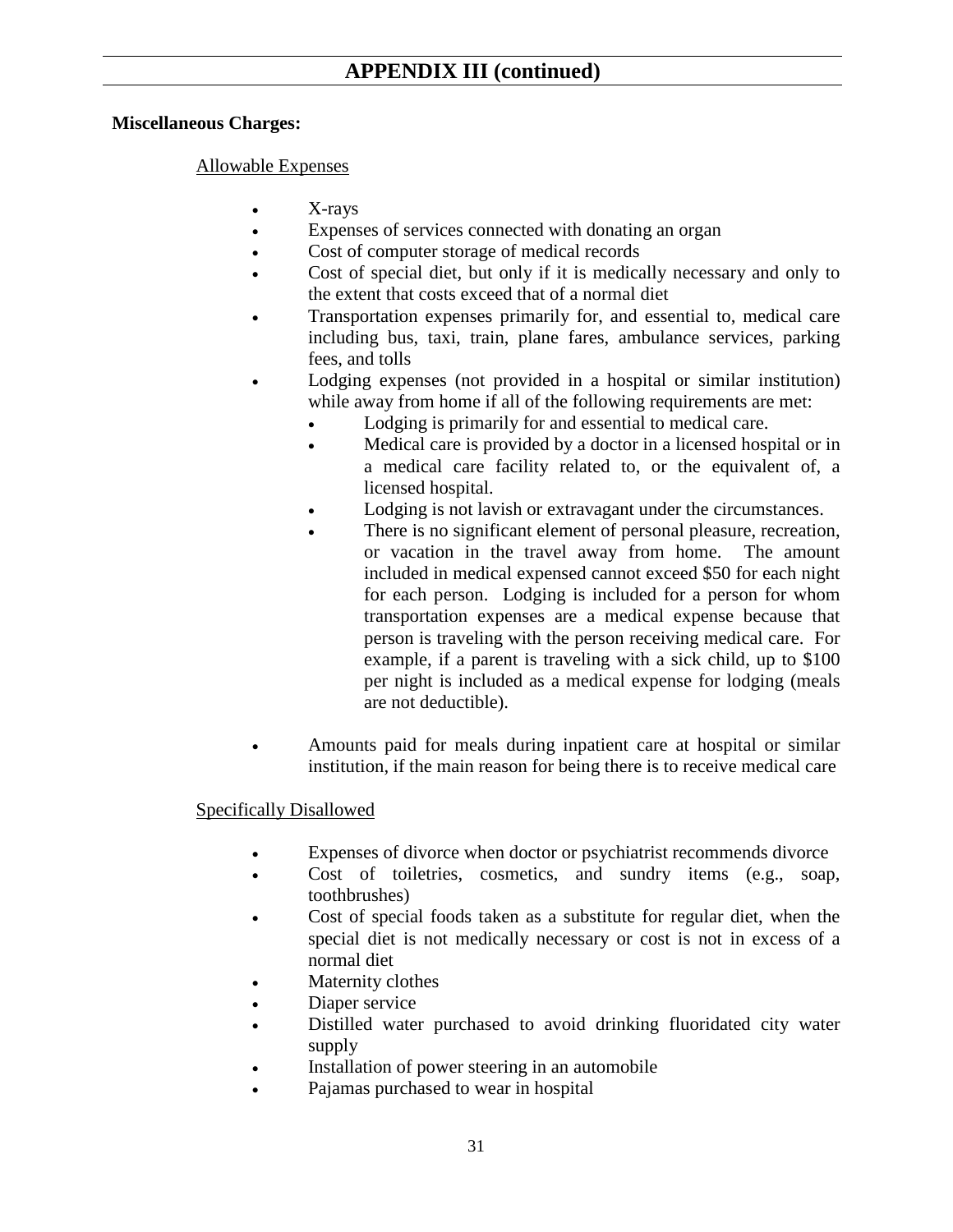- Mobile telephone used for personal phone calls as well as calls to a physician
- Insurance against loss of income, loss of life, limb or sight
- Union dues for sick benefits for members
- Contributions to state disability funds
- Premiums for insurance coverage including long-term care
- Capital expenditures (i.e. construction costs, elevators, swimming pool, or hot tub)

### **Over the Counter (OTC) Medications:**

Effective January 1, 2011, FSA funds may no longer be used to purchase Over-the-Counter medications (OTCs). You may be able to obtain reimbursement with a receipt and a prescription.

### Allowable Expenses

### **Antiseptics**

- Antiseptic wash or ointment for cuts of scrapes
- Benzocaine swabs
- Boric acid powder
- First aid wipes
- Hydrogen peroxide
- Iodine tincture
- Rubbing alcohol
- Sublimed sulfur powder

#### **Asthma Medications**

- Bronchodilator / Expectorant tablets
- Bronchial asthma inhalers

### **Cold, Flu, and Allergy Medications**

- Allergy medications
- Cold relief syrup
- Cold relief tablets
- Cough Drops
- Cough syrup
- Flu relief tablets or liquid
- Medicated chest rub
- Nasal decongestant inhaler
- Nasal decongestant spray or drops
- Nasal strips to improve congestion
- Saline nose drops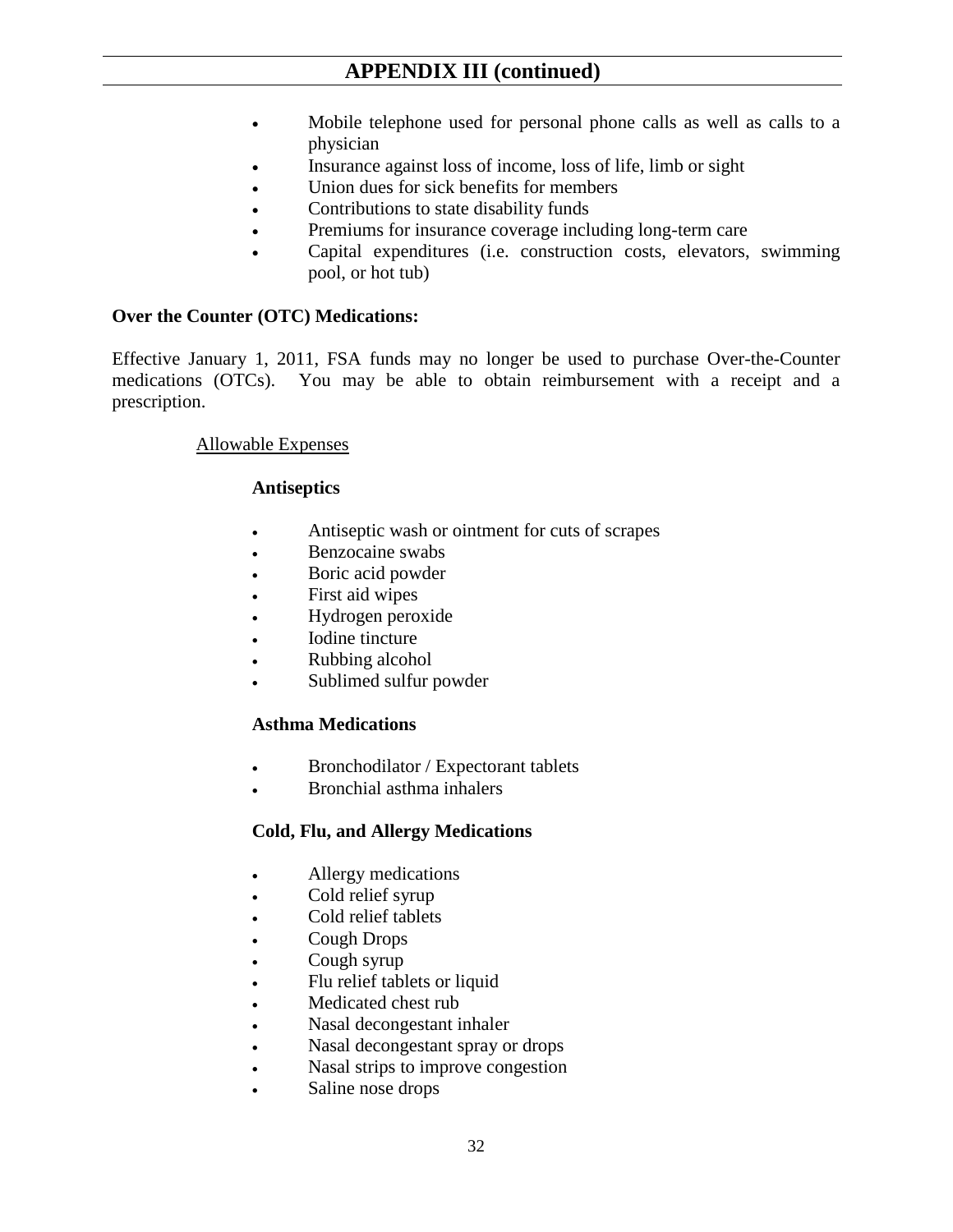- Sinus and allergy homeopathic nasal spray
- Sinus medications
- Vapor patch cough suppressant

### **Diabetes**

- Diabetic lancets
- Diabetic supplies
- Diabetic test strips
- Glucose meter

### **Ear / Eye Care**

- Ear water-drying aid
- Ear wax removal drops
- Eye drops
- Homeopathic earache tablets
- Contact lens solutions
- Reading glasses

### **Health Aids**

- Adhesive or elastic bandages
- Antifungal treatments
- Condoms
- Denture adhesives
- Diuretics and water pills
- Feminine antifungal treatments
- Hemorrhoid relief
- Incontinence supplies
- Lice control
- Medicated bandages
- Motion sickness tablets
- Respiratory stimulant ammonia
- Sleeping aids

### **Pain Relief**

- Arthritis pain reliever
- Cold sore remedy
- Itch relief
- Orajel ®
- Pain relievers, aspirin and non-aspirin
- Throat pain medications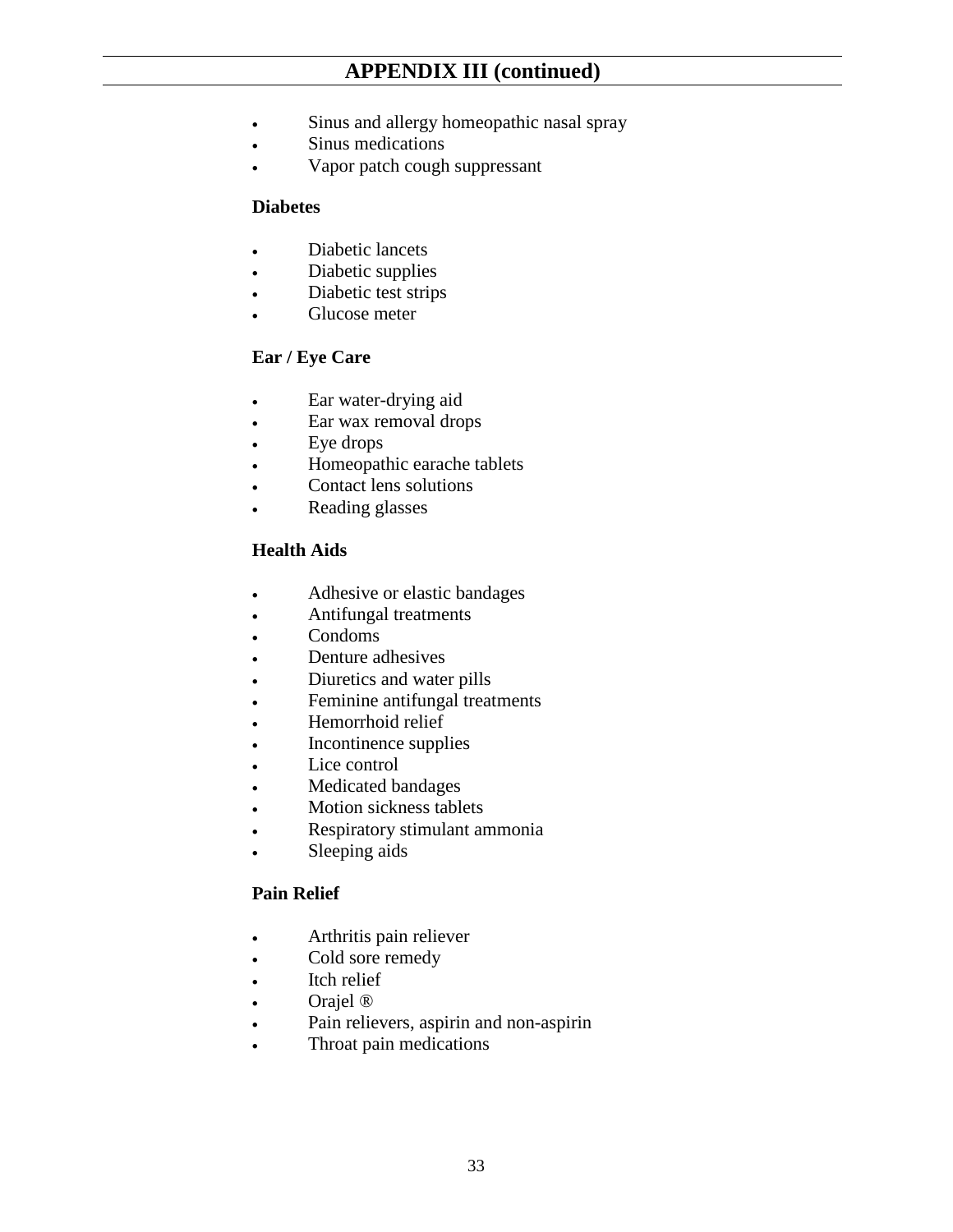### **Personal Test Kits**

- Blood pressure meter
- Cholesterol tests
- Colorectal cancer screening tests
- Home drug tests
- Ovulation indicators
- Pregnancy tests
- Thermometers

### **Skin Care**

- Acne medications
- **Anti-itch lotion**
- Bunion and blister treatments
- Cold sore and fever blister medications
- Corn and callus removal medications
- Diaper rash ointment
- Eczema cream
- Medicated bath products
- Wart removal medications

### **Stomach Care**

- Acid reducers
- Antacid gum
- Antacid liquid
- Antacid tablets
- Anti-diarrhea medications
- Gas prevention food enzyme dietary supplement
- Gas relief drops for infants and children
- Ipecac syrup
- Laxatives
- Pinworm treatment
- Prilosec®
- Upset stomach medications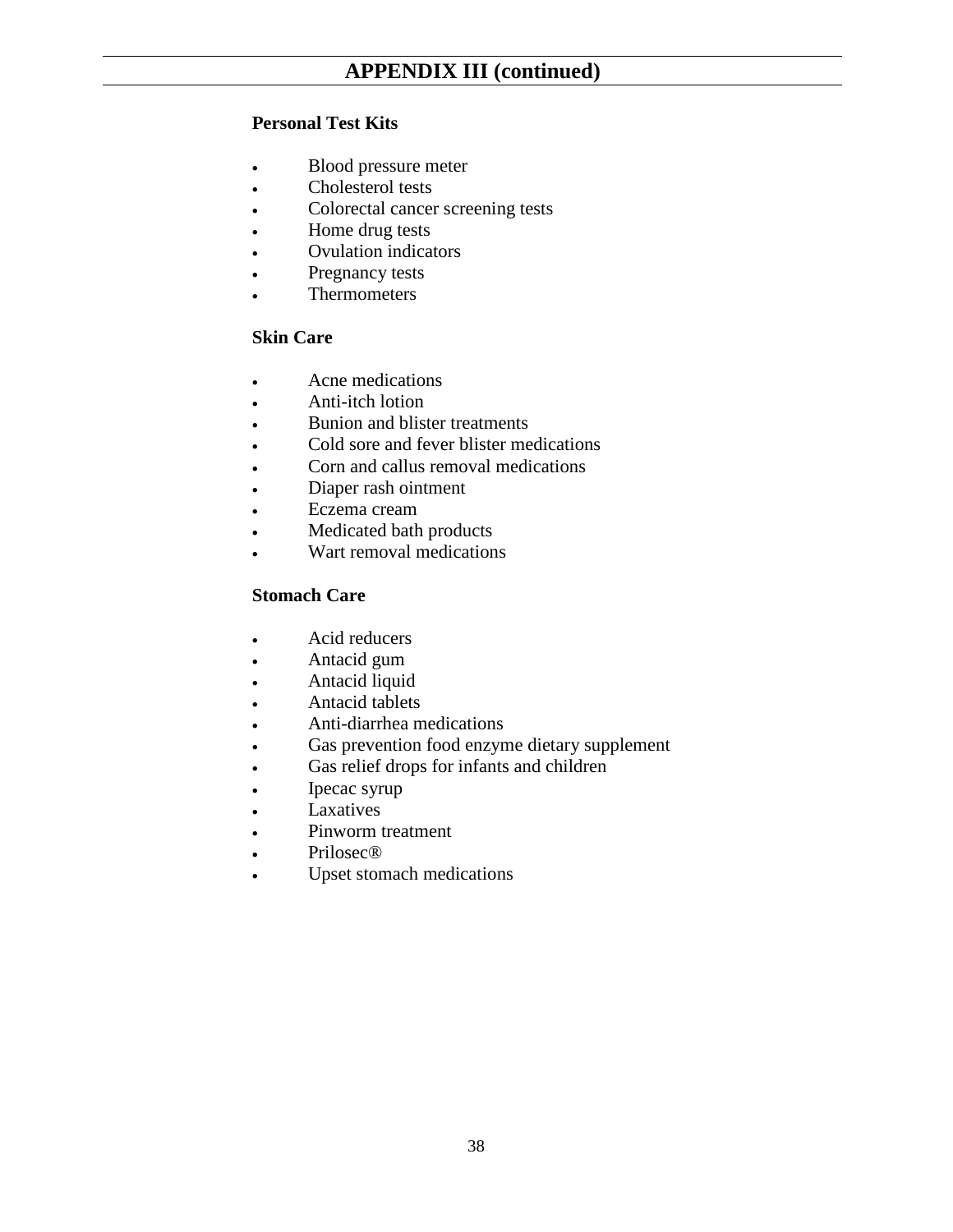### Specifically Disallowed

- Aromatherapy
- Baby bottles and cups
- Baby oil
- Baby wipes
- Breast enhancement system
- Cosmetics
- Dental floss
- Deodorants
- Facial care
- Feminine care
- Fragrances
- Hair regrowth
- Low carbohydrate foods
- Low calorie foods
- Petroleum jelly
- Shampoo and conditioner
- Skin care products not previously mentioned
- Spa salts
- Tooth brushes

#### **Physicals:**

Allowable Expenses

- Routine and preventive physicals
- School and work physicals

### **Prescription Drugs:**

#### Allowable Expenses

- Prescription drugs or insulin
- Birth control drugs (prescribed)

### Specifically Disallowed

• Vitamins or experimental drugs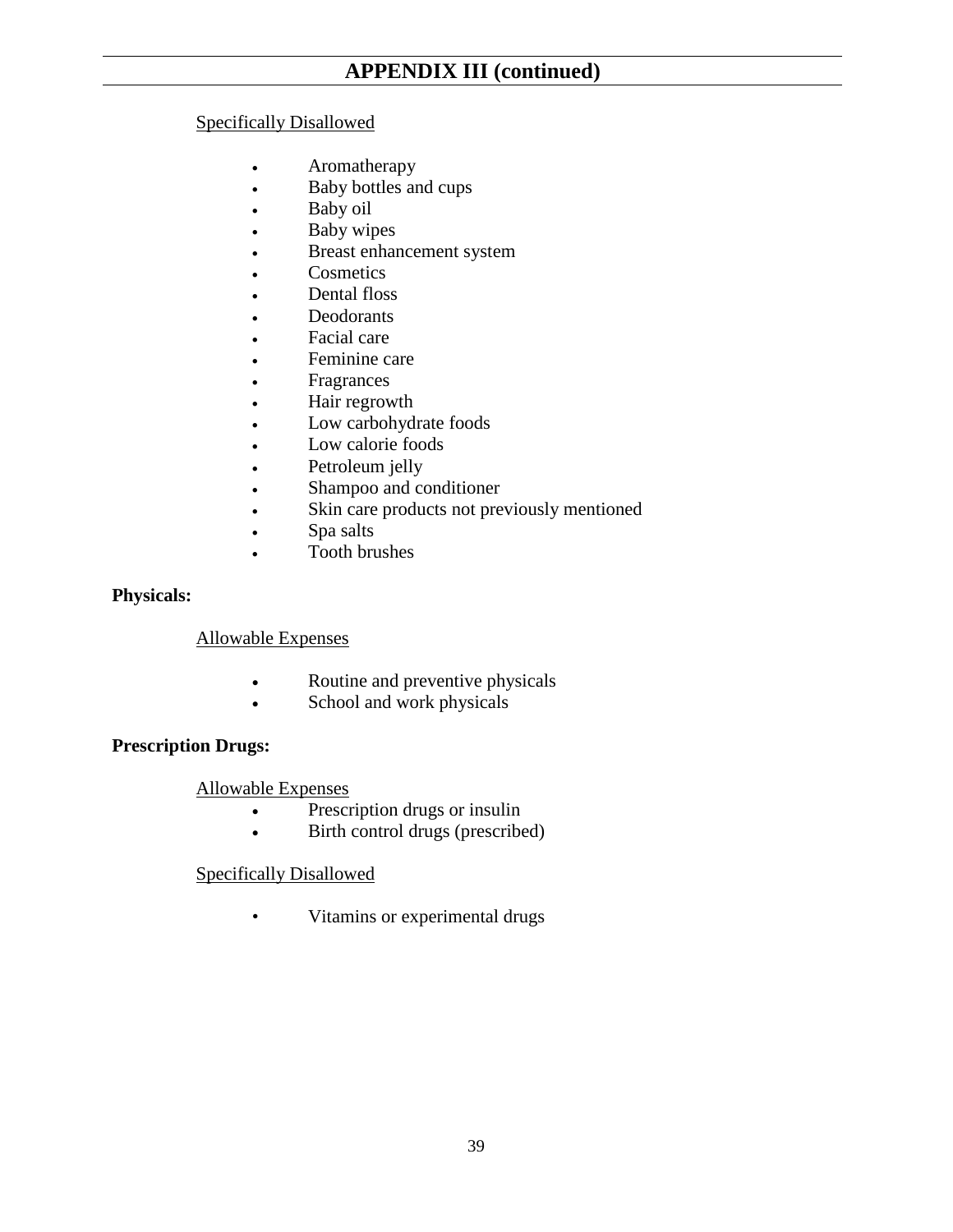### **Psychiatric Care:**

### Allowable Expenses

- Services of psychotherapists, psychiatrists, and psychologists
- Psychiatric therapy for sexual problems
- Legal fees directly related to commitment of a mentally ill person

### Specifically Disallowed

• Psychoanalysis undertaken to satisfy curriculum requirements of a *student*

### **Treatments and Therapies:**

### Allowable Expenses

- X-ray treatments
- Treatment for alcoholism or drug dependency
- Acupuncture to treat a medical condition
- Vaccinations
- Physical therapy (as a medical treatment)
- Speech therapy
- Smoking cessation programs

### Specifically Disallowed

- Physical treatments unrelated to specific health problem (e.g., massage for general well-being)
- Any illegal treatment

### **Vision Care:**

### Allowable Expenses

- Optometrist's or ophthalmologist's fees
- Eyeglasses
- Contact lenses and cleaning solutions
- LASIK and other surgical procedures

### Specifically Disallowed

• Lens replacement insurance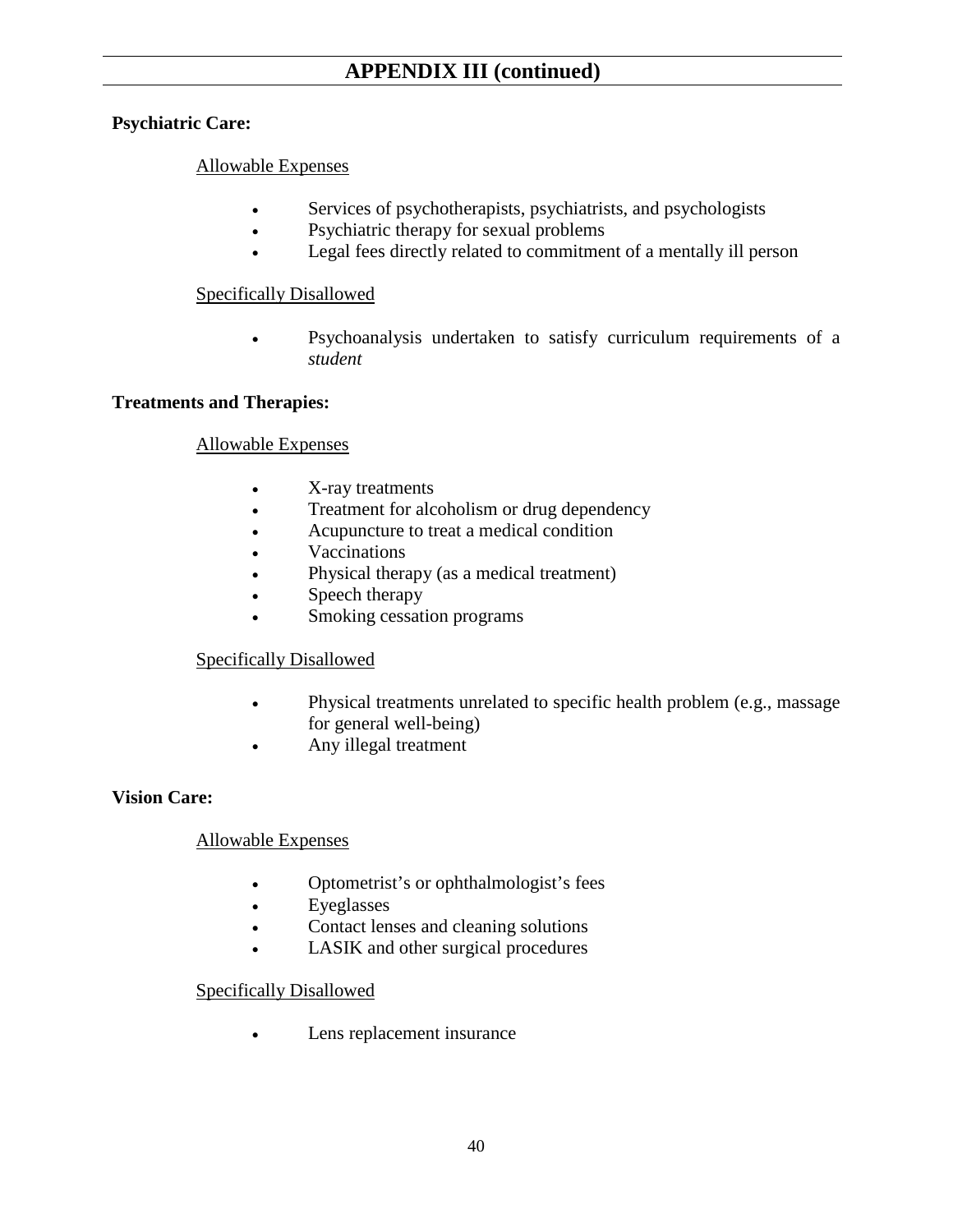# **APPENDIX III (continued)**

# **Dual Use – requires letter from your doctor:**

Allowable Expenses

- Foot spa
- Gloves and masks
- Herbs
- Leg or arm braces
- Massagers
- Minerals
- Special supplements
- Special teeth cleaning system
- Sun tanning products
- Vitamins
- Weight loss maintenance programs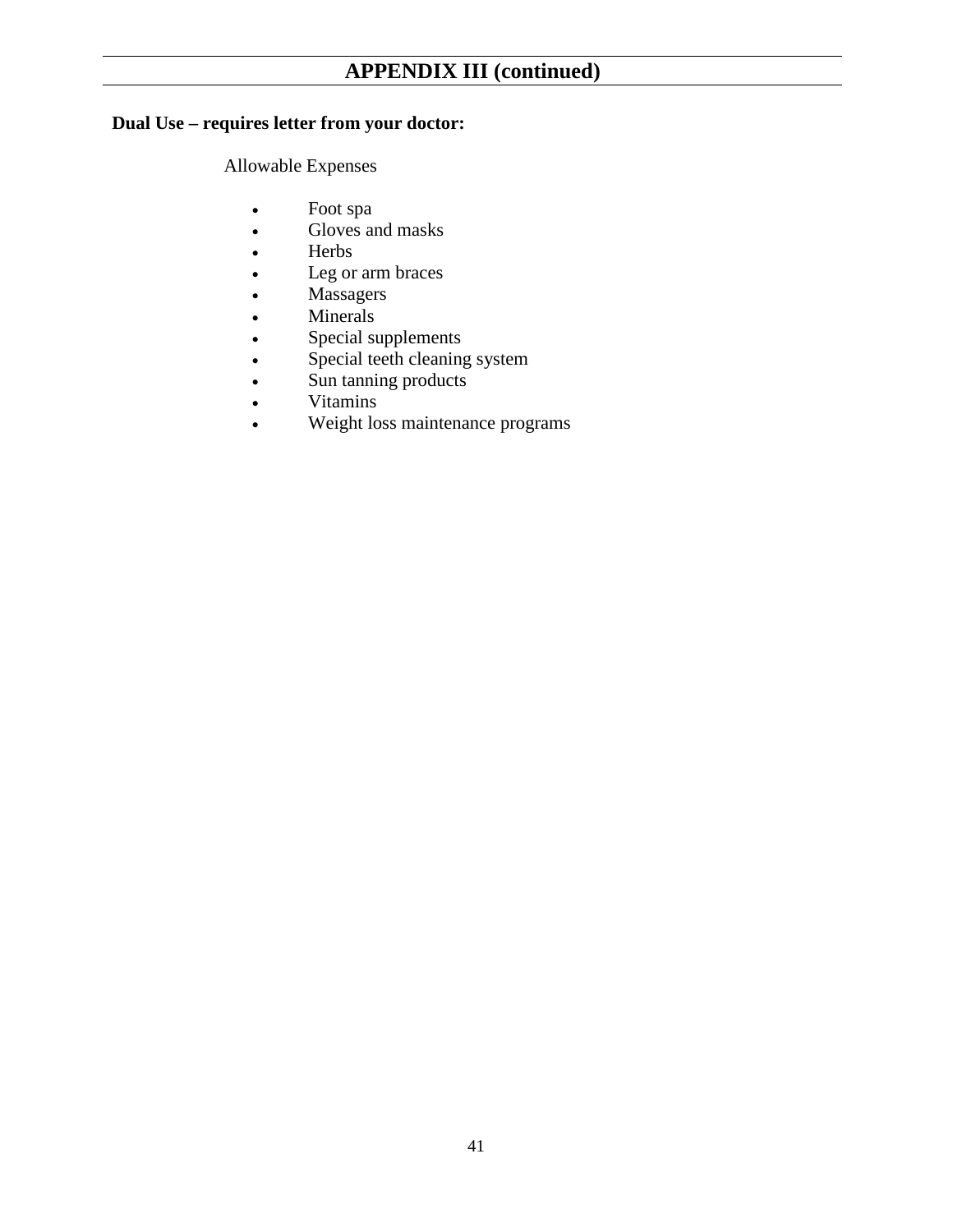# **APPENDIX IV**

### <span id="page-37-1"></span><span id="page-37-0"></span>**DEFINITIONS**

The *Effective Date* of this Appendix IV is January 1, 2013. It should replace and supersede any other Appendix IV with an earlier date.

*Effective Date* **-** This is the date the Plan was established**.** 

*Employee* **-** means a person who is employed by a Participating Agency with the Kentucky Employees' Health Plan and is eligible to apply for coverage under the Kentucky Employees' Health Plan. See KRS 18.225 and KRS 18.227.

*Employer* **-** means the Commonwealth of Kentucky and any Affiliated Employer who adopts the Plan pursuant to authorization provided by the Employer. Affiliated Employers who adopt the Plan shall be bound by the Plan as adopted and subsequently amended unless they clearly withdraw from participation herein.

*Participant* **-** means an Employee who becomes a Participant pursuant to this Summary Plan Description.

*Plan* **-** means this Plan, as set forth herein.

*Plan Administrator* **-** means the person(s) or Committee identified in the Summary Plan Description that is appointed by the Employer with authority, discretion, and responsibility to manage and direct the operation and administration of the Plan. If no such person is named, the Plan Administrator shall be the Employer.

*Plan Year* **-** shall be the period of coverage set forth in this Summary Plan Description.

*Qualifying Event* **-** means any of the events described in this Summary Plan Description, as well as any other events included under subsequent changes to Code Section 125 or regulations issued under Code Section 125, that the Plan Administrator (in its sole discretion) decides to recognize on a uniform and consistent basis as a reason to change the election mid-year.

*Redirection* – means the ability to stop the employer contribution from being deposited into an HRA in order to receive the employer established contribution toward health insurance coverage.

*Spouse* **-** means an individual who is legally married to a Participant (and who is treated as a spouse under the Code).

*Summary Plan Description or "SPD"* **-** means the Health Reimbursement Account (Waivers Only ) SPD and all appendices incorporated into and made a part of the SPD that is adopted by the Employer and as amended from time to time. The SPD and appendices are incorporated hereto by reference.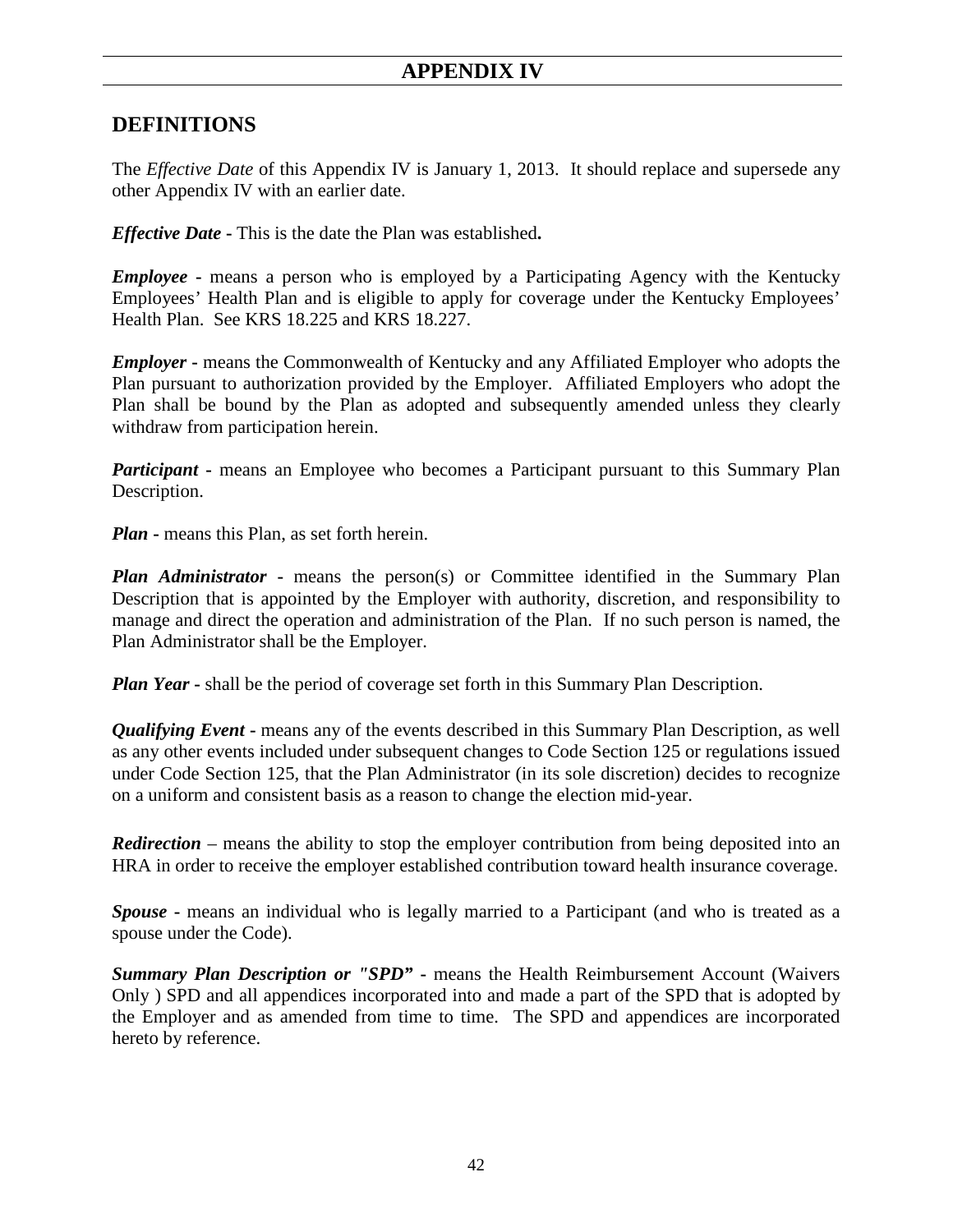## <span id="page-38-0"></span>**HIPAA PRIVACY NOTICE**

The *Effective Date* of this Appendix V is January 1, 2013. It should replace and supersede any other Appendix V with an earlier date.

# **PLAN YEAR 2013 HIPAA PRIVACY NOTICE**

#### **THIS NOTICE OF PRIVACY PRACTICES DESCRIBES HOW MEDICAL INFORMATION ABOUT YOU MAY BE USED AND DISCLOSED AND HOW YOU CAN GET ACCESS TO THIS INFORMATION. PLEASE REVIEW IT CAREFULLY.**

This Notice of Privacy Practices (the "Notice") describes the legal obligations of Commonwealth of Kentucky, **Personnel Cabinet, Department of Employee Insurance's Kentucky Employees' Health Plan (KEHP)** (the "Plan") and your legal rights regarding your protected health information held by the Plan under the Health Insurance Portability and Accountability Act of 1996 ("HIPAA"). Among other things, this Notice describes how your protected health information may be used or disclosed to carry out treatment, payment, or health care operations, or for any other purposes that are permitted or required by law.

We are required to provide this Notice of Privacy Practices to you pursuant to HIPAA. The HIPAA Privacy Rule protects only certain medical information known as "protected health information." Generally, protected health information is individually identifiable health information, including demographic information, collected from you or created or received by a health care provider, a health care clearinghouse, a health plan, or your employer on behalf of a group health plan, that relates to: (1) your past, present or future physical or mental health or condition; (2) the provision of health care to you; or (3) the past, present or future payment for the provision of health care to you.

If you have any questions about this Notice or about our privacy practices, please contact: Office of Legal Services, Personnel Cabinet, 501 High Street, 3<sup>rd</sup> Floor, Frankfort, Kentucky 40601, (502) 564-7430.

**Effective Date:** This Notice is effective September 14, 2012.

**Our Responsibilities:** We are required by law to:

- Maintain the privacy of your protected health information;
- Provide you with certain rights with respect to your protected health information;
- Provide you with a copy of this Notice of our legal duties and privacy practices with respect to your protected health information; and
- Follow the terms of the Notice that is currently in effect.

We reserve the right to change the terms of this Notice and to make new provisions regarding your protected health information that we maintain, as allowed or required by law. If we make any material change to this Notice, we will provide you with a copy of our revised Notice of Privacy Practices by U.S.<br>mail to vour last-known address on file and vour last e-mail address. mail to your last-known address on file and your last e-mail address.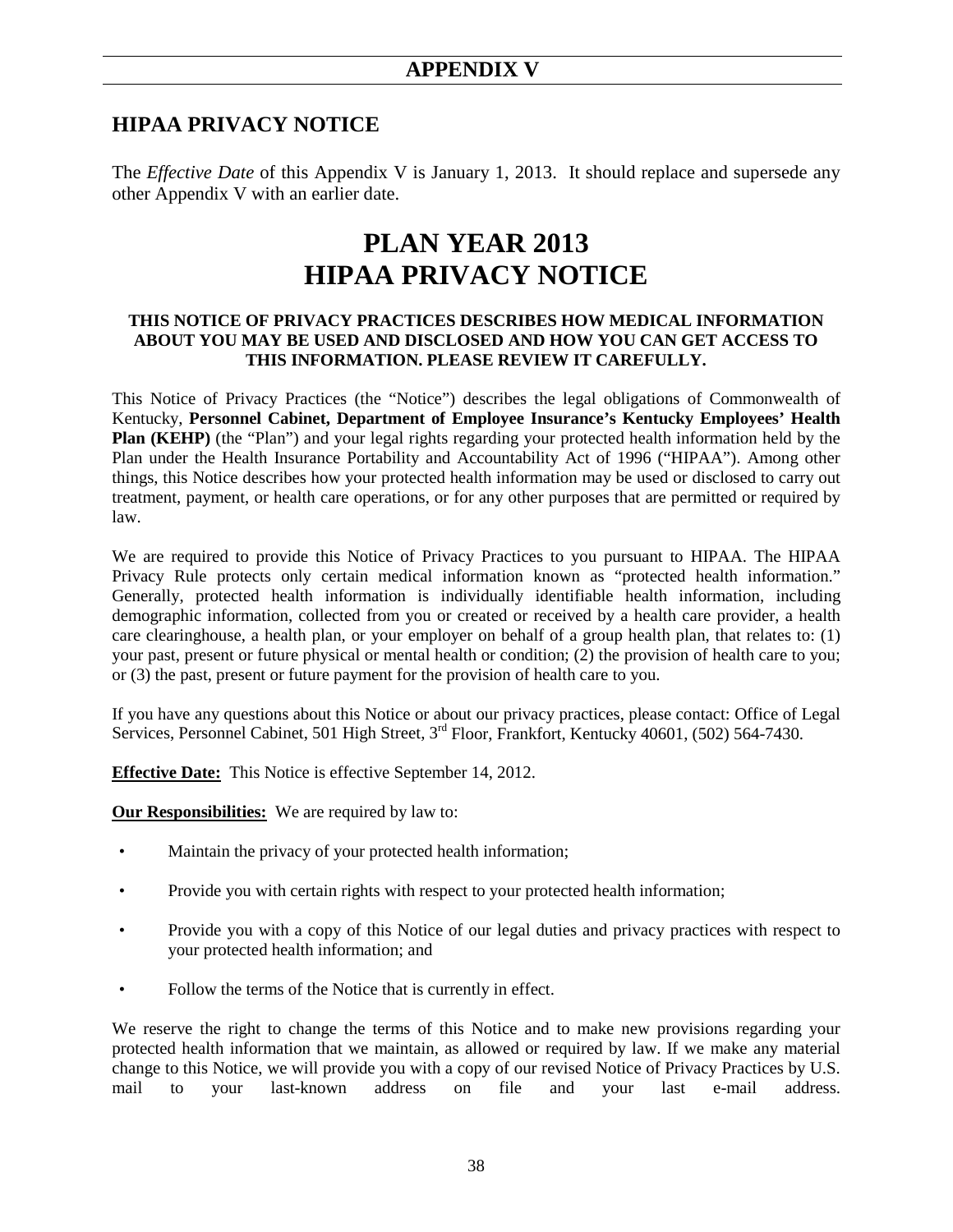### **APPENDIX V**

**How We May Use and Disclose Your Protected Health Information:** Under the law, we may use or disclose your protected health information under certain circumstances without your permission. The following categories describe the different ways that we may use and disclose your protected health information. For each category of uses or disclosures we will explain what we mean and present some examples. Not every use or disclosure in a category will be listed. However, all of the ways we are permitted to use and disclose information will fall within one of the categories.

**For Payment.** We may use or disclose your protected health information to determine your eligibility for Plan benefits, to facilitate payment for the treatment and services you receive from health care providers, to determine benefit responsibility under the Plan, or to coordinate Plan coverage. For example, we may tell your health care provider about your medical history to determine whether a particular treatment is experimental, investigational, or medically necessary, or to determine whether the Plan will cover the treatment. We may also share your protected health information with a utilization review or precertification service provider. Likewise, we may share your protected health information with another entity to assist with the adjudication or subrogation of health claims or to another health plan to coordinate benefit payments.

**For Health Care Operations.** We may use and disclose your protected health information for other Plan operations. These uses and disclosures are necessary to run the Plan. For example, we may use medical information in connection with conducting quality assessment and improvement activities; underwriting, premium rating, and other activities relating to Plan coverage; submitting claims for stop-loss (or excessloss) coverage; conducting or arranging for medical review, legal services, audit services, and fraud & abuse detection programs; business planning and development such as cost management; and business management and general Plan administrative activities.

**To Business Associates.** We may contract with individuals or entities known as Business Associates to perform various functions on our behalf or to provide certain types of services. In order to perform these functions or to provide these services, Business Associates will receive, create, maintain, use and/or disclose your protected health information, but only after they agree in writing to implement appropriate safeguards regarding your protected health information. For example, we may disclose your protected health information to a Business Associate to administer claims or to provide support services, such as utilization management, pharmacy benefit management or subrogation, but only after the Business Associate enters into a

Business Associate contract with us.

**As Required by Law.** We will disclose your protected health information when required to do so by federal, state or local law. For example, we may disclose your protected health information when required by national security laws or public health disclosure laws.

**To Avert a Serious Threat to Health or Safety.** We may use and disclose your protected health information when necessary to prevent a serious threat to your health and safety, or the health and safety of the public or another person. Any disclosure, however, would only be to someone able to help prevent the threat. For example, we may disclose your protected health information in a proceeding regarding the licensure of a physician.

**To Plan Sponsors.** For the purpose of administering the plan, we may disclose to certain employees protected health information. However, those employees will only use or disclose that information as necessary to perform plan administration functions or as otherwise required by HIPAA, unless you have authorized further disclosures. Your protected health information cannot be used for employment purposes without your specific authorization.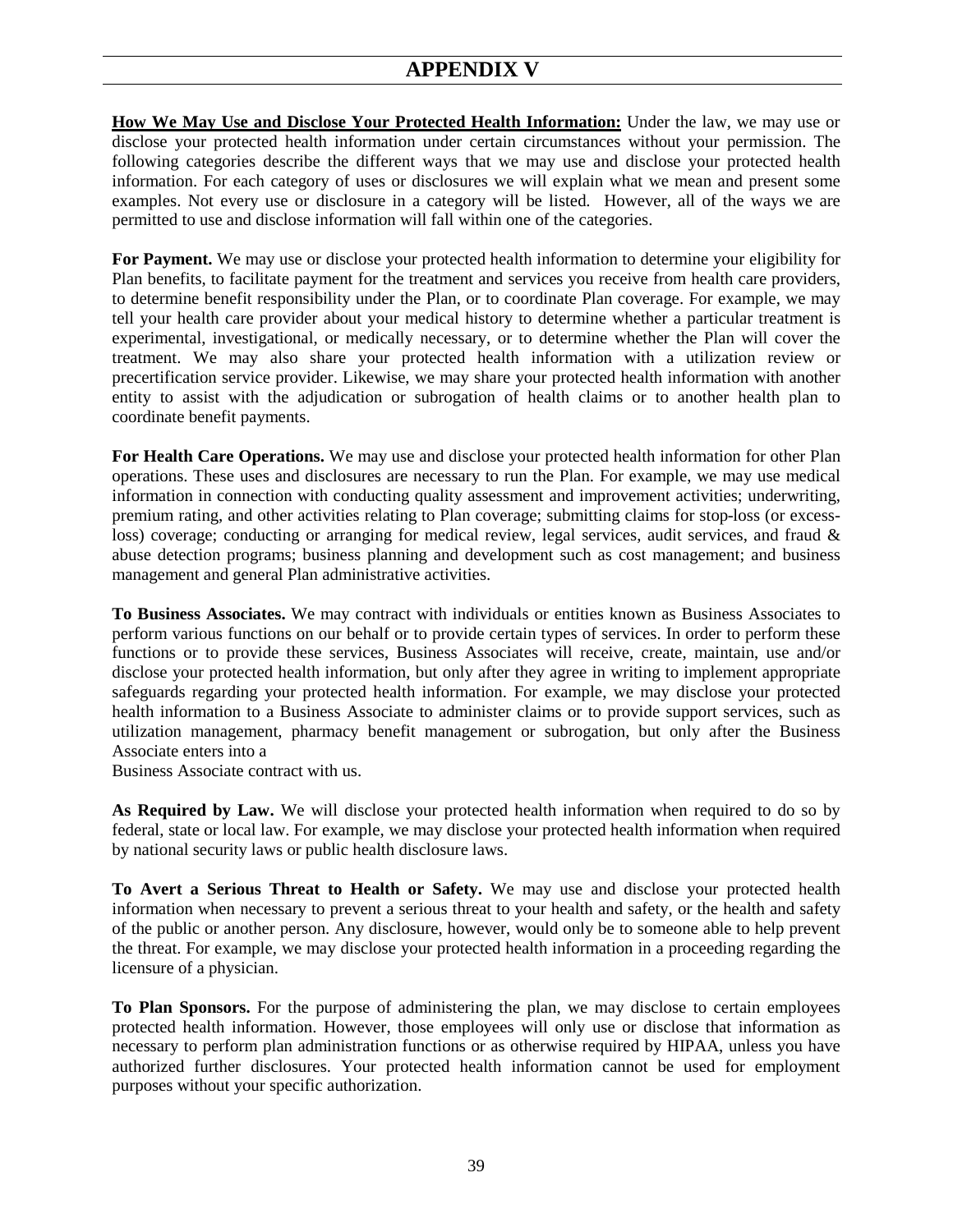### **APPENDIX V**

**Special Situations:** In addition to the above, the following categories describe other possible ways that we may use and disclose your protected health information. For each category of uses or disclosures, we will explain what we mean and present some examples. Not every use or disclosure in a category will be listed. However, all of the ways we are permitted to use and disclose information will fall within one of the categories.

**Organ and Tissue Donation.** If you are an organ donor, we may release your protected health information to organizations that handle organ procurement or organ, eye, or tissue transplantation or to an organ donation bank, as necessary to facilitate organ or tissue donation and transplantation.

**Military and Veterans.** If you are a member of the armed forces, we may release your protected health information as required by military command authorities. We may also release protected health information about foreign military personnel to the appropriate foreign military authority.

**Workers' Compensation.** We may release your protected health information for workers' compensation or similar programs. These programs provide benefits for work-related injuries or illness.

**Public Health Risks.** We may disclose your protected health information for public health actions. These actions generally include the following:

- To prevent or control disease, injury, or disability;
- To report births and deaths;
- To report child abuse or neglect;
- To report reactions to medications or problems with products;
- To notify people of recalls of products they may be using;
- To notify a person who may have been exposed to a disease or may be at risk for contracting or spreading a disease or condition;
- To notify the appropriate government authority if we believe that an adult patient has been the victim of abuse, neglect, or domestic violence. We will only make this disclosure if you agree, or when required or authorized by law.

**Health Oversight Activities.** We may disclose your protected health information to a health oversight agency for activities authorized by law. These oversight activities include, for example, audits, investigations, inspections, and licensure. These activities are necessary for the government to monitor the health care system, government programs, and compliance with civil rights laws.

**Lawsuits and Disputes.** If you are involved in a lawsuit or a dispute, we may disclose your protected health information in response to a court or administrative order. We may also disclose your protected health information in response to a subpoena, discovery request, or other lawful process by someone else involved in the dispute, but only if efforts have been made to tell you about the request or to obtain an order protecting the information requested.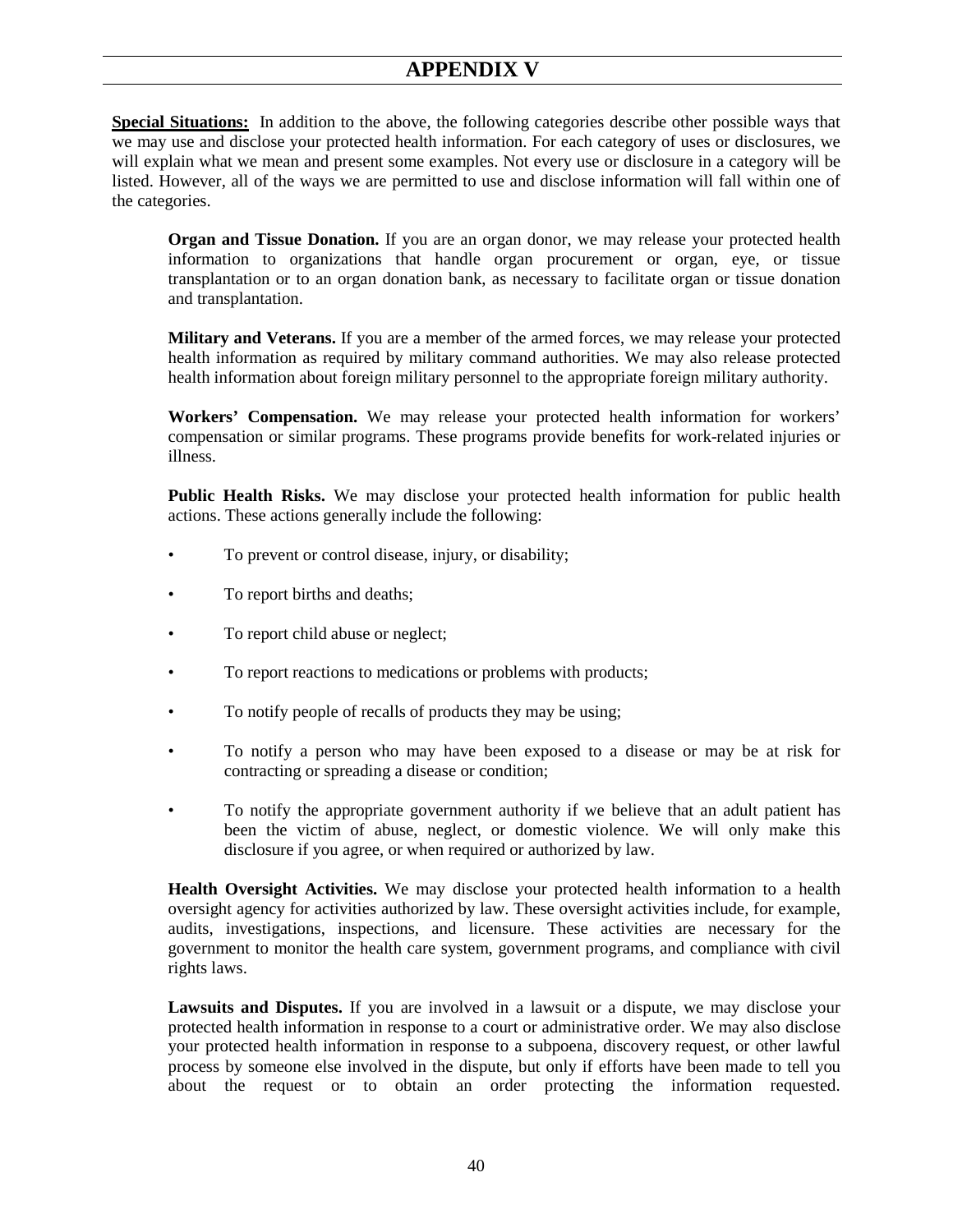**Law Enforcement.** We may disclose your protected health information if asked to do so by a law enforcement official—

- In response to a court order, subpoena, warrant, summons or similar process;
- To identify or locate a suspect, fugitive, material witness, or missing person;
- About the victim of a crime if, under certain limited circumstances, we are unable to obtain the victim's agreement;
- About a death that we believe may be the result of criminal conduct; and
- About criminal conduct.

**Coroners, Medical Examiners and Funeral Directors.** We may release protected health information to a coroner or medical examiner. This may be necessary, for example, to identify a deceased person or determine the cause of death. We may also release medical information about patients to funeral directors, as necessary to carry out their duties.

**National Security and Intelligence Activities.** We may release your protected health information to authorized federal officials for intelligence, counterintelligence, and other national security activities authorized by law.

**Inmates.** If you are an inmate of a correctional institution or are in the custody of a law enforcement official, we may disclose your protected health information to the correctional institution or law enforcement official if necessary (1) for the institution to provide you with health care; (2) to protect your health and safety or the health and safety of others; or (3) for the safety and security of the correctional institution.

**Research.** We may disclose your protected health information to researchers when:

(1) the individual identifiers have been removed; or

(2) when an institutional review board or privacy board has reviewed the research proposal and established protocols to ensure the privacy of the requested information, and approves the research.

**Required Disclosures:** The following is a description of disclosures of your protected health information we are required to make.

**Government Audits.** We are required to disclose your protected health information to the Secretary of the United States Department of Health and Human Services when the Secretary is investigating or determining our compliance with the HIPAA privacy rule.

**Disclosures to You.** When you request, we are required to disclose to you the portion of your protected health information that contains medical records, billing records, and any other records used to make decisions regarding your health care benefits. We are also required, when requested, to provide you with an accounting of most disclosures of your protected health information if the disclosure was for reasons other than for payment, treatment, or health care operations, and if the protected health information was not disclosed pursuant to your individual authorization.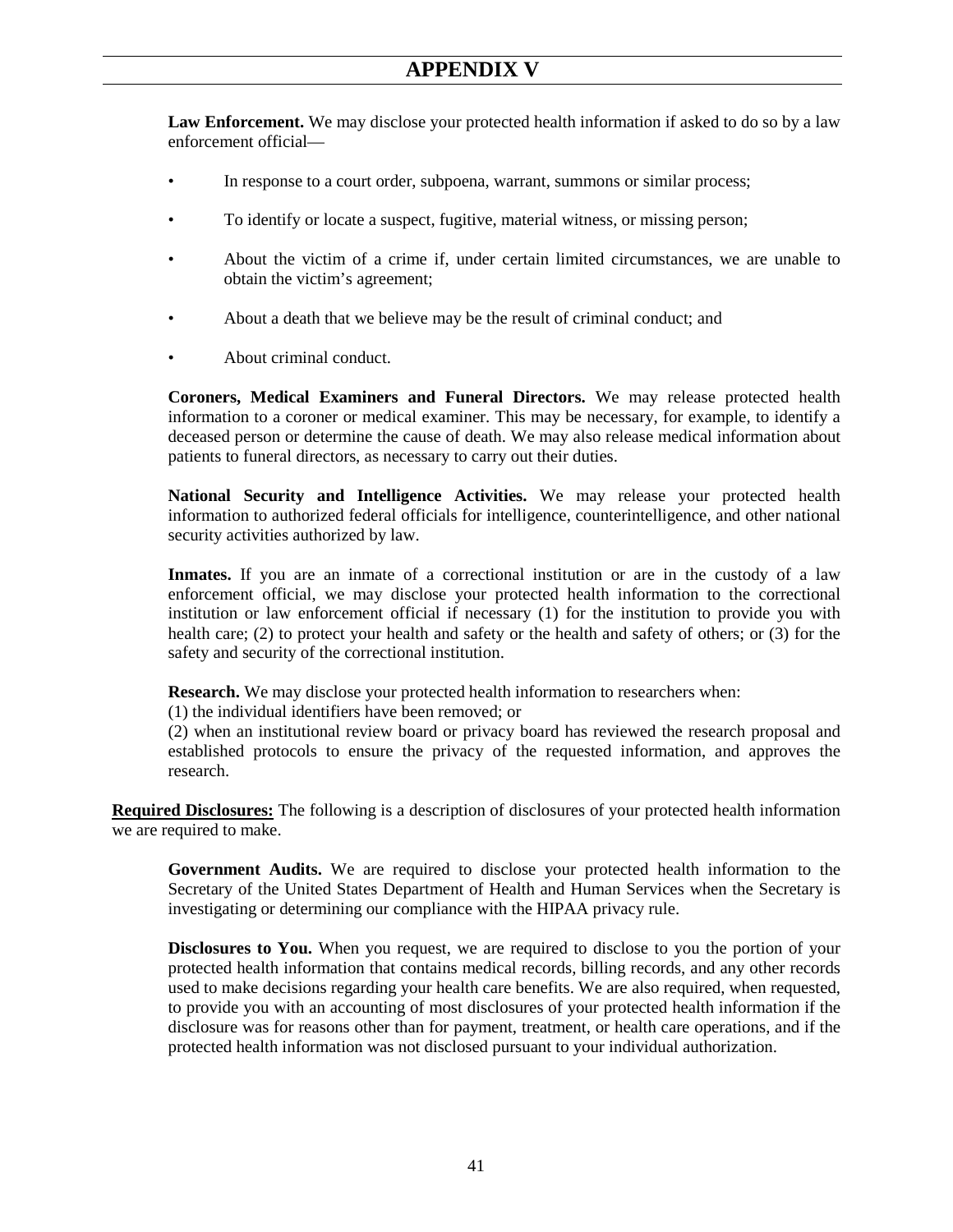#### **Other Disclosures:**

**Personal Representatives.** We will disclose your protected health information to individuals authorized by you, or to an individual designated as your personal representative, attorney-in-fact, etc., so long as you provide us with a written notice/authorization and any supporting documents (i.e., power of attorney). Note: Under the HIPAA privacy rule, we do not have to disclose information to a personal representative if we have a reasonable belief that: (1) you have been, or may be, subjected to domestic violence, abuse or neglect by such person; or (2) treating such person as your personal representative could endanger you; and (3) in the exercise of professional judgment, it is not in your best interest to treat the person as your personal representative.

**Spouses and Other Family Members.** With only limited exceptions, we will send all mail to the employee. This includes mail relating to the employee's spouse and other family members who are covered under the Plan, and includes mail with information on the use of Plan benefits by the employee's spouse and other family members and information on the denial of any Plan benefits to the employee's spouse and other family members. If a person covered under the Plan has requested Restrictions or Confidential Communications (see below under "Your Rights"), and if we have agreed to the request, we will send mail as provided by the request for Restrictions or Confidential Communications.

**Authorizations.** Other uses or disclosures of your protected health information not described above will only be made with your written authorization. You may revoke written authorization at any time, so long as the revocation is in writing. Once we receive your written revocation, it will only be effective for future uses and disclosures. It will not be effective for any information that may have been used or disclosed in reliance upon the written authorization and prior to receiving your written revocation.

**Your Rights:** You have the following rights with respect to your protected health information:

**Right to Inspect and Copy.** You have the right to inspect and copy certain protected health information that may be used to make decisions about your health care benefits. To inspect and copy your protected health information, you must submit your request in writing to Commonwealth of Kentucky, Personnel Cabinet, Department of Employee Insurance, ATTN: HIPAA, 501 High Street, 2<sup>nd</sup> Floor, Frankfort, KY 40601.

If you request a copy of the information, we may charge a reasonable fee for the costs of copying, mailing, or other supplies associated with your request.

We may deny your request to inspect and copy in certain very limited circumstances. If you are denied access to your medical information, you may request that the denial be reviewed by submitting a written request to Commonwealth of Kentucky, Personnel Cabinet, Department of Employee Insurance, ATTN: HIPAA, 501 High Street, 2<sup>nd</sup> Floor, Frankfort, KY 40601.

**Right to Amend.** If you feel that the protected health information we have about you is incorrect or incomplete, you may ask us to amend the information. You have the right to request an amendment for as long as the information is kept by or for the Plan.

To request an amendment, your request must be made in writing and submitted to Commonwealth of Kentucky, Personnel Cabinet, Department of Employee Insurance, ATTN: HIPAA, 501 High Street, 2<sup>nd</sup> Floor, Frankfort, KY 40601. In addition, you must provide a reason that supports your request.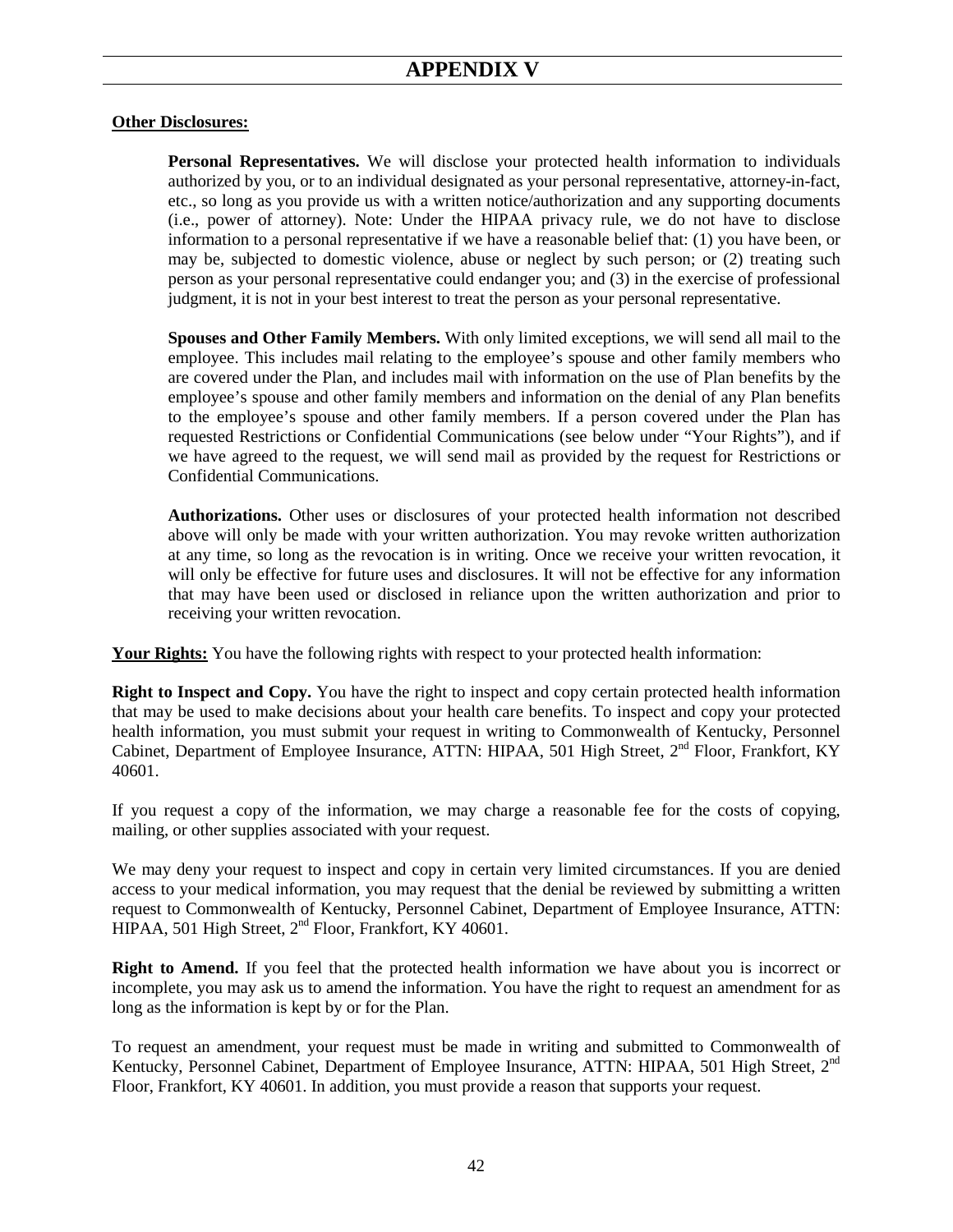We may deny your request for an amendment if it is not in writing or does not include a reason to support the request. In addition, we may deny your request if you ask us to amend information that:

- Is not part of the medical information kept by or for the Plan;
- Was not created by us, unless the person or entity that created the information is no longer available to make the amendment;
- Is not part of the information that you would be permitted to inspect and copy; or
- Is already accurate and complete.

If we deny your request, you have the right to file a statement of disagreement with us and any future disclosures of the disputed information will include your statement.

**Right to an Accounting of Disclosures.** You have the right to request an "accounting" of certain disclosures of your protected health information. The accounting will not include (1) disclosures for purposes of treatment, payment, or health care operations; (2) disclosures made to you; (3) disclosures made pursuant to your authorization; (4) disclosures made to friends or family in your presence or because of an emergency; (5) disclosures for national security purposes; and (6) disclosures incidental to otherwise permissible disclosures.

To request this list or accounting of disclosures, you must submit your request in writing to Commonwealth of Kentucky, Personnel Cabinet, Department of Employee Insurance, ATTN: HIPAA, 501 High Street, 2<sup>nd</sup> Floor, Frankfort, KY 40601.

Your request must state a time period of not longer than six years and may not include dates before April 14, 2003.

Your request should indicate in what form you want the list (for example, paper or electronic). The first list you request within a 12-month period will be provided free of charge. For additional lists, we may charge you for the costs of providing the list. We will notify you of the cost involved and you may choose to withdraw or modify your request at that time before any costs are incurred.

**Right to Request Restrictions.** You have the right to request a restriction or limitation on your protected health information that we use or disclose for treatment, payment, or health care operations. You also have the right to request a limit on your protected health information that we disclose to someone who is involved in your care or the payment for your care, such as a family member or friend. For example, you could ask that we not use or disclose information about a surgery that you had. Except as provided in the next paragraph, we are not required to agree to your request. However, if we do agree to the request, we will honor the restriction until you revoke it or we notify you.

Effective February 17, 2010 (or such other date specified as the effective date under applicable law), we will comply with any restriction request if: (1) except as otherwise required by law, the disclosure is to the health plan for purposes of carrying out payment or health care operations (and is not for purposes of carrying out treatment); and (2) the protected health information pertains solely to a health care item or service for which the health care provider involved has been paid out-of-pocket in full.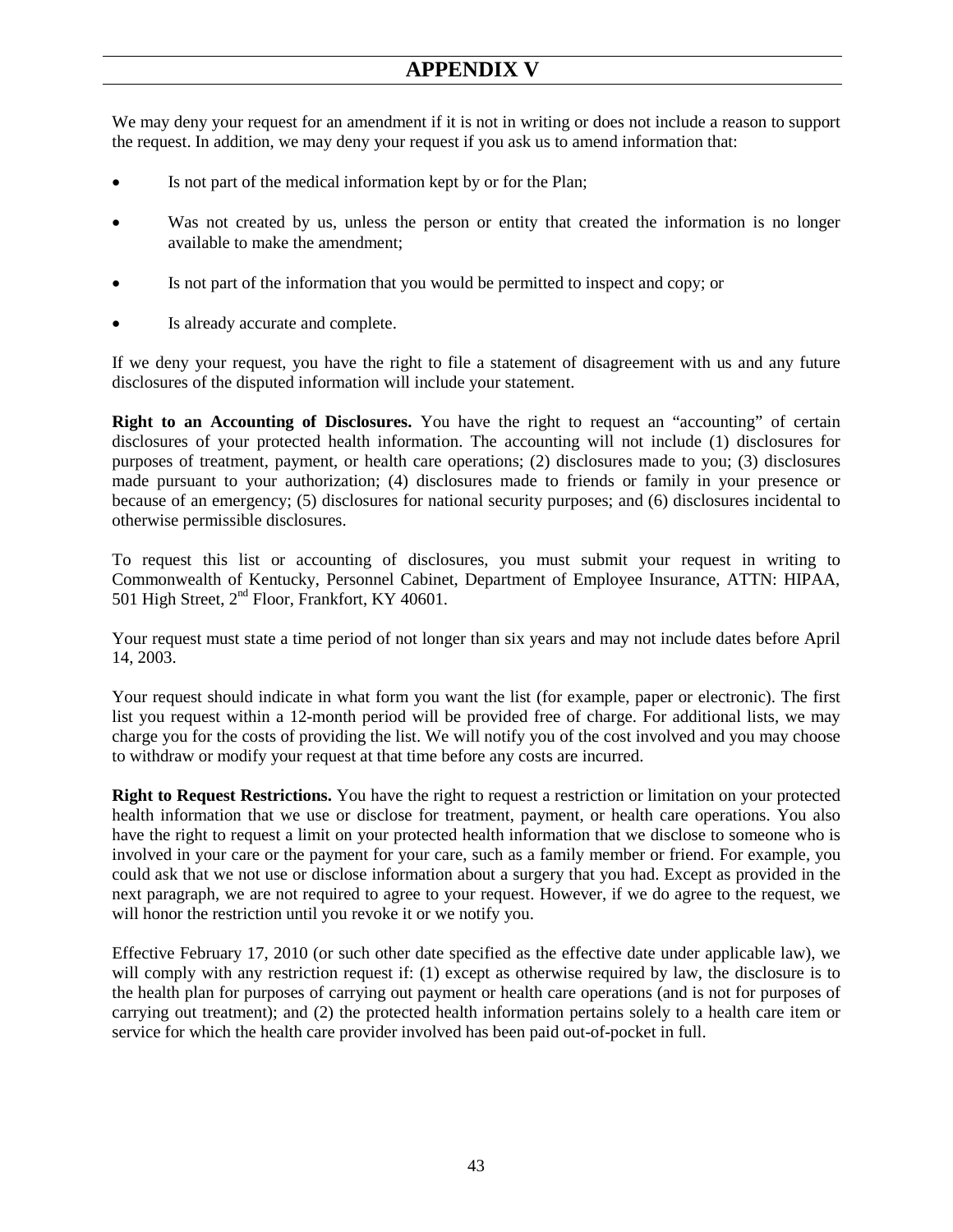### **APPENDIX V**

To request restrictions, you must make your request in writing to Commonwealth of Kentucky, Personnel Cabinet, Department of Employee Insurance, ATTN: HIPAA, 501 High Street, 2<sup>nd</sup> Floor, Frankfort, KY 40601. In your request, you must tell us (1) what information you want to limit; (2) whether you want to limit our use, disclosure, or both; and (3) to whom you want the limitations to apply— for example, disclosures to your spouse.

**Right to Request Confidential Communications.** You have the right to request that we communicate with you about medical matters in a certain way or at a certain location. For example, you can ask that we only contact you at work or by mail. To request confidential communications, you must make your request in writing to Commonwealth of Kentucky, Personnel Cabinet, Department of Employee Insurance, ATTN: HIPAA, 501 High Street,  $2<sup>nd</sup>$  Floor, Frankfort, KY 40601. We will not ask you the reason for your request. Your request must specify how or where you wish to be contacted. We will accommodate all reasonable requests if you clearly provide information that the disclosure of all or part of your protected information could endanger you.

**Right to be Notified of a Breach.** You have the right to be notified in the event that we (or a Business Associate) discover a breach of unsecured protected health information.

**Right to a Paper Copy of This Notice.** You have the right to a paper copy of this notice. You may ask us to give you a copy of this notice at any time. Even if you have agreed to receive this notice electronically, you are still entitled to a paper copy of this notice. You may obtain a copy of this notice at our website, kehp.ky.gov.

To obtain a paper copy of this notice, you may make that request to: Commonwealth of Kentucky, Personnel Cabinet, Department of Employee Insurance, ATTN: HIPAA, 501 High Street, 2<sup>nd</sup> Floor, Frankfort, KY 40601.

**Complaints:** If you believe that your privacy rights have been violated, you may file a complaint with the Plan or with the Office for Civil Rights of the United States Department of Health and Human Services. To file a complaint with the Plan, contact Commonwealth of Kentucky, Personnel Cabinet, Department of Employee Insurance, 501 High Street, 2<sup>nd</sup> Floor, Frankfort, KY 40601. All complaints must be submitted in writing.

You will not be penalized, or in any other way retaliated against, for filing a complaint with the Office for Civil Rights or with us.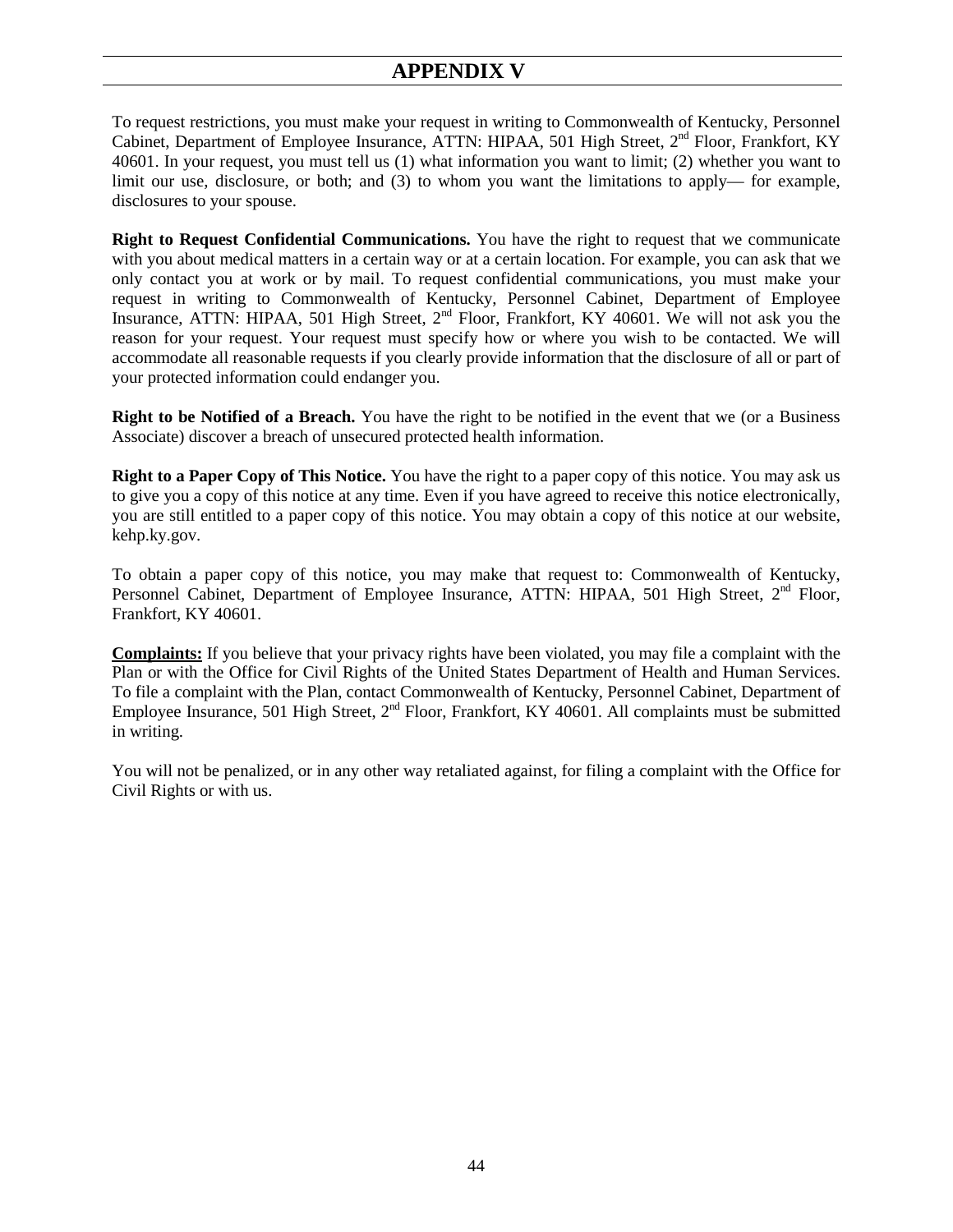### <span id="page-45-0"></span>**THE WOMEN'S HEALTH AND CANCER RIGHTS ACT OF 1998 (WHCRA)**

If *you* have had or are going to have a mastectomy, *you* may be entitled to certain benefits under the Women's Health and Cancer Rights Act of 1998 (WHCRA). For individuals receiving mastectomy-related benefits, coverage will be provided in a manner determined in consultation with the attending physician and the patient, for:

- All stages of reconstruction of the breast on which the covered mastectomy was performed;
- *Surgery* and reconstruction of the other breast to produce a symmetrical appearance;
- Prostheses: and
- Treatment of physical complications of the mastectomy, including lymphedema.

### **THE NEWBORNS' AND MOTHERS' HEALTH PROTECTION ACT OF 1996**

The Newborns' and Mothers' Health Protection Act of 1996 provides that group health plans and health insurance issuers generally may not, under Federal law, restrict benefits for any *hospital* length of stay in connection with childbirth for the mother or newborn child to less than 48 hours following a vaginal delivery, or less than 96 hours following a cesarean section. However, Federal law generally does not prohibit the mother's or newborn's attending *provider*, after consulting with the mother, from discharging the mother or her newborn earlier than 48 hours (or 96 hours as applicable). An attending *provider* is defined as an individual who is licensed under applicable state law to provide maternal or pediatric care and who is directly responsible for providing such care to a mother or newborn child. The definition of attending *provider* does not include a plan, *hospital*, managed care organization, or other issuer. In any case, plans may not, under Federal law, require that a *provider* obtain authorization from the plan or the issuer for prescribing a length of stay not in excess of 48 hours (or 96 hours).

#### **Mental Health Parity Act (MHPA) and Mental Health Parity and Addiction Equity Act of 2008**

This Plan operates in compliance with Mental Health Parity Act and the Additional Equity Act of 2008 as forth in the Public Health Service Act (PHSA).

#### **The Genetic Information Nondiscrimination Act of 2008 (GINA)**

This Plan is compliant with Genetic Information Nondiscrimination Act of 2008, Pub. L. No. 110-233 (2008), § 201(2)(B), to be codified at 42 U.S.C. § 2000ff. Section 701(b) of the Civil Rights Act of 1964 is codified at 42 U.S.C. § 2000e(b).